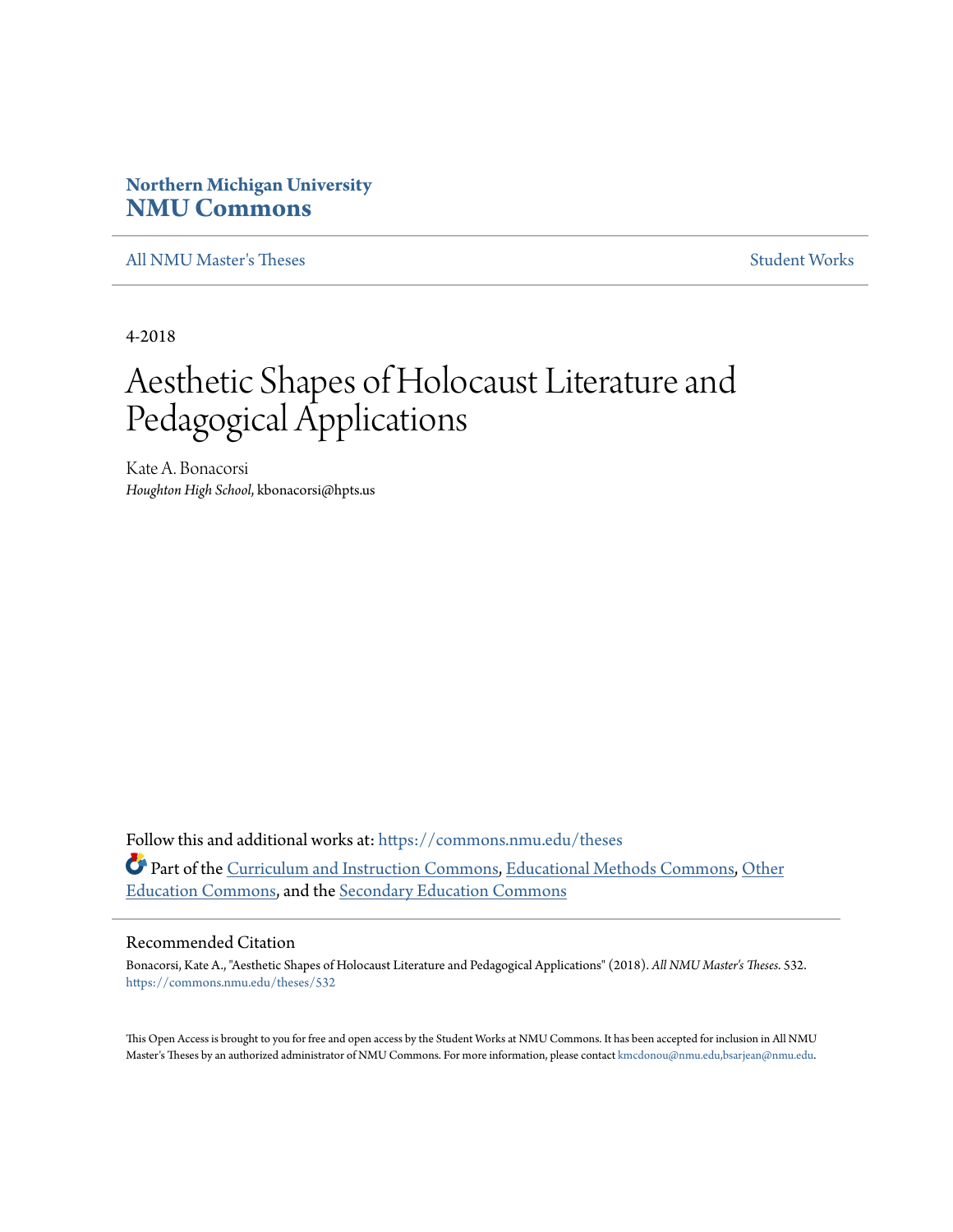## AESTHETIC SHAPES OF HOLOCAUST LITERATURE AND PEDAGOGICAL APPLICATIONS

By

Kate Bonacorsi

#### THESIS

Submitted to Northern Michigan University In partial fulfillment of the requirements For the degree of

### MASTER OF ENGLISH

Office of Graduate Education and Research

April 2018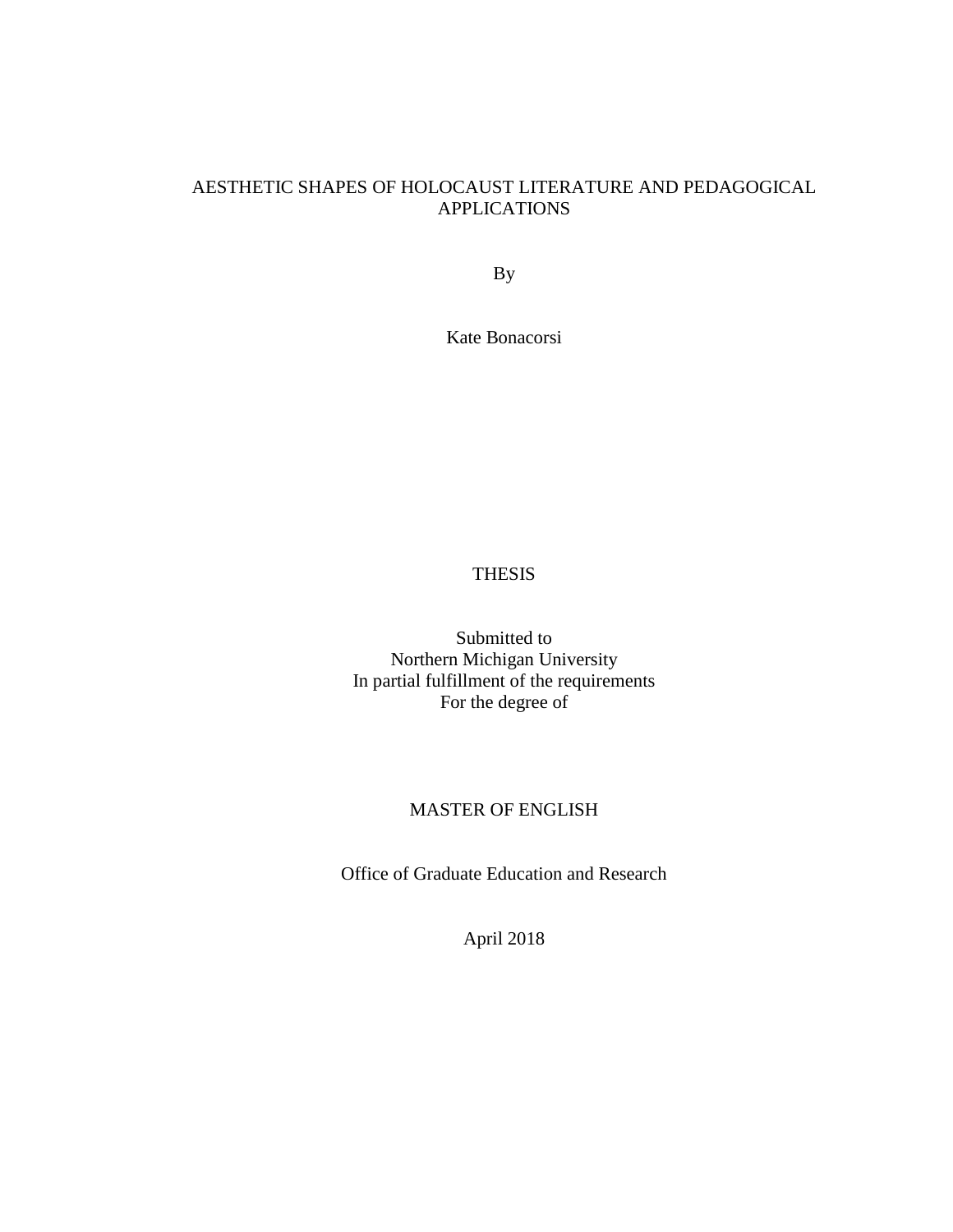#### ABSTRACT

## AESTHETIC SHAPES OF HOLOCAUST LITERATURE AND PEDAGOGICAL APPLICATIONS

By

#### Kate Bonacorsi

This project specifically examines three narratives that are part of the genre of Holocaust Literature: Elie Wiesel's *Night,* Art Spiegelman's *Maus,* and John Boyne's *The Boy in the Striped Pajamas* and the way in which each of these texts contributes to collective Holocaust memory and traumatic literature: as a memoir, graphic novel, and work of fiction, respectively. The paper draws on Anne Whitehead's work on memory, as well as other trauma and memory theorists: Cathy Caruth, Pierre Nora, Maurice Halbwachs, and Marianne Hirsch to offer a close rhetorical and structural analysis of each text analyzed through a traumatic theoretical lens.

This thesis discusses the intersection of pedagogy and theory, highlighting the importance of Holocaust trauma as a topic in the high school classroom. Using criteria borrowed from *The Call of Memory: Learning about the Holocaust through Narrative: An Anthology,* the merits of using each of the three texts in the classroom respectively will be considered. The perspective each of the individual texts brings to collective memory will be analyzed, as well as the uses and limits of each of these particular texts as representations of trauma.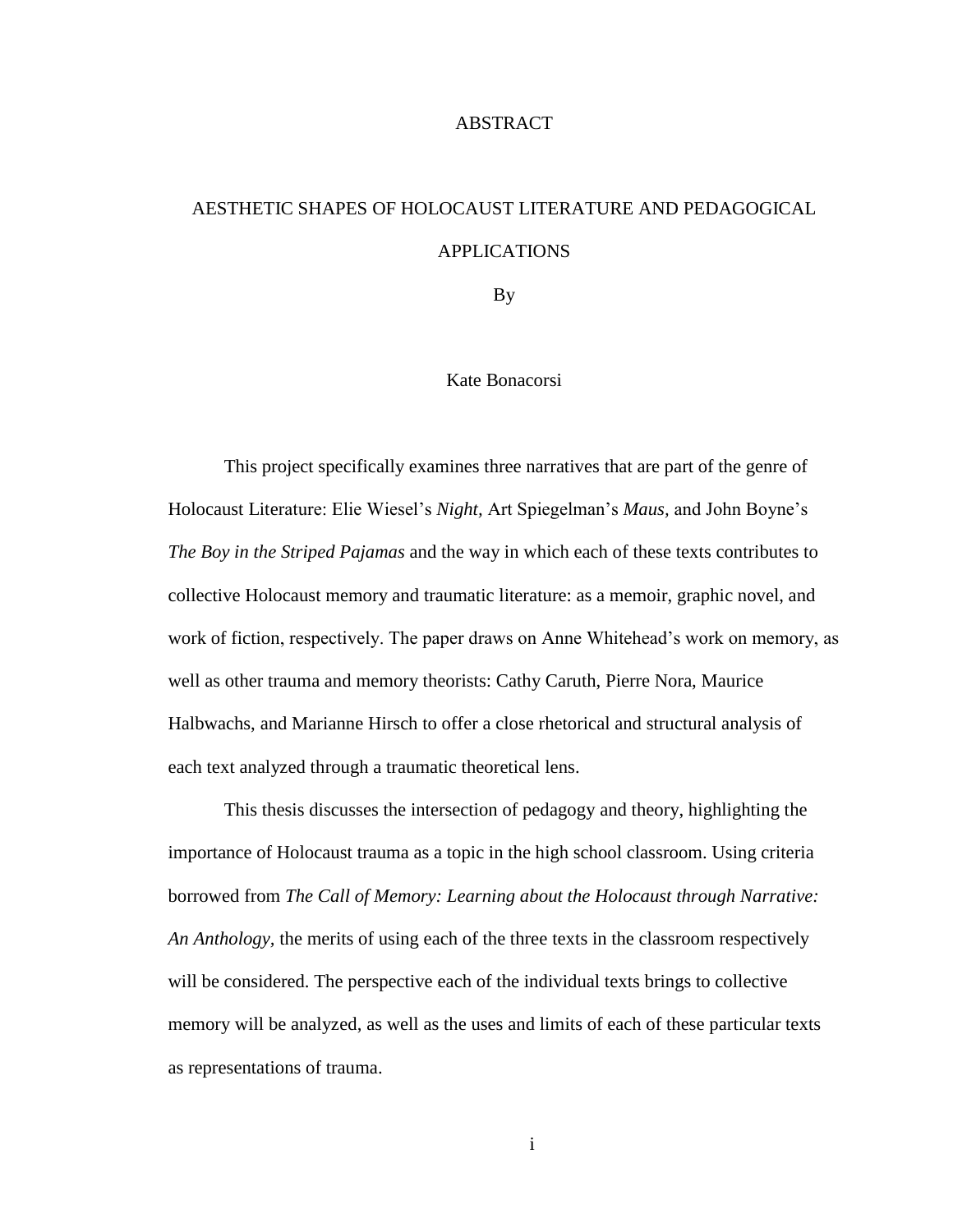Copyright by

## KATE BONACORSI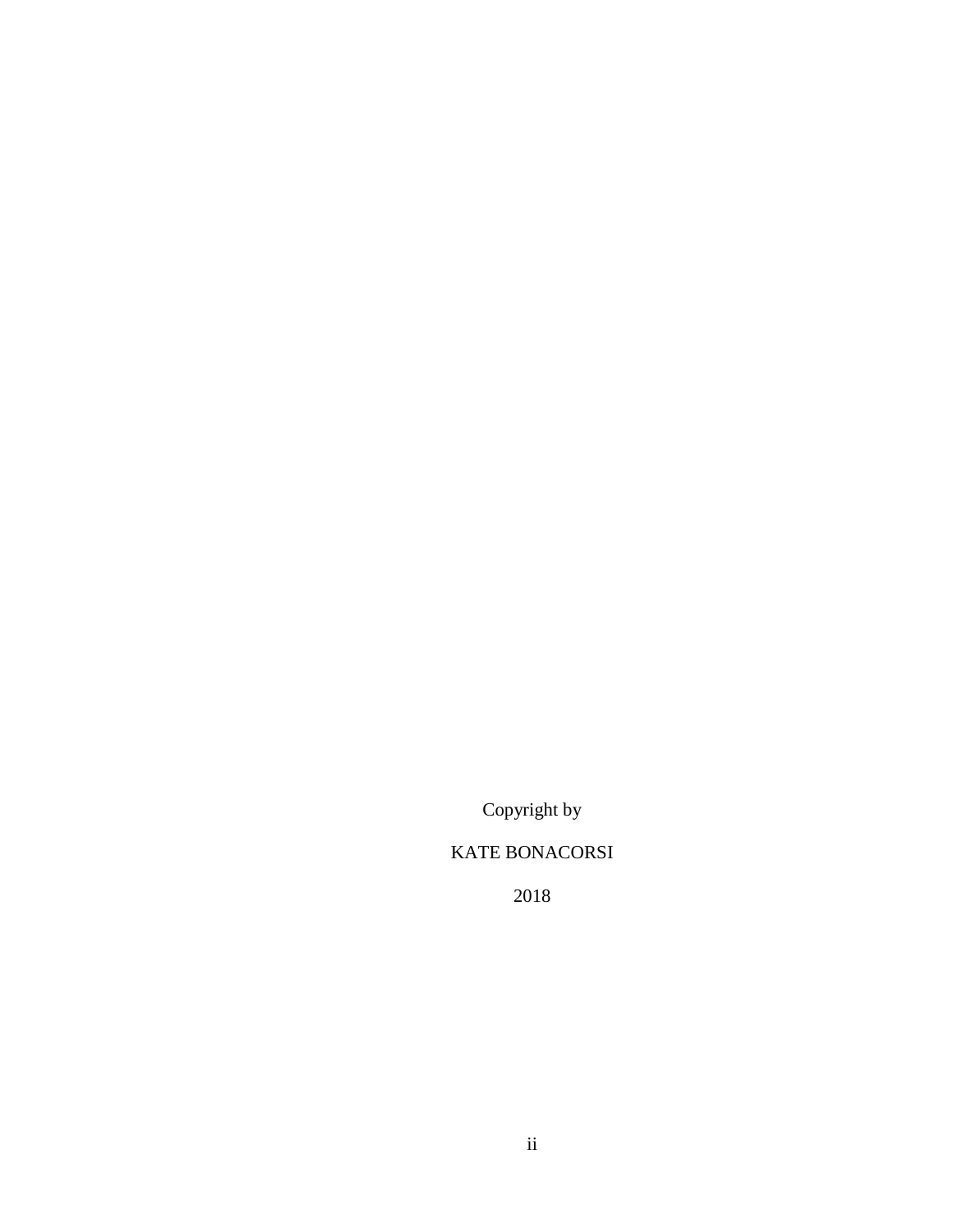## DEDICATION

To my family: especially my husband Frank, our son Benjamin Lee, and our baby boy who will born three short weeks from now...I love you all.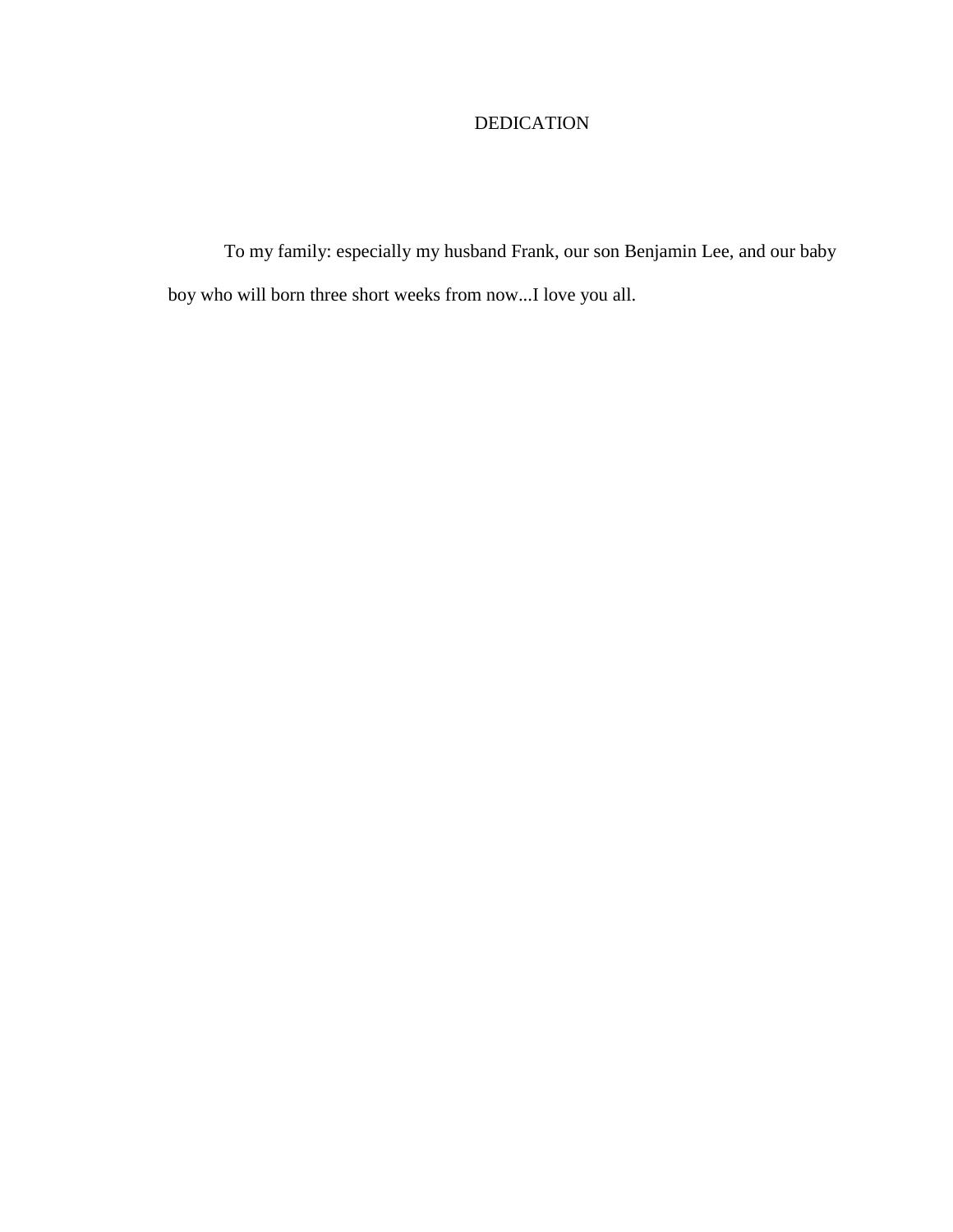#### ACKNOWLEDGEMENTS

I first need to acknowledge my parents. Growing up in a home where both parents were educators, I learned about the compassion and hard work it takes to be successful in the important profession of teaching. My parents have affected countless students' lives in positive ways, never expecting recognition or thanks. I am so grateful to have come from such loving, supportive parents who were also my biggest role models. Thank you for everything you have taught me and continue to teach me.

I also want to recognize the National Writing Project, specifically the Northern Shores Writing Project. This professional organization allows educators to focus on the importance of writing, and has allowed me to develop connections with amazing educators and other resources. This thesis project was really started, unbeknownst to me, six years ago when I attended a HEN seminar in Farmington Hills, Michigan. The Holocaust Educators Network was instrumental in sparking my passion for social justice education, specifically about the Holocaust; I also want to thank Corey Harbaugh, who in one short week greatly influenced my teaching.

This project could not have been completed without the enthusiasm and support of Dr. Lisa Eckert, who has been a mentor through the NWP, in addition to being a wonderful thesis advisor. I would also like to recognize other NMU Faculty who have inspired and encouraged me throughout my time at NMU, both as an undergraduate and graduate student, and whom I fondly remember when I think about my time at Northern: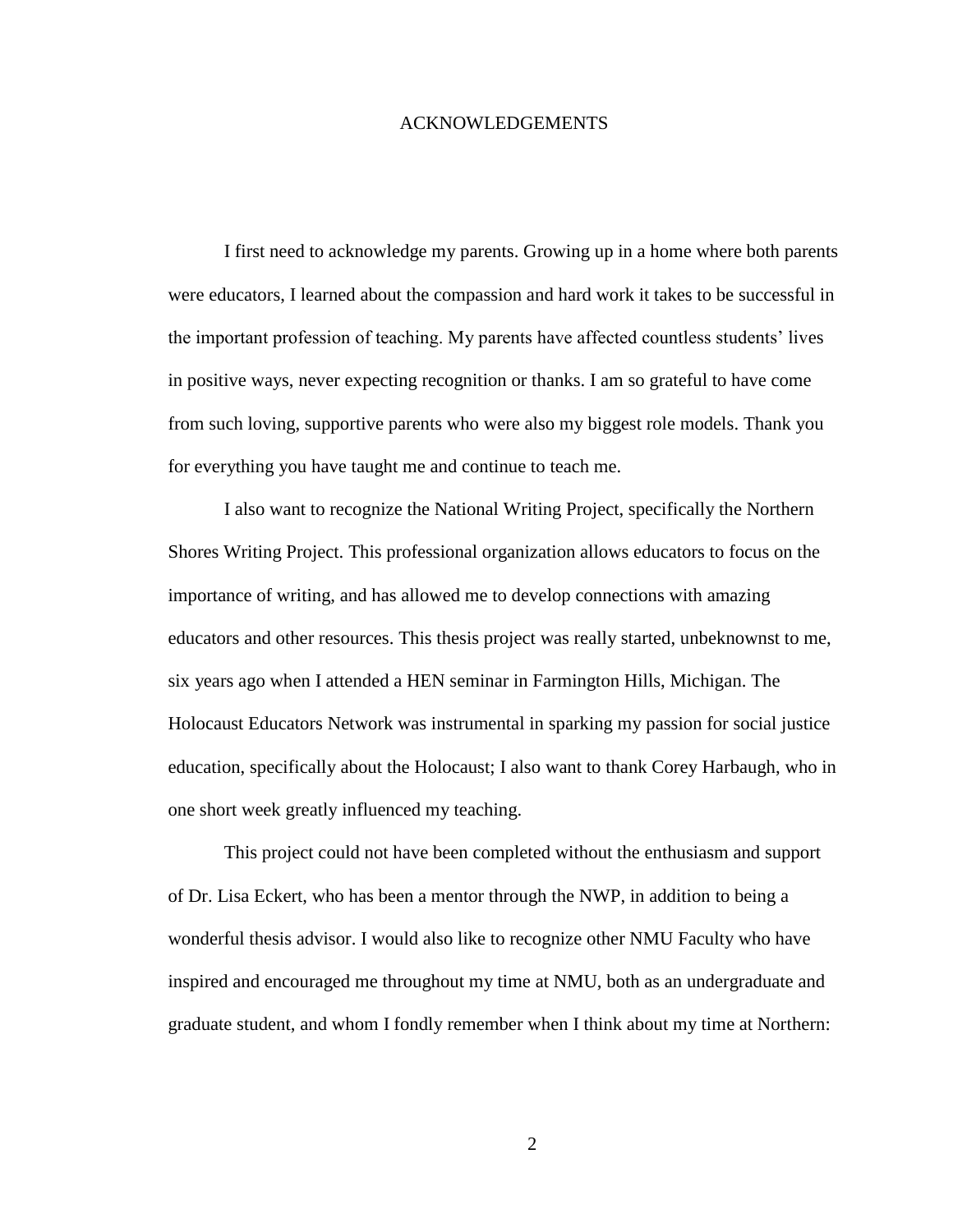the late Dr. Ray Ventre, Ret. Dr. Tom Hyslop, Dr. Mark Smith, Dr. Joe Lubig, Dr. Caroline Krzakowski, and Dr. Wendy Farkas.

This thesis follows the format as prescribed by the Publication Manual of the Modern Language Association (MLA), Eighth Edition and the Department of English.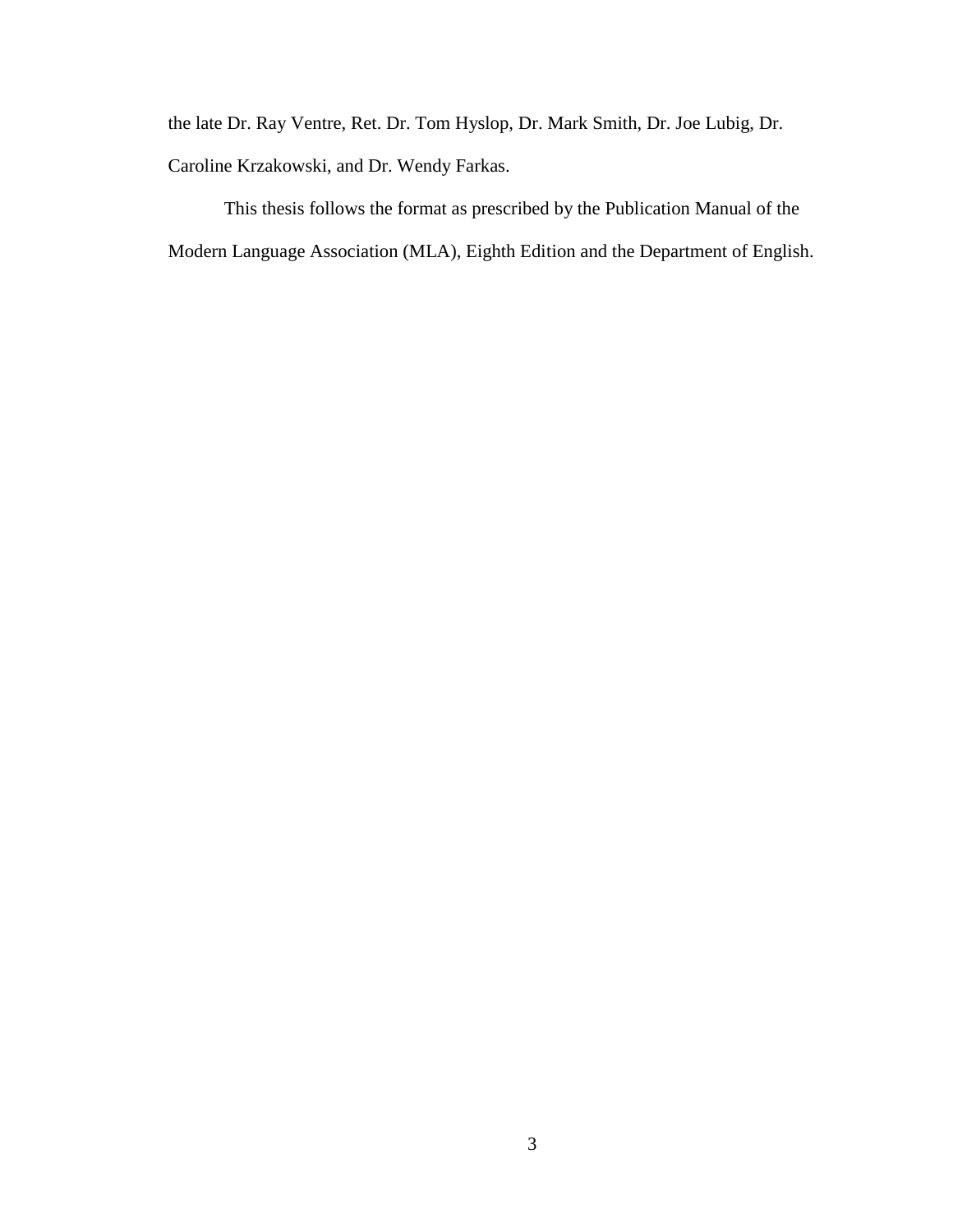## TABLE OF CONTENTS

| Chapter 4: Classroom Criteria for Choosing Holocaust Narratives 24 |
|--------------------------------------------------------------------|
|                                                                    |
|                                                                    |
|                                                                    |
|                                                                    |
|                                                                    |
|                                                                    |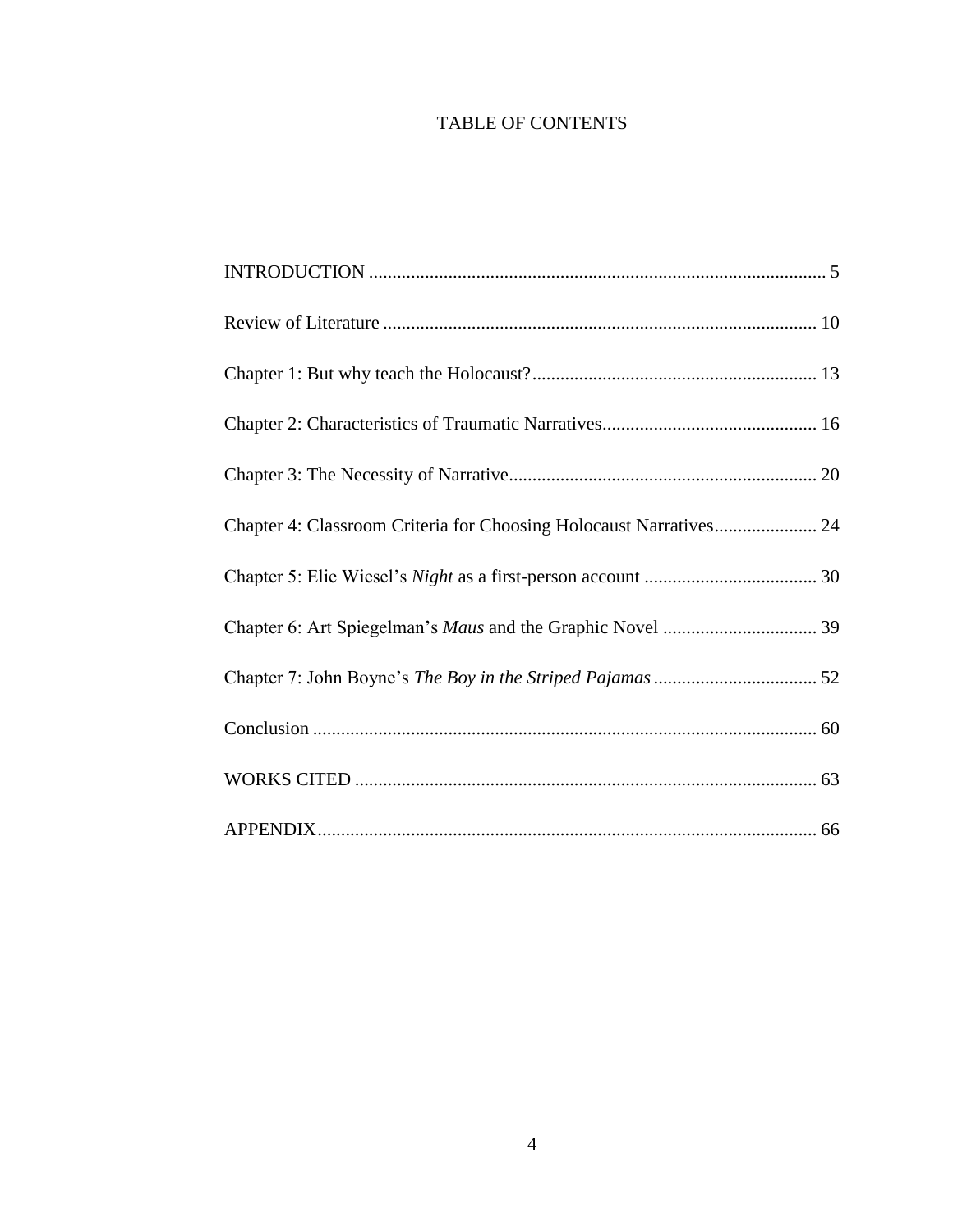#### INTRODUCTION

<span id="page-8-0"></span>"The memory of the Holocaust has been transformed into a cipher for other collective traumas. The Holocaust has thus become a powerful lens through which we

look at other instances of oppression and genocide." (Whitehead 150)

After my first year of teaching, I was fortunate enough to be accepted into the Holocaust Educator Network's Summer Seminar in Farmington Hills, Michigan. There, as a young, inexperienced teacher, I was immersed into the topic of teaching about the Holocaust by compassionate, competent educators of various backgrounds and content areas from around the state. My basic knowledge of the Holocaust and World War II at that point was limited: I had read *The Diary of Anne Frank* and had seen *Schindler's List*- -the prototype for a US student in the 21st century. Throughout the seminar, I learned a great deal about a topic that I found relevant, important, and fascinating, but most of all, I realized how much I had yet to learn about the Holocaust.

Since my initial immersion in the HEN Network, I have taught Elie Wiesel's touchstone Holocaust memoir *Night*, along with other supplemental materials to high school freshmen. When Wiesel finally penned *Night,* after ten years of silence about his experiences, it was rejected by every major French and American publisher until it was finally first published in English in 1960; publishers believed that the events recounted in the text were too terrible for readers to relive. Today, almost 60 years after the publication of *Night*, there are literally hundreds of Holocaust texts, both fiction and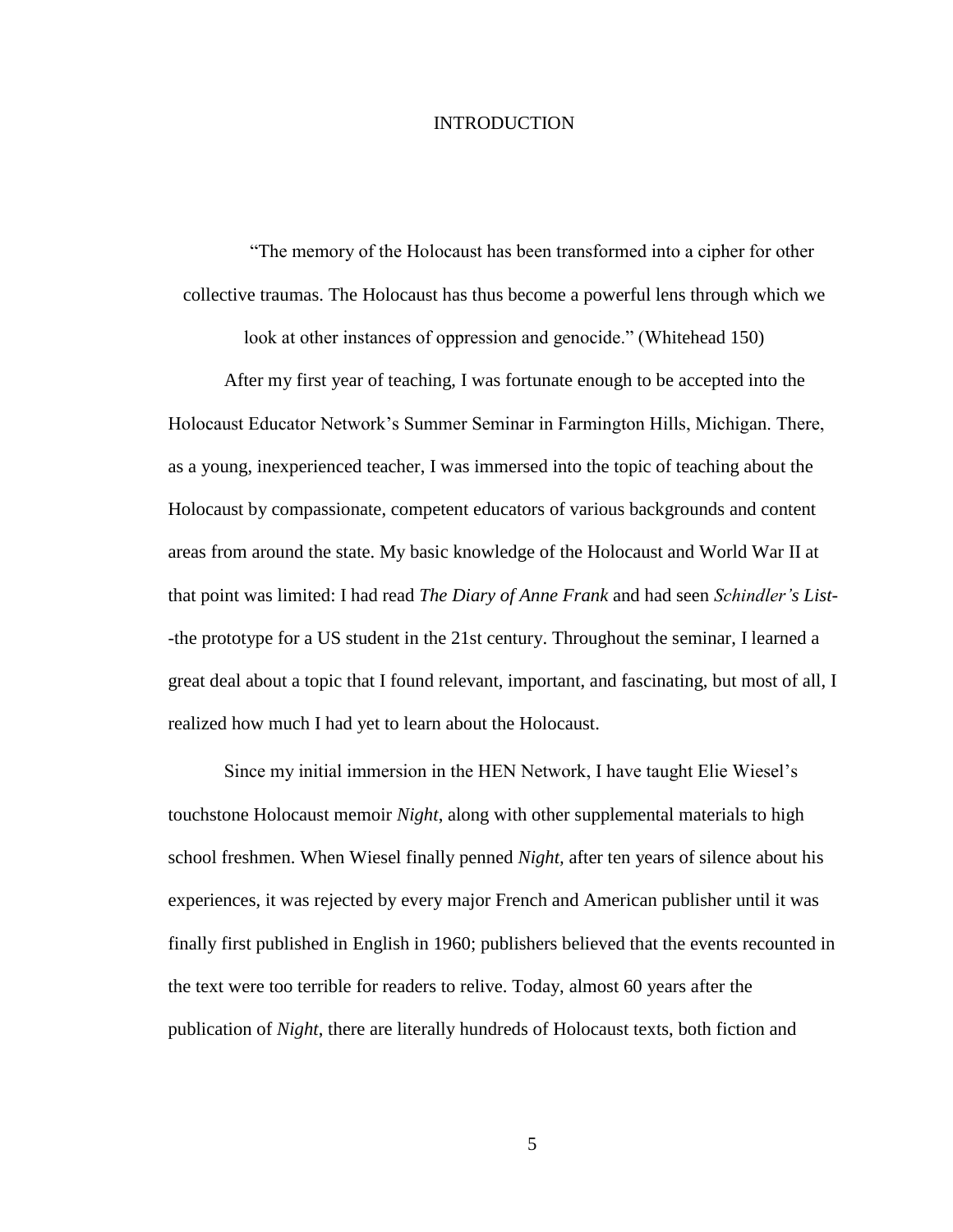nonfiction. HEN has largely guided the considerations I make when I choose to select (and thus also choose to *not* select) various materials during the Holocaust unit I teach.

Consideration of the aesthetic shapes of Holocaust texts and how to teach them is a timely concern. Even though Wiesel's "never again" is the phrase associated with the teaching of the Holocaust, since 1945 the world has witnessed numerous genocides: Rwanda, Bosnia, Darfur, and others. The current state of global and national politics has made the study of genocide and promoting tolerance more relevant than ever. Additionally, while *Night* and other texts are often taught in the English classroom, in 2016 the state of Michigan passed legislation in Sec.380.1168 of the Revised School Code requiring the Holocaust be taught in grades 8-12 in social studies curriculum as well. I would argue that including Holocaust literature is an essential component in teaching the Holocaust. For these reasons, a close examination of Holocaust texts and considerations in using Holocaust literature in the secondary classroom is a relevant and important endeavor.

Learning about the Holocaust is a monumental task for students. The Holocaust and the scope of World War II is complex, and the breadth of material available enormous. The traumas represented in Holocaust literature should elicit questions from readers about themselves and the world around them: introducing such texts in a classroom setting may be students' first experience trauma in literature, which is characterized by an "overwhelming or possessive power of the past" (Whitehead 123). Traumatic literature can also include those texts written about traumatic experiences whose authors did not necessarily experience the events firsthand, such as Spiegelman's *Maus*, which will be discussed in this paper.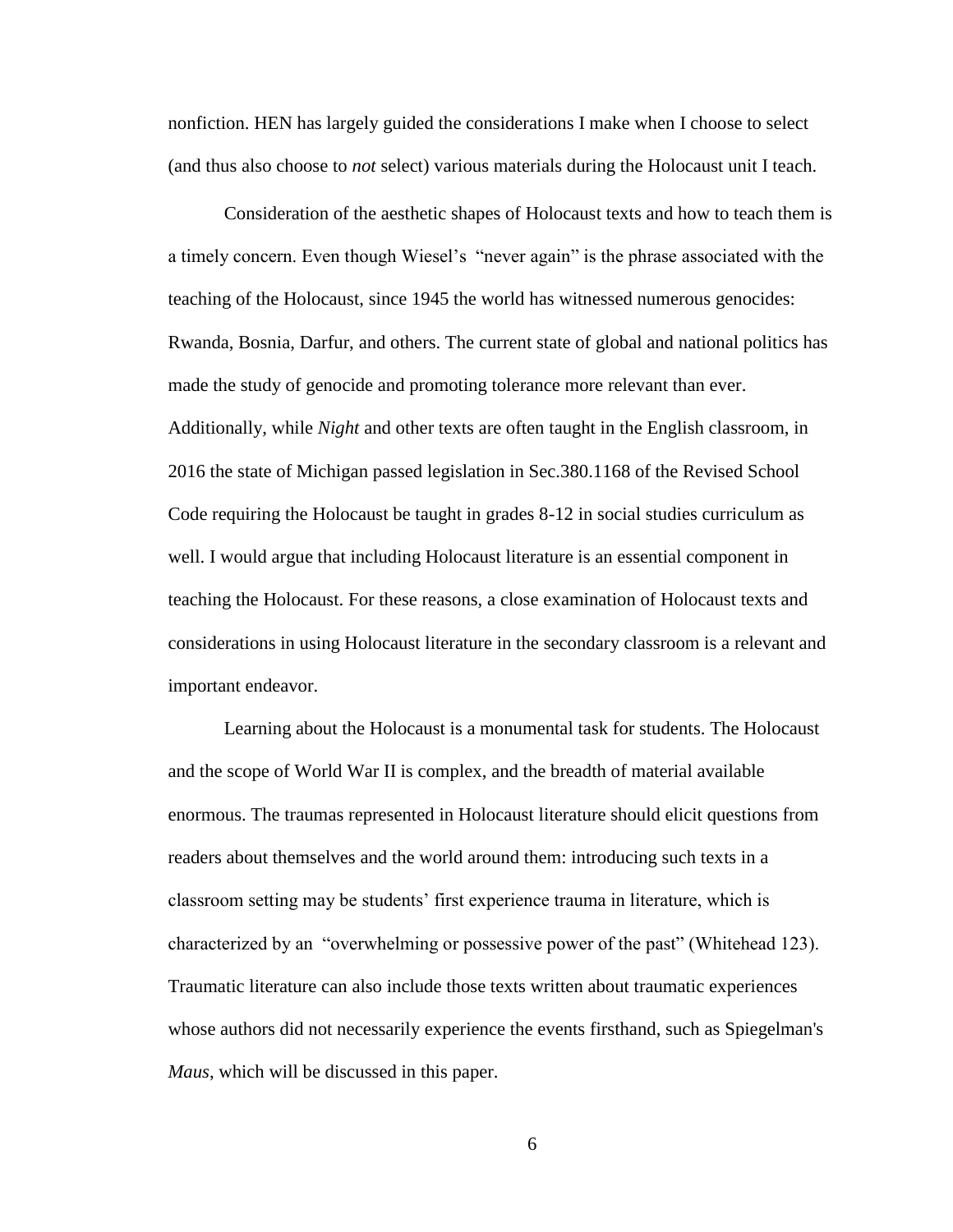Trauma narratives are important because they bring the human element to the forefront in the study of the Holocaust. Before the difficult work can begin in the classroom, however, teachers must tackle the daunting task of choosing appropriate materials to facilitate learning. I will review three narratives from distinctly different authorial perspectives, each of which uses its own unique structural and rhetorical strategies: *Night* as a memoir, *Maus* as a postmemory graphic novel, and *The Boy in the Striped Pajamas* as a fictional narrative. The specific texts chosen for this project will be explored in their uses and limits within the classroom, their respective representations of trauma, and how they contribute to collective memory. No one text can fully represent the experiences of the Holocaust, however. Teachers should provide students various approaches to learn about the Holocaust by utilizing multiple genres: primary source documents, artwork, photographs, firsthand accounts, graphic novels, and fiction.

Traumatic narratives provide readers with a connection to the victims as human beings. Students cannot identify with the tremendous suffering that victims of the Holocaust have experienced, but they can identify with the range of human emotions that are expressed in traumatic narratives, that are not typically found in a factual or textbook representation of history. *Night* and other texts like it bring humanity to the inhumane. Holocaust literature can provide a "shared space of witnessing and remembering" (Whitehead *Theories of Memory* 162).

This shared space of remembering is what Halbwachs terms *collective memory*: made up of the concerns and ideas most important to the collective group. Even before collective memories could be documented, societies retold these highly valued stories orally, so as to preserve important people, events, and traditions, such as Slave narratives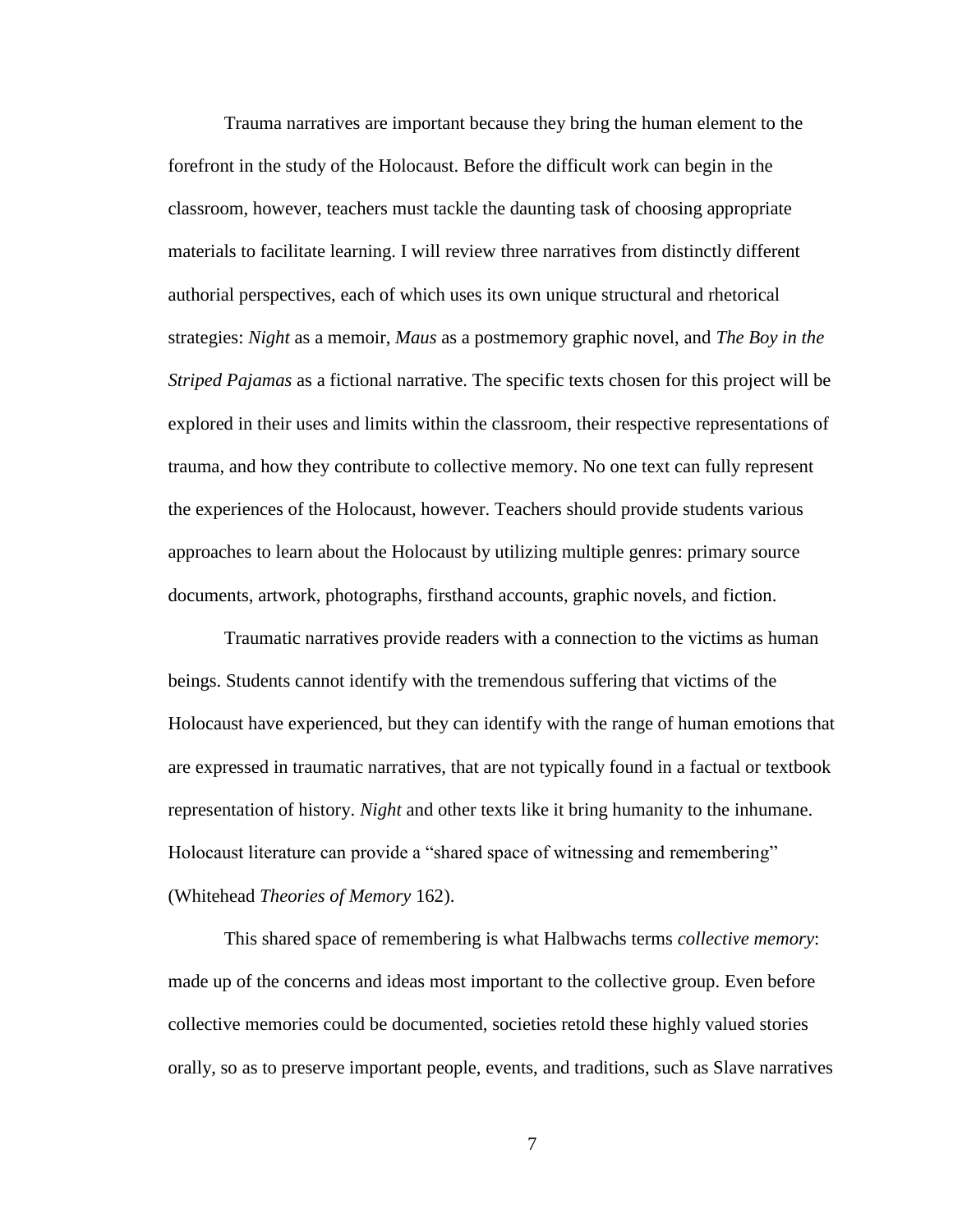and Native American oral traditions. Though collective memory is not limited only to written expression, that will be the focus in this paper. Social frameworks that include these rituals and customs of preserving memories contribute to a collective memory that is fluid; collective memory changes as members of the group leave or die, as knowledge is expanded, as ideals shift (Whitehead 128). Though individual memory is important, Halbwachs views individual memory as merely "a viewpoint of the collective memory" (Halbwachs qtd. in Whitehead). Individual memory cannot exist outside the group because there is no longer a framework with which to remember; individual identity is simply absorbed into the larger collective memory (Whitehead 129).

"In Holocaust studies, the centrality of memory was emphasized in the first instance by survivors themselves" (Whitehead *Theories of Memory* 7). While the term 'holocaust' literally means "burnt whole," as in Jewish religious offerings, it can also apply to a mass genocide, but the proper noun "Holocaust" specifically refers to the systematic, state-sponsored murder of 11 million people, including six million Jews by Nazi Germany and its collaborators. The Holocaust has been imprinted on our collective memory, which has always been an important part of social consciousness, specifically cultural, ethnic, and racial consciousnesses. Whitehead discusses at length the implications of collective memory in an increasingly digital and global age where collective memory may in fact apply to a global collective memory. In this respect, the Holocaust is viewed as a watershed historical moment not just for the collective memory of Jewish culture and religion, or for the collective memory of Germans or Europeans, but as an important collective memory that "transcends national [and] ethnic boundaries and reflects a broader shared consciousness" (Whitehead 150).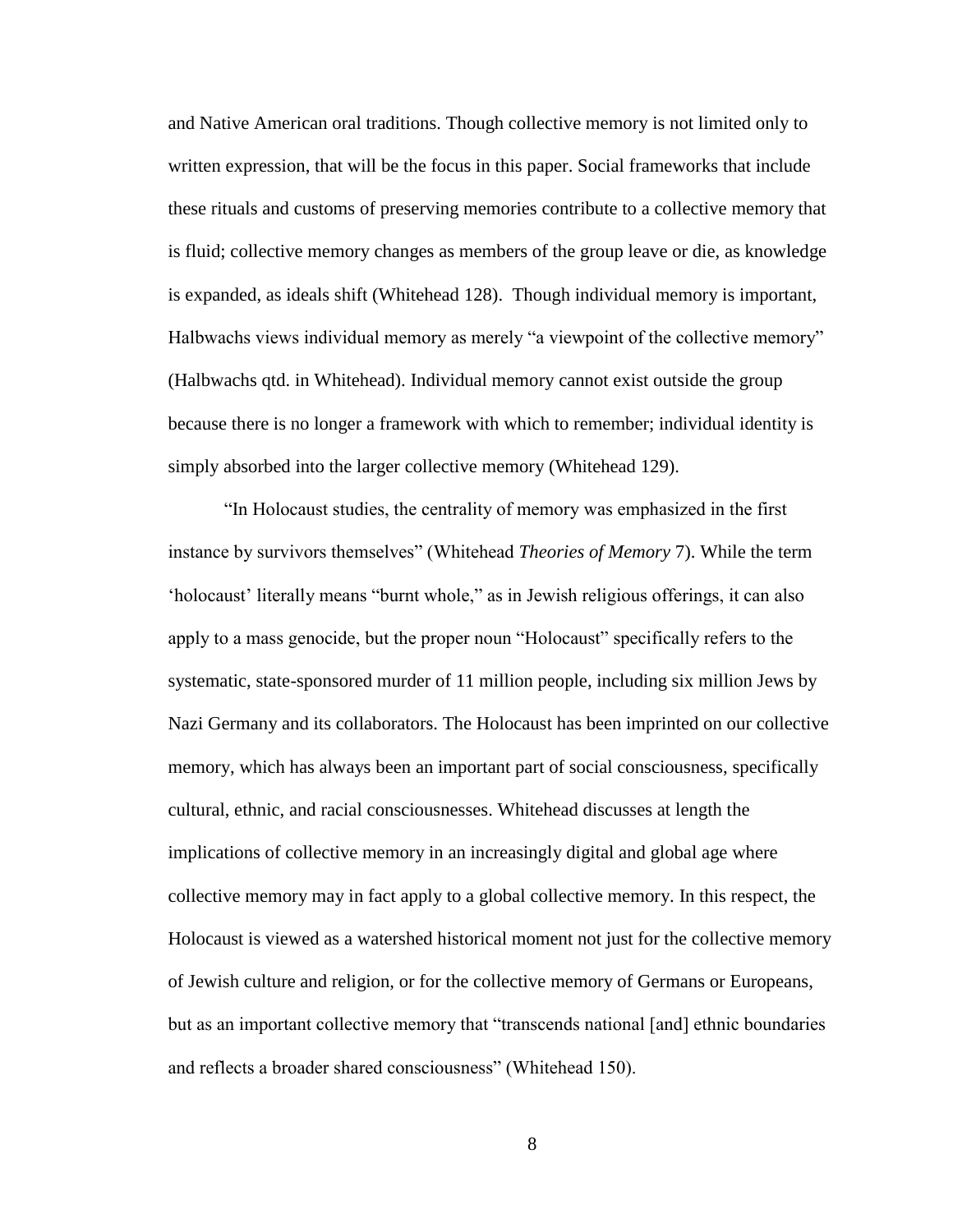Marianne Hirsch's concept of *postmemory* refers to second-generation memoires through which children of trauma survivors experience trauma as well. Postmemory will be discussed specifically with respect to *Maus*, but will also be suggestive in considering the broader, potentially global way in which cultural trauma contributes to global collective memories. John Boyne, author of *The Boy in the Striped Pajamas,* was not directly impacted by the Holocaust, nor were any of his family members. He did, however, grow up in Ireland, which had experienced its own traumas as a result of hatred and divisiveness. The concept of postmemory suggests that even authors like Boyne have been affected by a more comprehensive definition of postmemory: that which applies to any affected vicariously by the traumas of the Holocaust.

Memory is retrospective in that one of the lessons to be learned from Holocaust literature is to remember the events that occurred, and to avoid the erasure of the voices of Holocaust victims; memory is also future-oriented and provides a warning modern readers. Literature and other art forms are critical not only to the survival of individual memories, but are also critical in the formation of our collective memory and the possibility of working toward a "conception of humanity as a global memory community" (Whitehead).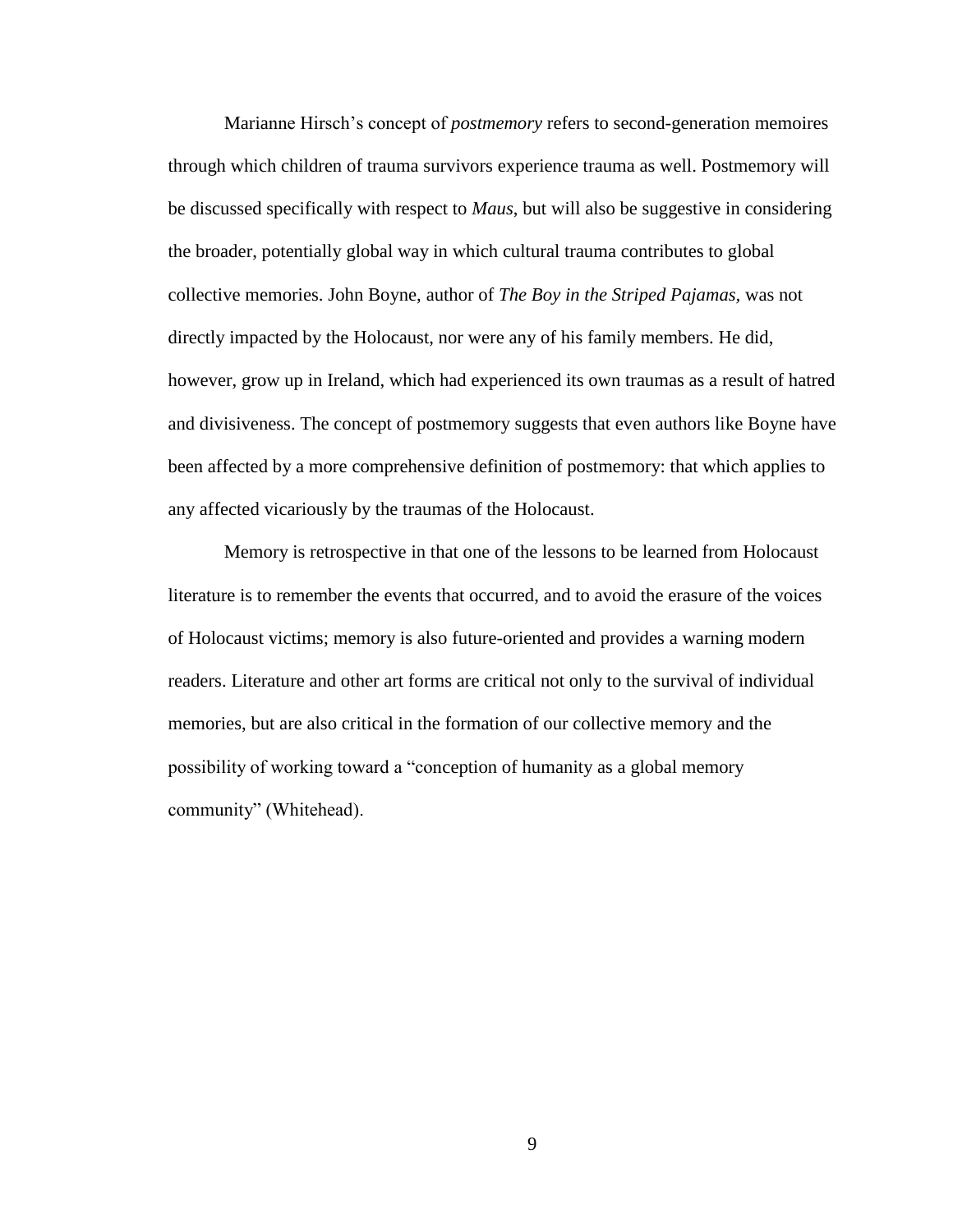#### Review of Literature

<span id="page-13-0"></span>Cathy Caruth's *Unclaimed Experience* was one of the first texts that introduced me to trauma theory prior to the start of this project. Caruth is important in understanding how traumas are lived and re-lived by people who experience trauma. The concept of the *crisis of life* and *crisis of death* and the "crying wound" are all integral in studying trauma theory; Caruth asks, "Is trauma the encounter with death, or the ongoing experience of having survived it?" (7)

My understanding of memory theory has been largely formed by the work of Anne Whitehead, specifically in *Memory: the New Critical Idiom*. Broken into four chapters, Whitehead discusses a great deal about the concept and importance of *collective memory*. The text begins by outlining several of the most important theorists in the field of memory studies, thus laying a framework for basic understanding of larger concepts within memory studies.

*Teaching Holocaust Literature and Film* was valuable because it addressed many of the pedagogical concerns related to teaching the Holocaust. This text addressed issues of representation, truthfulness, "problem texts," first-person accounts, and other important concerns that arise when teaching a unit about the Holocaust.

Reading Gray's article "The Boy in the Striped Pyjamas: A blessing or curse for Holocaust education?" was important because it validated much of the criticism I had about *The Boy in the Striped Pajamas*. This article was also able to address how much of an impact this text has had through studies that analyzed where students' basic Holocaust knowledge was coming from, and how frequently this text and film were being used in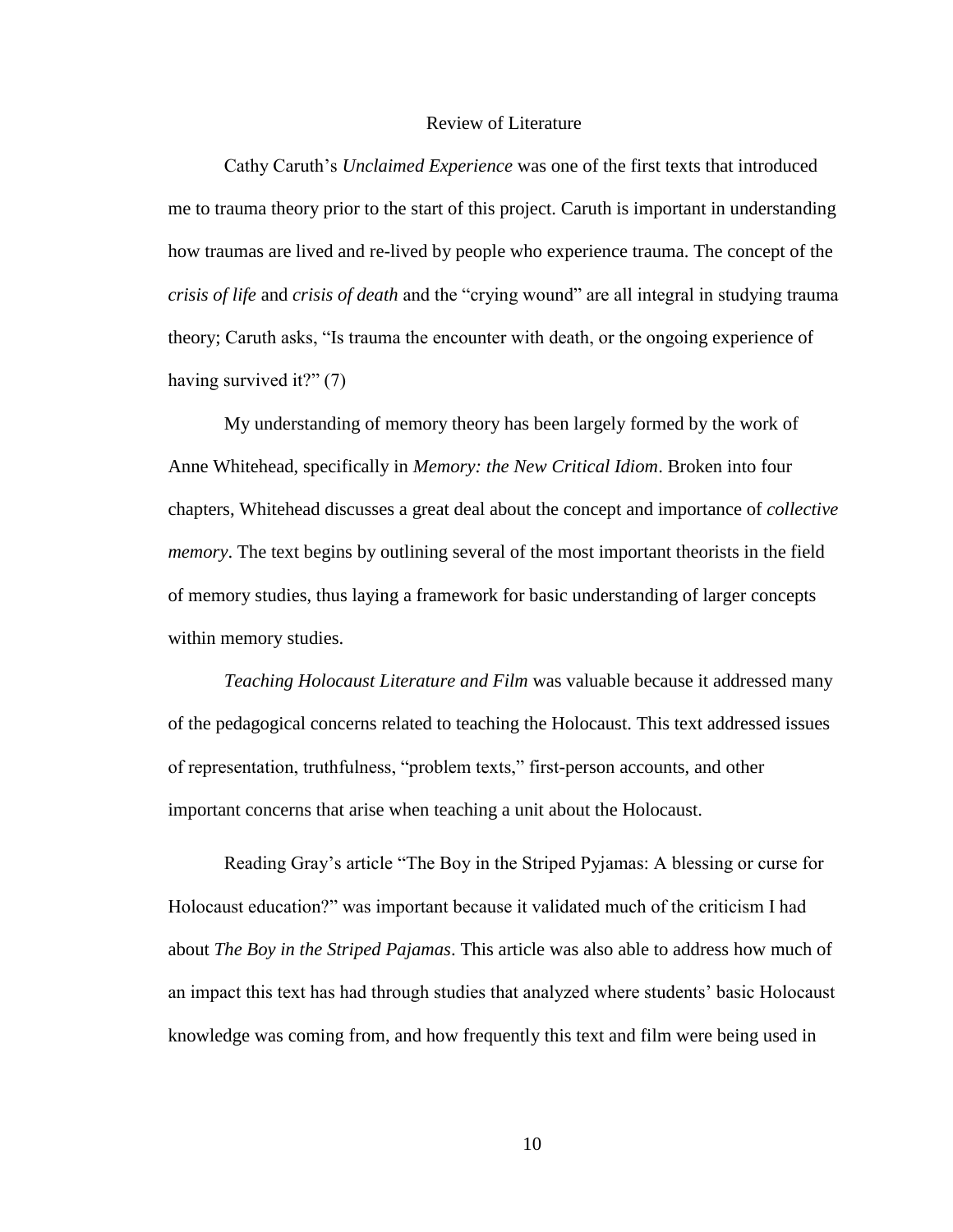the classroom. It is specifically due to the popularity of this book that it needs to be addressed, because damage is being done on a massive scale.

The first text I ever read by Marianne Hirsch was "Past Lives: Postmemories in Exile." The concept of *postmemory* made a lot of sense, and its concept reveals how much past traumas can affect not only the victims, but people closely associated to the victim, even a generation (or more). Hirsch also discusses how art and photography can play an important role in representation of memory. These concepts sparked an interest in how literary aesthetics affect representation of trauma. Hirsch specifically analyzes the work of Christian Boltanski, a photographer who often used anonymous Holocaust photographs in his work; this made me wonder about truth in representation, and whether an image or a piece of literature can be effective even if it is based in fiction.

Kokkola, Lydia. *Representing the Holocaust in Children's Literature.* Lydia Kokkola makes important observations about what expectations should be in place for historical fiction texts written about the Holocaust. This information was especially helpful in analyzing *The Boy in the Striped Pajamas*, and considering the ways in which its historical inaccuracies are problematic.

*The Call of Memory: Learning about the Holocaust through Narrative : An Anthology* includes 27 short stories about the Holocaust. This text really shaped the direction of my project when I read the criteria the editors of this text used to select the content of their anthology. The introduction of this book also directly addresses questions I had been trying to answer myself: Why Holocaust narrative?

Throughout my thesis work I have read several pieces by Samuel Totten, who seems to be an important voice in the pedagogy of Holocaust studies. I was shocked and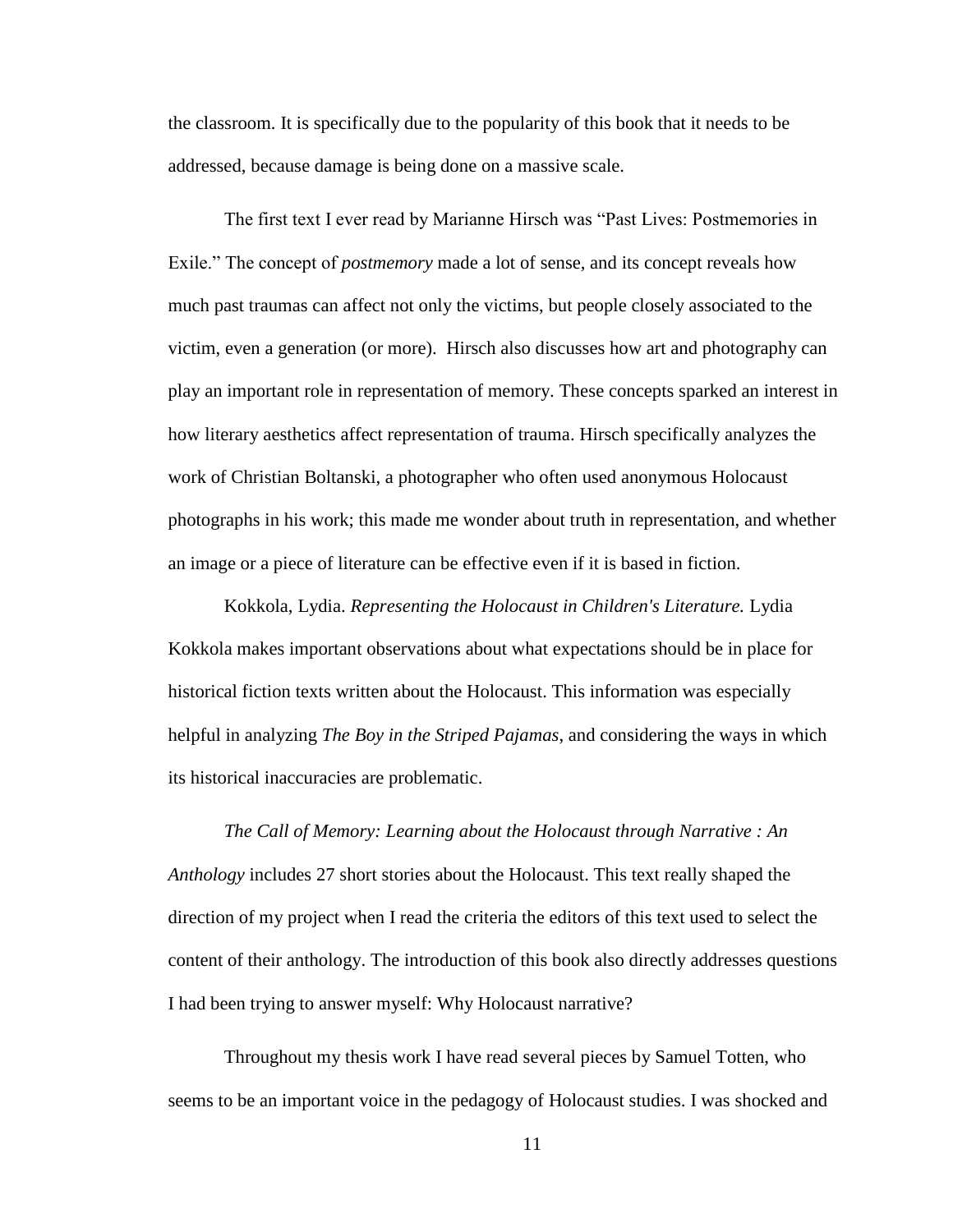<span id="page-15-0"></span>surprised when reading *Teaching Holocaust Literature* to see that he outlined a set of criteria specifically for teachers to use when selecting Holocaust texts in the classroom that mirrors the criteria laid out in *The Call of Memory*. Finding another set of criteria that so closely aligned with the set I had already been working with further validated their use.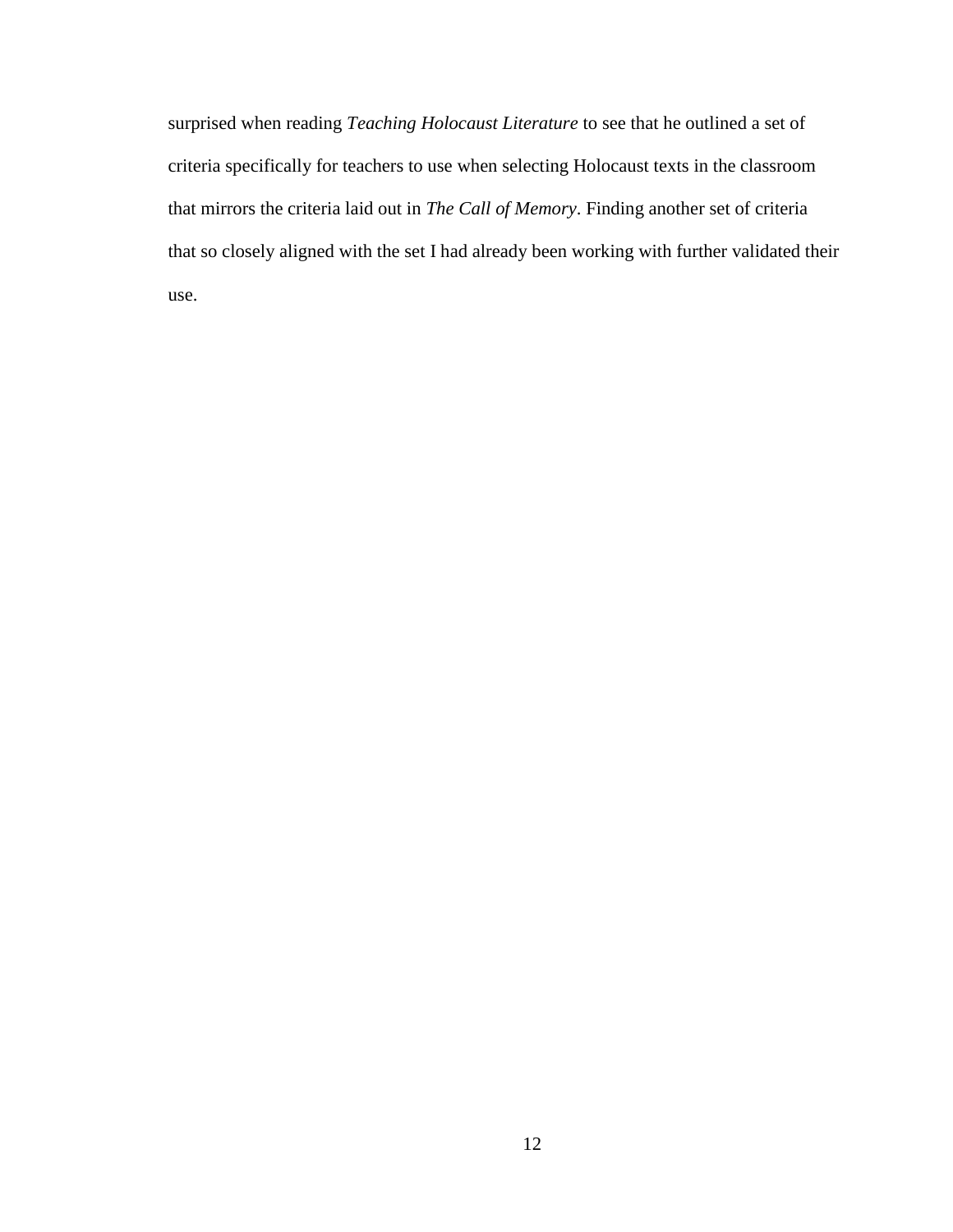#### Chapter 1: But why teach the Holocaust?

Foregrounding a study of Holocaust literature must be a solid rationale that includes the reasons to approach and teach the subject of the Holocaust in the first place. Vicariously experiencing the Holocaust through literature "calls into question what it means to live and to die in a world where death was manufactured, and where companies attempted to outbid one another to build more efficient systems to kill masses of people" who were portrayed by bureaucratic systems as subhuman. The Holocaust was unprecedented in many ways, especially that genocide was being carried out in a statesponsored, systematic way. The perpetrators of the Holocaust were highly educated, cultured people from a country renowned for its artistic, theologic, musical, and literary achievements. That such atrocities could occur in such a "sophisticated" society in the 19th century "calls into question the very meaning of life," and furthermore what it means to be civilized (Totten, "A note: Why teach," 176).

As time marches forward, modern societies tend to view themselves as an improvement of what has come before them. "In the past, progress had, for the most part, positive connotations," but after such a modernized society "perpetrated one of the most heinous crimes in the annals of humanity; and not only that, but used every means possible," the idea of progress has been called into serious question (Totten, "A note: Why teach," 176).

As a direct result of the Holocaust, the world saw the creation of the United Nations in 1945. In 1948 the Universal Declaration of Human Rights was created with "milestone document in the history of human rights" and is "generally agreed to be the foundation of international human rights law" ("Universal Declaration of Human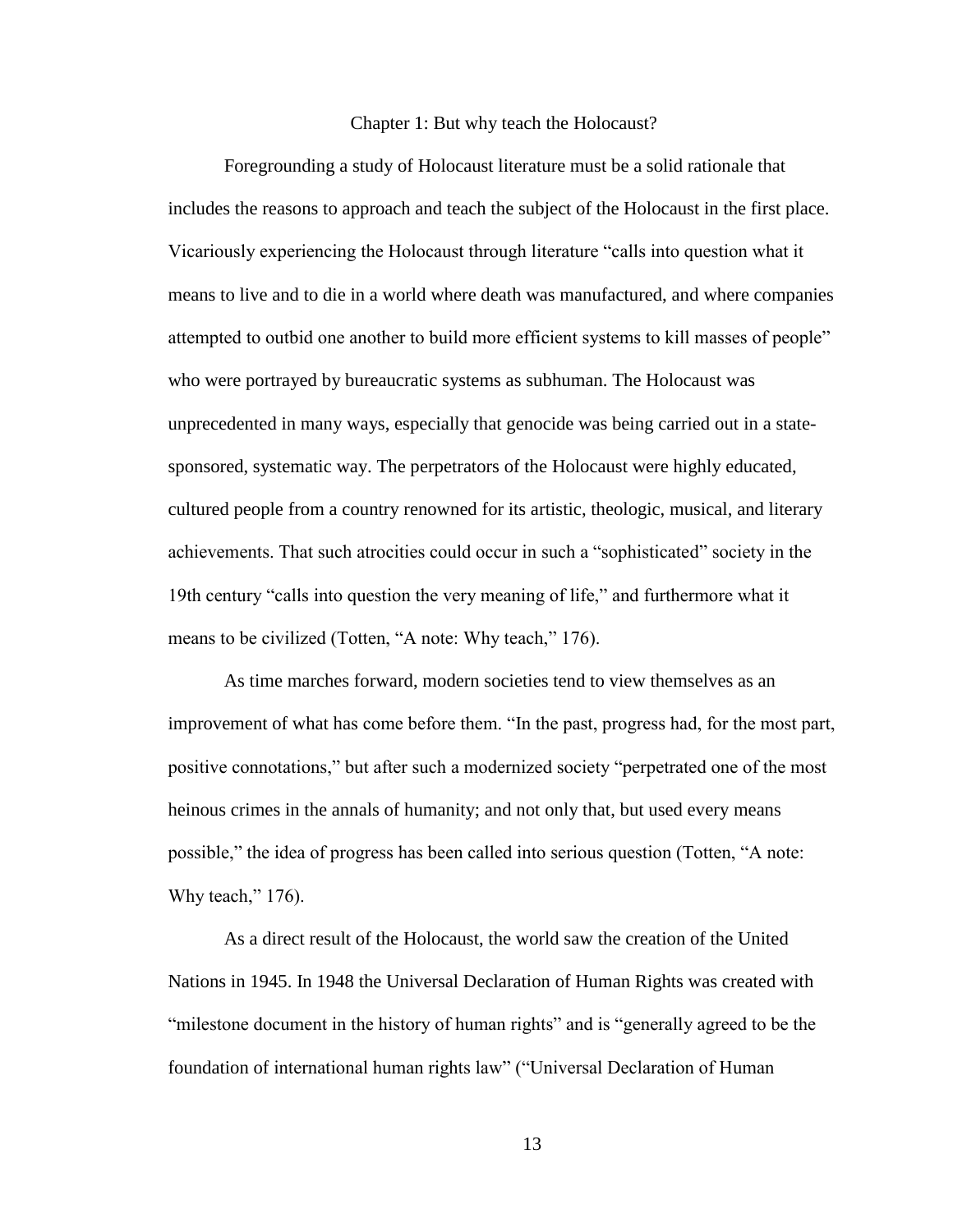Rights"). The creation of Israel in 1948 was a direct response to the need for a Jewish state, and continues to be a national and global concern.

A study of history alone however is incomplete. Literature is an essential component of teaching about the Holocaust and the complexities in representing such an atrocity. "Literature humanizes, concretizes, and specifies the general and the abstract" (Shawn et al. *xx*). While students frequently learn about dates, statistics, and facts surrounding historical events, narratives bring specificity to broad events and provide insight as to how real people were affected by historical moments.

The United States Holocaust Memorial Museum (USHMM) outlines several points in addition to engaging students' "intellectual curiosity" and "[inspiring] critical thought and personal growth" as rationales for teaching the Holocaust (*USHMM*). To a high school student who is 15 or 16 years old, the events of World War II and the Holocaust may seem not only long ago and far away, but events that are overwhelming in their scope and implications. In addition to examining basic morals and values, teaching the Holocaust "also addresses one of the central mandates of education in the United States, which is to examine what it means to be a responsible citizen" (*USHMM*). The tremendous consequence of these lessons means that teachers' roles are instrumental: they must be able to help students navigate their learning about trauma and their reading of traumatic literature.

Teaching about the Holocaust requires a realization that there are no simple answers as to how or why this genocide happened. To view the Holocaust as a series of ordered, chronological events would be to imply that what resulted was in some way inevitable. "Teachers of the Holocaust destabilize their own and their students' interest in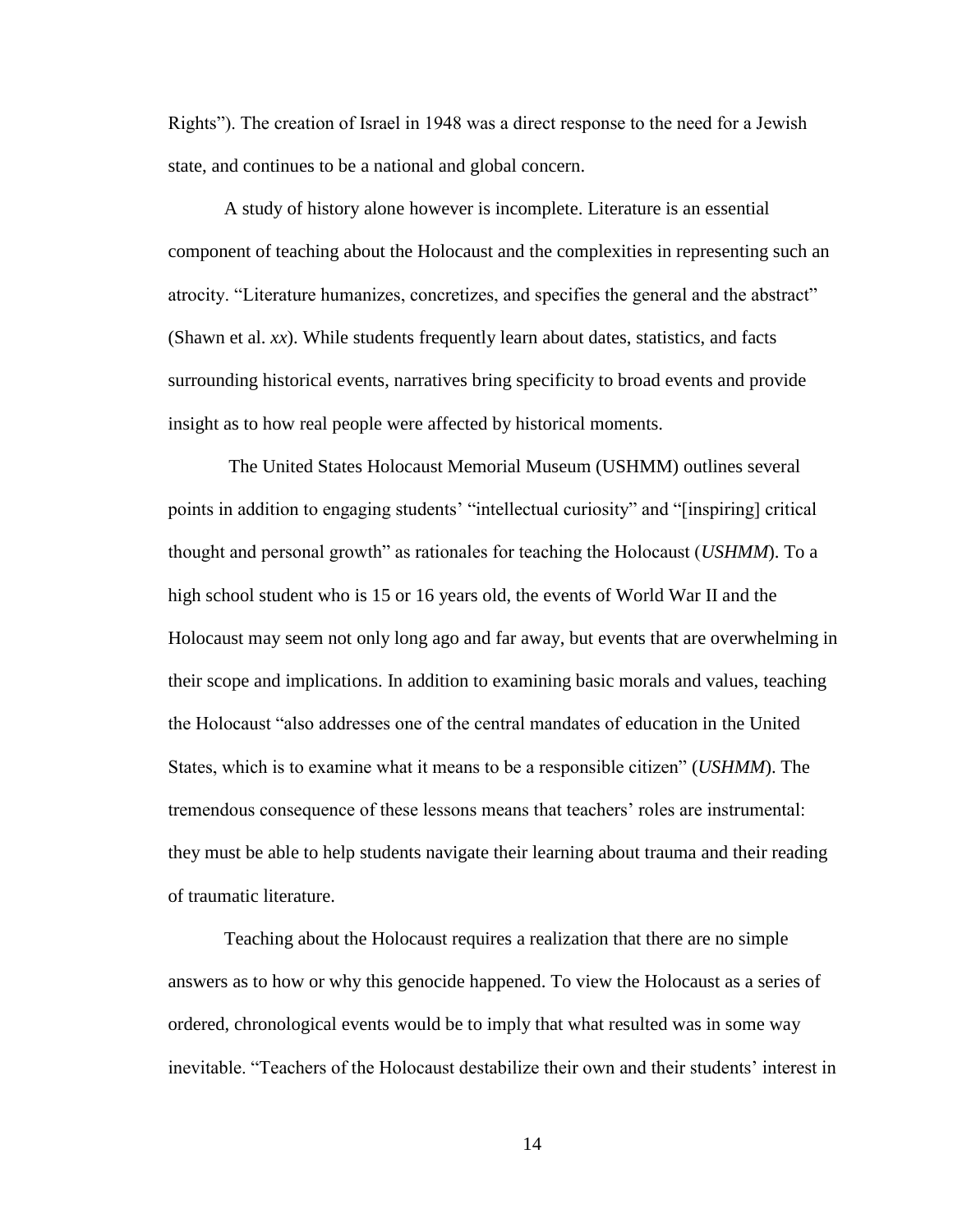representing this and other historical representations as 'a factually legitimated, ordered, and chronologically constructed event'" (Fineberg 171). In teaching texts related to the Holocaust, it is important to embrace the feelings of "destabilization," and to help students realize that this event has far-reaching implications for morality and collective memory.

"The Holocaust is historically over, but the mental, physical, and spiritual devastation that these people suffered is not over. Many do not perceive that even today, the 'repercussions and consequences [of the Holocaust] are still actively evolving'" (Shawn et al. *xv*). Especially relevant in the United States is the realization for students that "democratic institutions and values are not automatically sustained, but need to be appreciated, nurtured, and protected." (*USHMM*). In such a diverse nation such as the US, the Holocaust offers another lens through which to examine the issues of "prejudice, racism, and stereotyping in any society" (*USHMM)*. Modern students can affect real change in their own lives by accepting others and appreciating differences, and should be aware of the dangers that arise when intolerance is allowed, accepted, and even encouraged. The Holocaust "provides a context for exploring the dangers of remaining silent, apathetic, and indifferent in the face of others' oppression" (*USHMM*).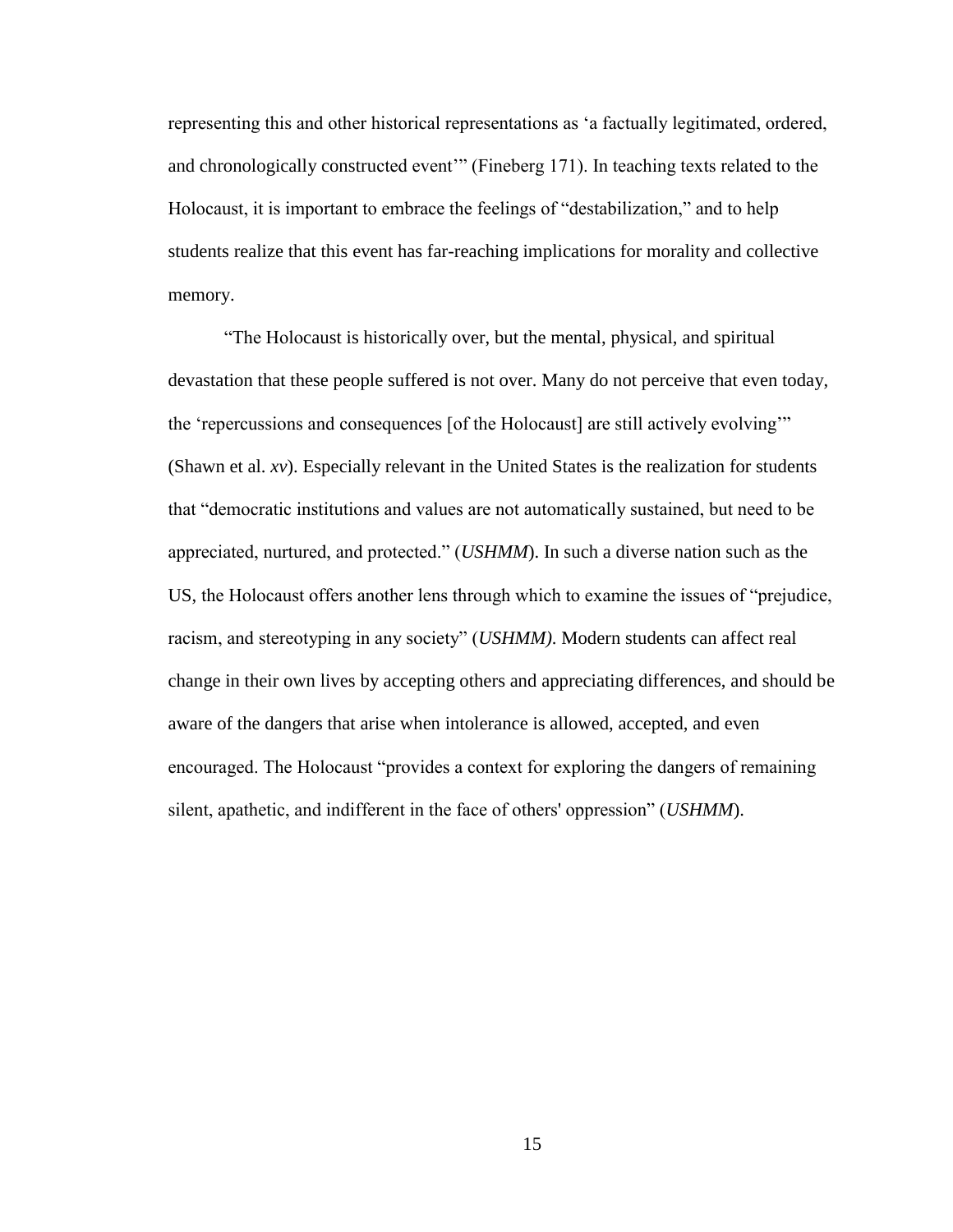#### Chapter 2: Characteristics of Traumatic Narratives

<span id="page-19-0"></span>Traumatic narratives are an attempt to represent an event that the author themselves may not fully know. While the perspectives represented in Holocaust literature are vast and varied, as traumatic narratives these texts have common characteristics. Hirsch elaborates that the discourse of trauma is a lens through which Holocaust texts should be read "not for what [Holocaust texts] reveal but for how they reveal it, or fail to do so: thus they can be seen as *figures* for memory and forgetting" (Hirsch, "Surviving Images 12).

Teaching the Holocaust should raise questions about representation and memory. Texts can pose questions to students about who can represent the Holocaust, and how it should be represented. While on one hand, readers are told that they can never fully understand the experiences of Holocaust victims, readers are also limited by what the text says, and what it leaves out. The Holocaust violently severed ties to normalcy and thrust the victims into a world in which there was no comparative. Because traumas appear, violently and without warning they disrupt the routine and control humans attempt to impose on their lives; traumatic narratives frequently resist typical narrative qualities and structures.Van Alphen describes the Holocaust as a "narrative vacuum" because the concept of Auschwitz and other atrocities invented by the Nazis had no context (33). Traumatic memory, though it resists organization into language and narrative structure, plays an important role in collective memory. These memories can help the writer to return to and confront their trauma in order to begin the healing process, and allow readers the ability to process traumas in which they did not directly participate. Especially apparent is the disruption in chronology throughout the narratives. This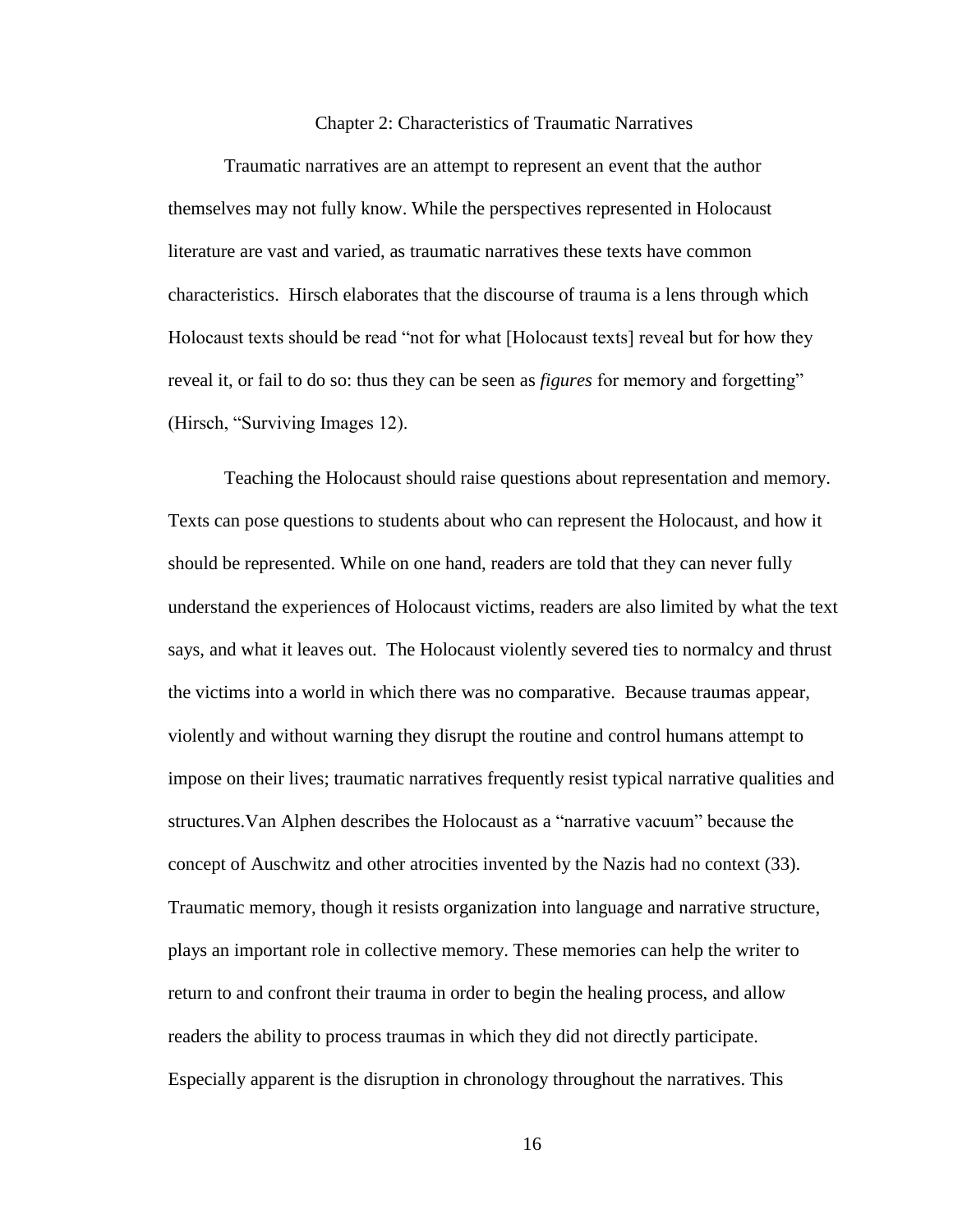disrupted or disjointed chronology may include a mixture of past and present language; an oscillation between past, present, and future events; and a self-reflexivity as the attempt is made for the author to understand the trauma.

Individuals play an important role in constructing shared memories (Whitehead *Memory* 130). Whitehead describes the way in which individual memories that are contributed to the collective "[integrate] and [calibrate] the different perspectives of those who remember a certain episode which each of them experienced individually" (Whitehead 130). For example, each of the texts that will be discussed in this paper include experiences at Auschwitz. However, the experiences of the author, and subsequently, the reader of each experience are very different.

In order to preserve these memories, the language of trauma must be explored. Caruth explains how trauma cannot be known or understood at the point of trauma; the way in which the trauma is *not* known is what returns to haunt the survivor. "Trauma...is always the story of a wound that cries out, that addresses us in the attempt to tell us of a reality or truth that is not otherwise available" (Caruth, *Unclaimed Experience* 4). Wiesel reflects on his attempts to write *Night* by saying: "I had many things to say, but I did not have the words to say them. Painfully aware of my limitations, I watched helplessly as language became an obstacle" (Wiesel, *Night ix*). Wiesel describes "watching helplessly" as if observing from a third-person perspective; he is a stranger to himself, and there are no words to describe his experiences. Caruth further comments on the difficulty of representing trauma with language: "Knowing and not knowing are entangled in the language of trauma and in the stories associated with it" (Caruth 4).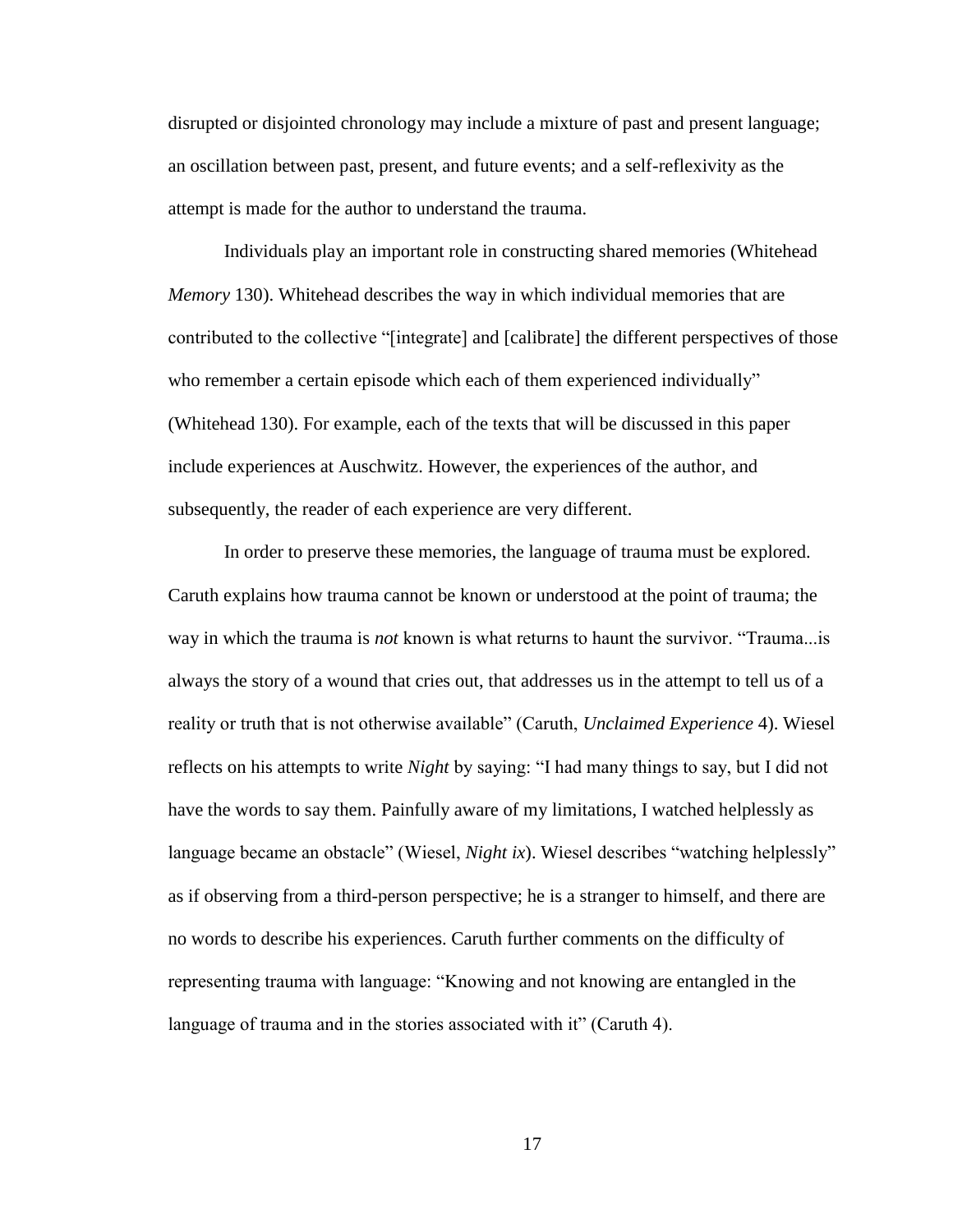While language itself is an obstacle, traditional narrative structures and sequences fail as well, because the telling holds "something else that needs to be addressed, something intangible, other than the writing" (Robinett 295). "Traumatic experience resists linguistic representation and in doing so, separates the writer from lived experience" (Robinett 290). From this position is the idea that traumatic narratives in theory can have very little to do with lived experience. However, theorists also point out that "writers often turn intuitively to writing as a way of confronting and surviving trauma suffered in their own lives" (Robinett 291).

Not only do survivors of trauma struggle to find the language to write about their experiences, but the traditional narrative structure and chronology is often inadequate. Langer explains that the duration of Holocaust traumas in particular "[leap] out of chronology, establishing its own momentum, or fixation" (194). Langer explains that the reader is often the one who imposes a sense of chronological order to the text, but that this structure may not exist with any clarity for the writer. "Testimony may *appear* chronological to the auditor or audience, but the narrator who is a mental witness rather than a temporal one is 'out of time' as she tells her story" (Langer 194). The mental witness is always re-experiencing their trauma, and therefore the trauma is never truly in the past, or truly out of the present. Langer hauntingly elaborates, "time as chronology does not and cannot heal the wounds of time as duration" (197).

Trauma narratives can also be tools for survival: Caruth discusses at the center of traumatic narratives are "a kind of double telling, the oscillation between a *crisis of death*  and the correlative *crisis of life*" (Caruth 7). Many victims express feelings of guilt at having survived a traumatic experience like the Holocaust; members of second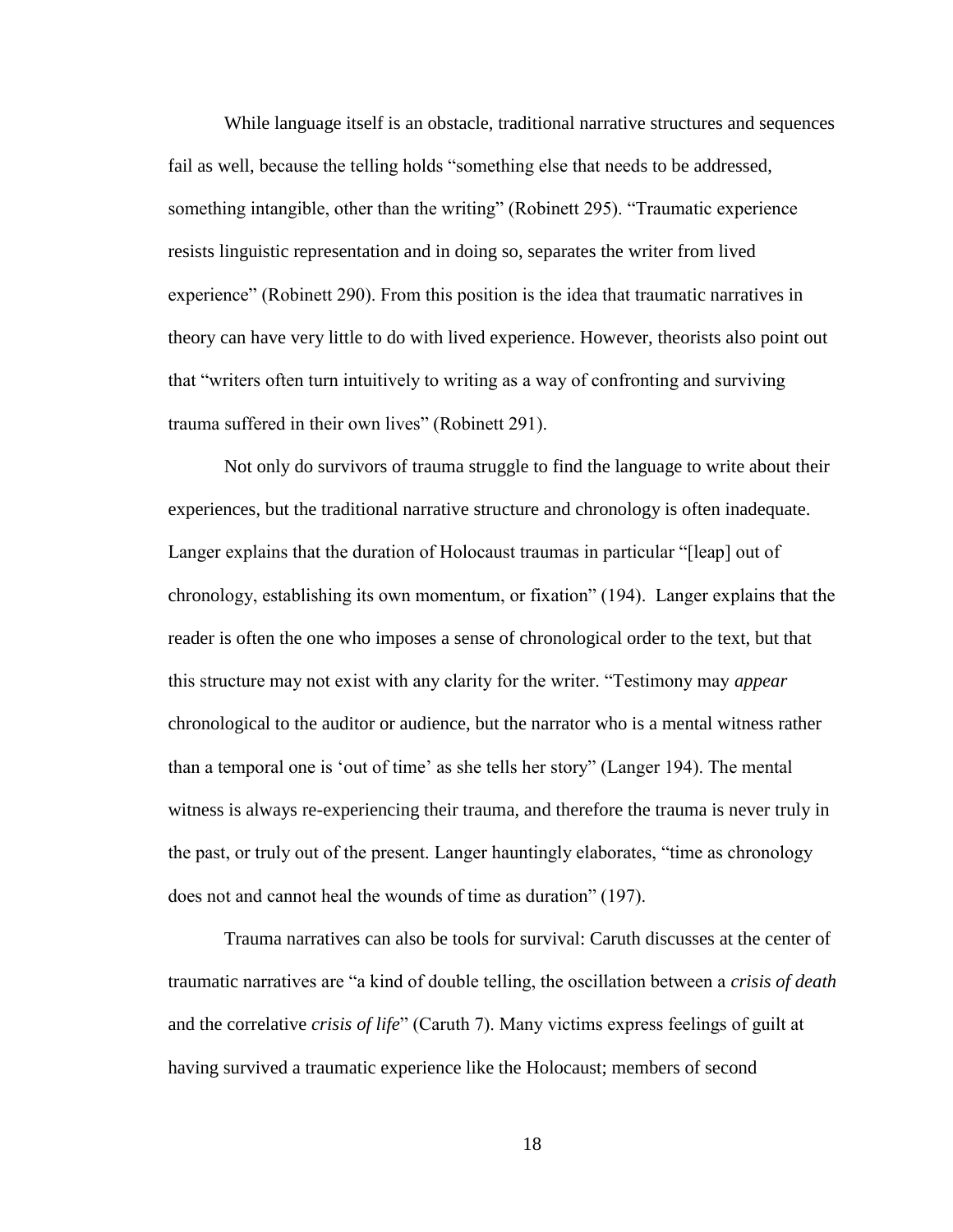generations experience a similar guilt at not having been present to experience the event themselves. Indeed, after years of reflection and study, Elie Wiesel asks this very question of himself in the preface to *Night*: "I don't know *how* I survived...It was nothing more than chance. However, having survived, I needed to give some meaning to my survival" (Wiesel, *Night vii-viii*). Elie demonstrates Caruth's *crisis of life* in feelings guilty for having survived, questioning the legitimacy of his life. Wiesel reconciles in part by claiming his testimony as justification for his life. The text "engages, in its own specific way, a central problem of listening, of knowing, and of representing that emerges from the actual experience of the crisis" (Caruth 5).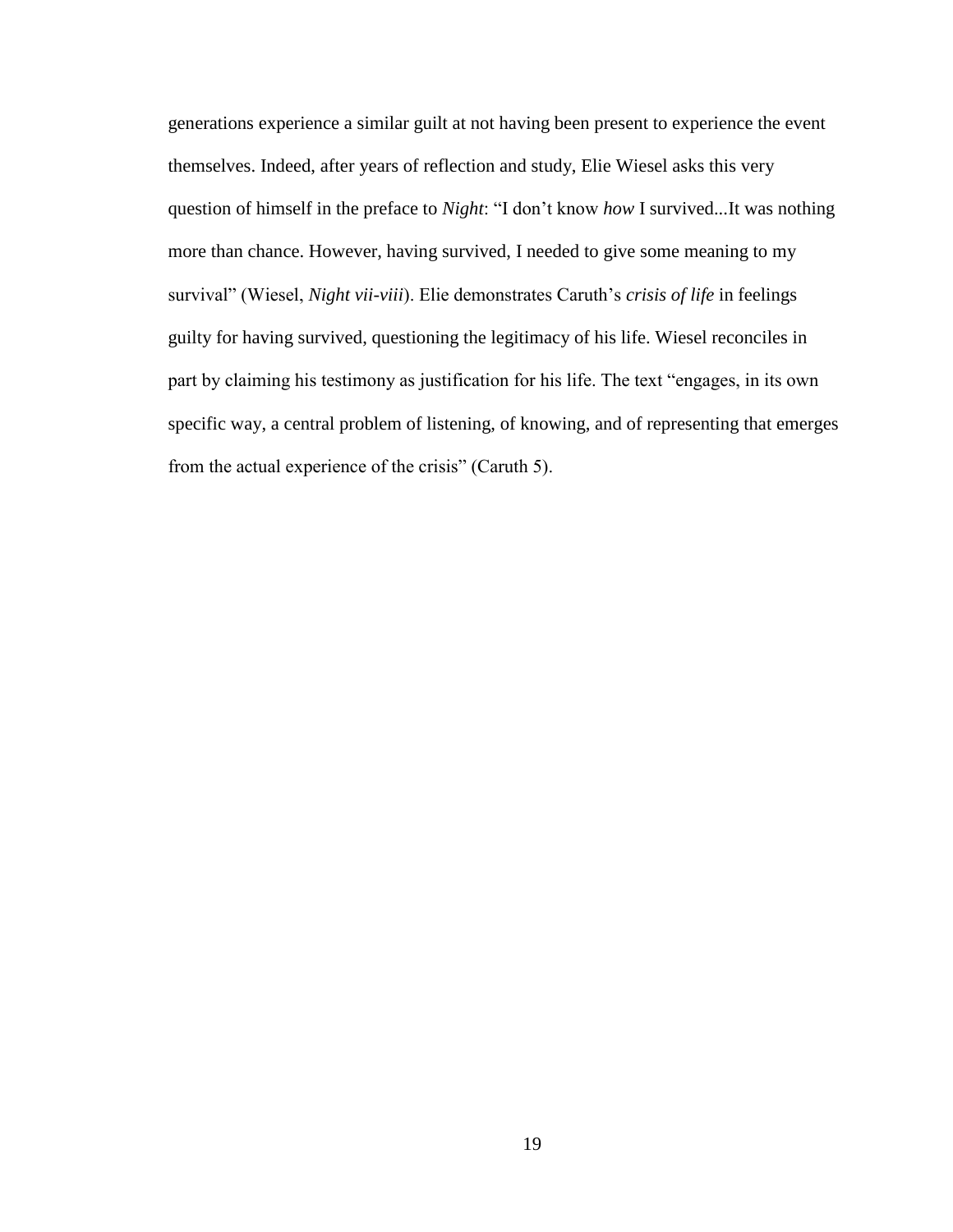#### Chapter 3: The Necessity of Narrative

<span id="page-23-0"></span>While historical context is imperative in teaching about the Holocaust, Holocaust education is incomplete without the inclusion of narrative literature. These memories preserved in narratives are important to our collective memory because they personalize traumatic events: the Holocaust is not about statistics of Nazi victims, it is about real people who were mothers, fathers, children, and friends. Narratives bridge the distance between reader and event, and represent human beings and emotions in a way that history alone cannot. "In the literature of the Holocaust, there is conveyed that which cannot be transmitted by a thousand facts and figures" (Friedlander qtd. in Shawn, et. al *xviii*).

While students may view learning about the facts and figures about the Holocaust as distanced from their own lives, without much relevance or meaning, narratives allow students to make personal connections with characters, both in fiction and nonfiction. Halbwachs characterizes history as a compartmentalized view of the past, with neither context nor relevance to other points in history, or to present events (Rossington, *Theories of Memory* 139). Holocaust literature is important because students are able to "read the past and relate to it from the perspective of his or her own circumstances in the present...the facts of memory must be actively interpreted and renewed personally and collectively by each generation in light of their relevance" (Iorio et al. 126).

The memories that students retain, though individual, are part of a larger collective structure. These memories are dynamic, and constantly in flux as new memories are accumulated and affect the existing memories. Memory is "multiple and yet specific...collective, plural, and yet individual, and...takes root in the concrete, in spaces, gestures, images, and objects" (Nora 9). As students are introduced to the topic of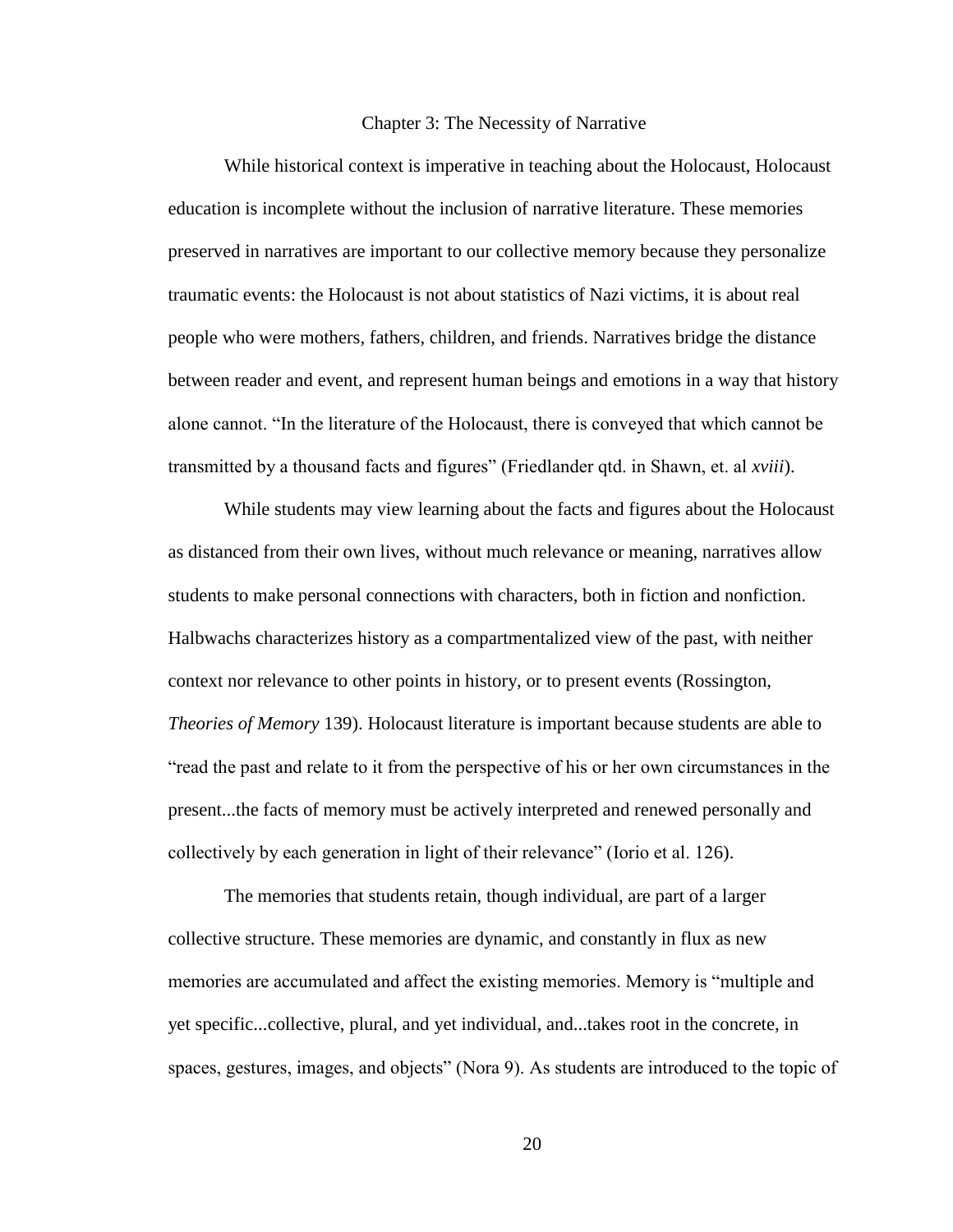the Holocaust and read not just historical facts, but literature as well, the concrete images portrayed in literature help shape their understanding. With each new exposure to Holocaust narrative, students are reshaping their understanding of the events of the past, as well as the people who lived them.

#### **Teaching** *Night* **- Problems with Identification**

During the unit I teach on *Night*, students participate in a "Family as First Culture" activity in which they examine the ways in which they belong to certain culture categories: race, gender, ethnicity, sexual orientation, socioeconomic status, etc. The first step that is always required is that each category is defined. Students consider the ways in which they identify themselves, and then the ways others might identify them, or the ways in which these culture categories affect them. My students demographics are majority white, and while almost none of them self-identify strongly with their "whiteness," I discuss with them how the fact that they are white affects them as much as any of the other categories; in fact, that they are white allows them to lack awareness of their white privilege. The result of this activity and discussion is to realize that identity is very complicated, and the Nazi party was able to scapegoat European Jews by labeling them and turning them into a common enemy, the "other." Especially for students who have never experienced othering themselves, narrative offers a way for students to become more aware of this problem, and allows students to consider what it means for people to be "ill-treated or made to feel like the 'other'" (Totten, *Teaching Holocaust Literature* 27). In this way, teaching about the Holocaust inevitably leads students to consider how they function as part of a collective group. "It is 'the unique significance of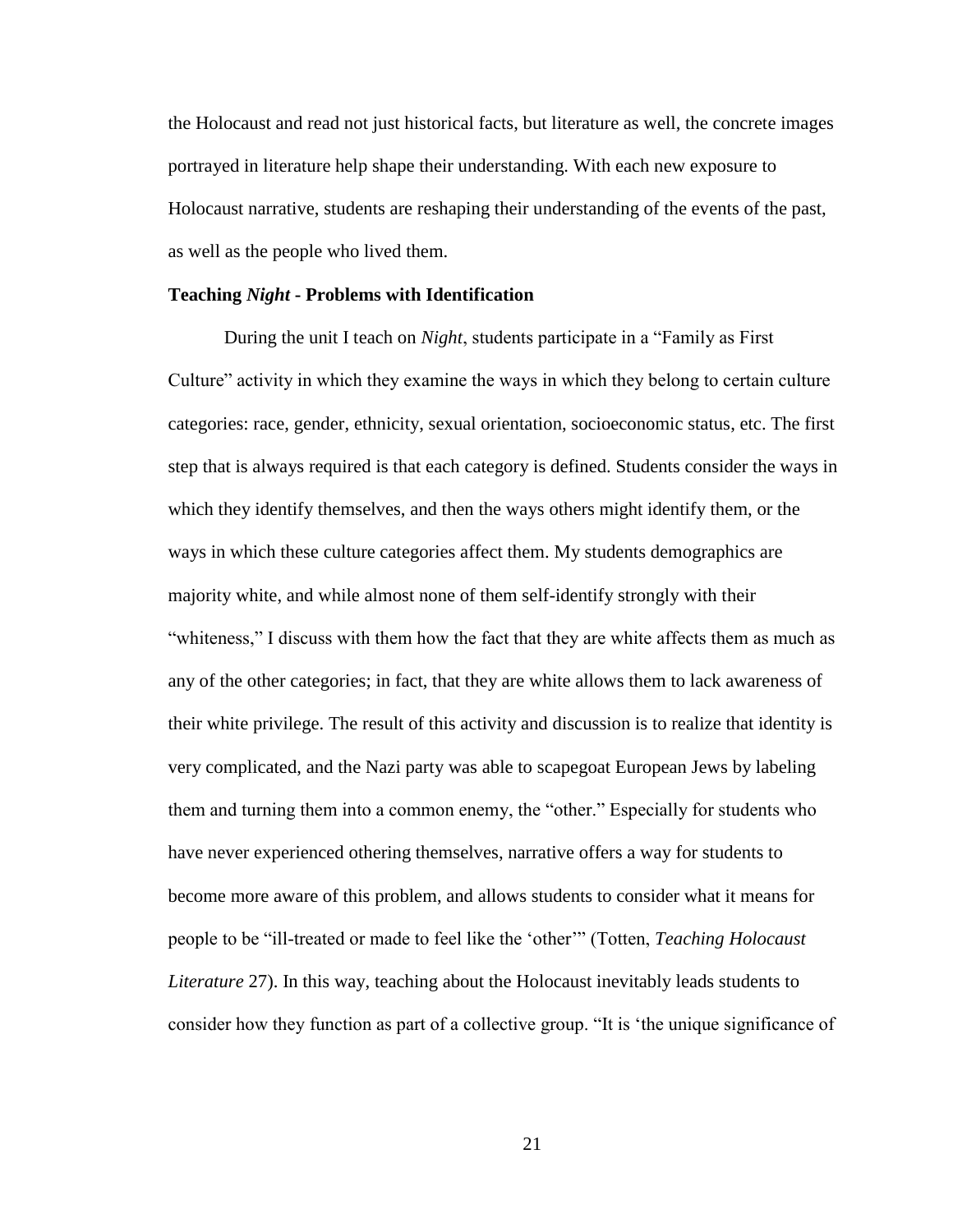literature that enables us to 'live through' an experience that is not our own" (Thompson qtd. in Shawn et al. *xix*).

As students begin to grasp the historical context of the Holocaust, narrative literature can personalize and actualize the broader concepts of history, making the historical relevant as it becomes "real." "The 'living through'...is capable of altering the very grain of our being...Literature is a supremely potent mode of significant experience" (Thompson qtd. in Shawn et al. *xix*). The events of the Holocaust and the actions taken by the Nazis defy rationality, therefore, viewing these events analytically through a historical lens alone is inadequate. The statistics associated with learning about the Holocaust acts in a way as a shield for truly understanding human suffering of the Holocaust. Additionally, because students generally have a limited understanding and conception as to the scope of horrors that people experienced, literature can bring awareness to the atrocities that took place, within reason for the age and maturity level of students (Shawn, et. al *xxi*). "'There is a limited intensity of horrors that our minds can grasp; any further piling up of shocks fails to register--it makes us recoil and leaves us blank. We stop perceiving living creatures...they turn into incomprehensible statistics'" (Hausner qtd. in Shawn et al. *xx-xxi*). While exposing students to undue traumatization can turn them off to the subject matter, narratives appropriately chosen can offer insight that brings truth and exposes human suffering.

Studying Holocaust literature can help students understand the complexities of the Holocaust, this includes the manipulation of language by the Nazis, the roles that people assumed during this time period (e.g. victims, perpetrators, bystanders, rescuers) and the moral dilemmas that presented themselves. Literature reveals the horrific actions of the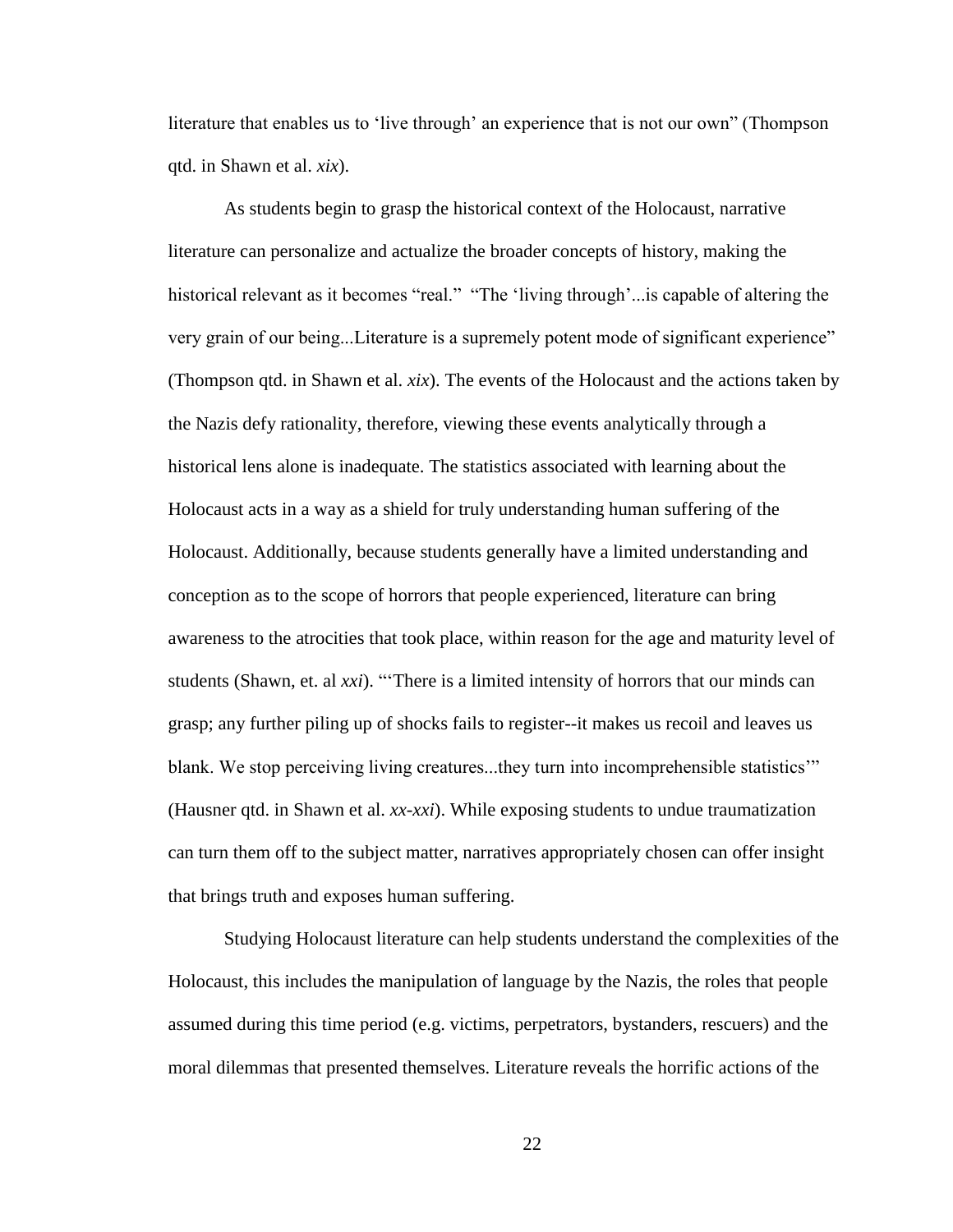Nazis. It reveals the everyday examples of resistance, heroism, faith, and humanity that endured even in the darkest spaces of victimization (Totten, *Teaching Holocaust Literature* 26-27). "High quality literature avoids stereotyping individual and group personalities, beliefs, and actions; and in doing so, 'complicates'...people and situations so that they are portrayed in a way that is 'true to life'" (Totten, *Teaching Holocaust Literature* 26-27). In the study of the Holocaust, students might be tempted to paint with a broad brush, for instance assuming that because all Jews were targeted by the Nazis that all Jews had similar experiences during the Holocaust, which is simply not true. Narratives "complicate" so that stereotypes and assumptions are dispelled.

Narrative allows for student inquiry related to ethics and morality. "To be literate is not to have arrived at some predetermined destination, but to utilize reading, writing and speaking skills so that our understanding of the world is progressively enlarged" (Mackie qtd. in Aubrey and Riley, "Paulo Freire" 130). A literary text allows students to confront ethical and moral dilemmas. Rather than expecting students to merely feel sorry for the victims of the Holocaust, narrative literature acts as a bridge that can help students cross from pity to empathy and where "memory might be used in building compassion toward others (Shawn et. al *xxv-xxvi*). Building empathy for people who were victims of the Holocaust through literature is possible because "we see ourselves in the stories of others" (Brown 46).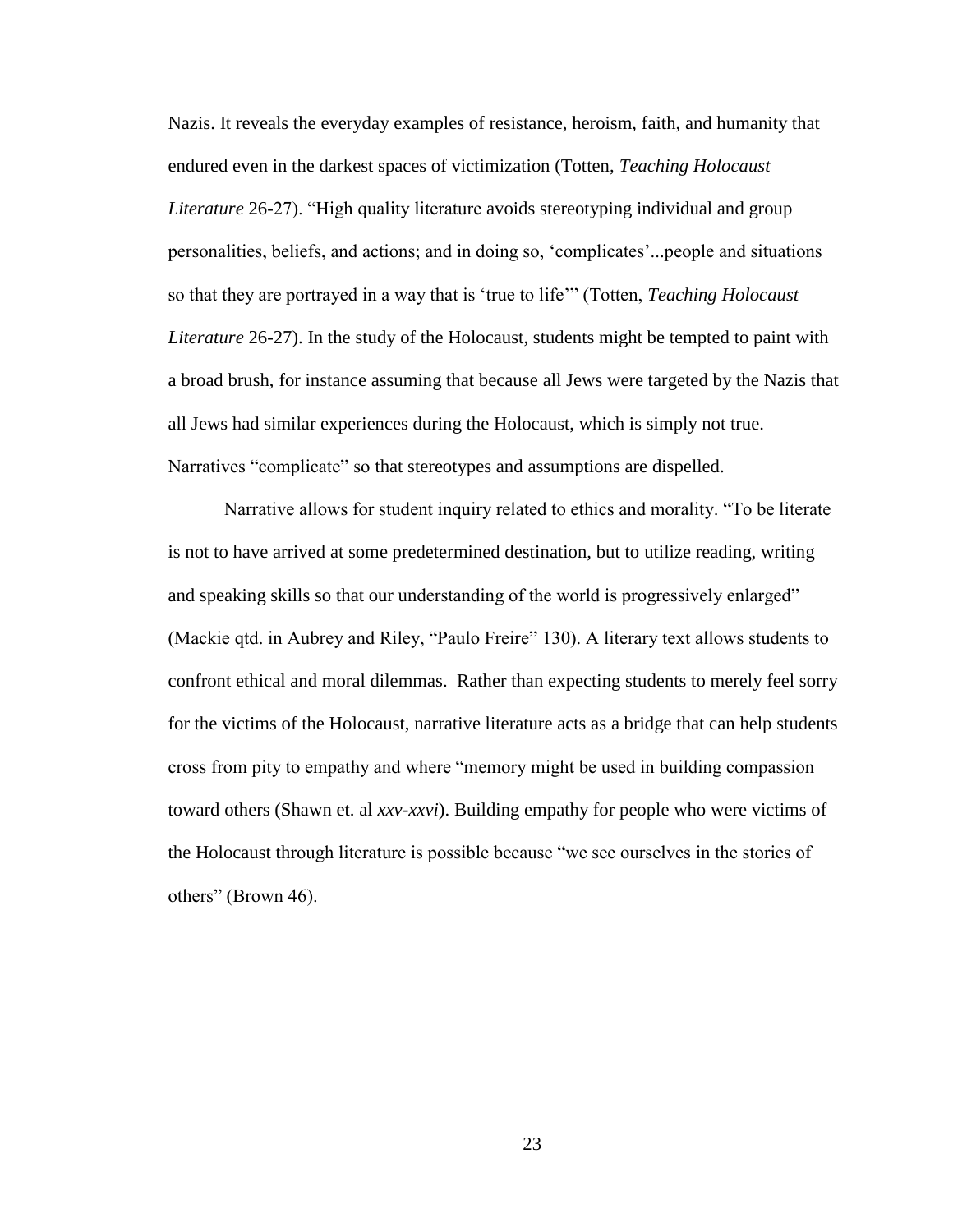Chapter 4: Classroom Criteria for Choosing Holocaust Narratives

<span id="page-27-0"></span>In selecting examples of Holocaust literature to use within the secondary classroom, teachers must be intentional. The task of choosing exactly the right materials can be quite daunting. In *The Call of Memory: Learning about the Holocaust through Narrative: An Anthology,* the authors outline the criteria used to select texts for the anthology that closely align with another set of criteria. Samuel Totten, in *Teaching Holocaust Literature* put the second set forth. Classroom teachers can use both as a guide to validate textual choices made for use in the classroom. A combination of these sets of criteria will be analyzed and applied to demonstrate how *Night*, *Maus*, and *The Boy in the Striped Pajamas* specifically fit these criteria in each book chapter. The ways in which each of these texts fit the criteria will be briefly overviewed here; the full list of criteria from both sources can be found in the Appendix.

*Night* has become a canonized part of Holocaust literature for a reason. Among many other reasons, *Night* is valuable for its literary merit, its historical accuracy, "trueto-life" characters, and ability to transport readers to the experiences presented in the text. Additionally, *Night* certainly evokes compassion from the reader, as well as motivating students to "examine their own lives and effect change where possible" (Shawn, et. al).

Teachers might be wary of selecting a graphic novel as part of their Holocaust curriculum, but a closer look at how *Maus* addresses important criteria makes it an excellent candidate for the classroom. Even though the illustrations in the graphic novel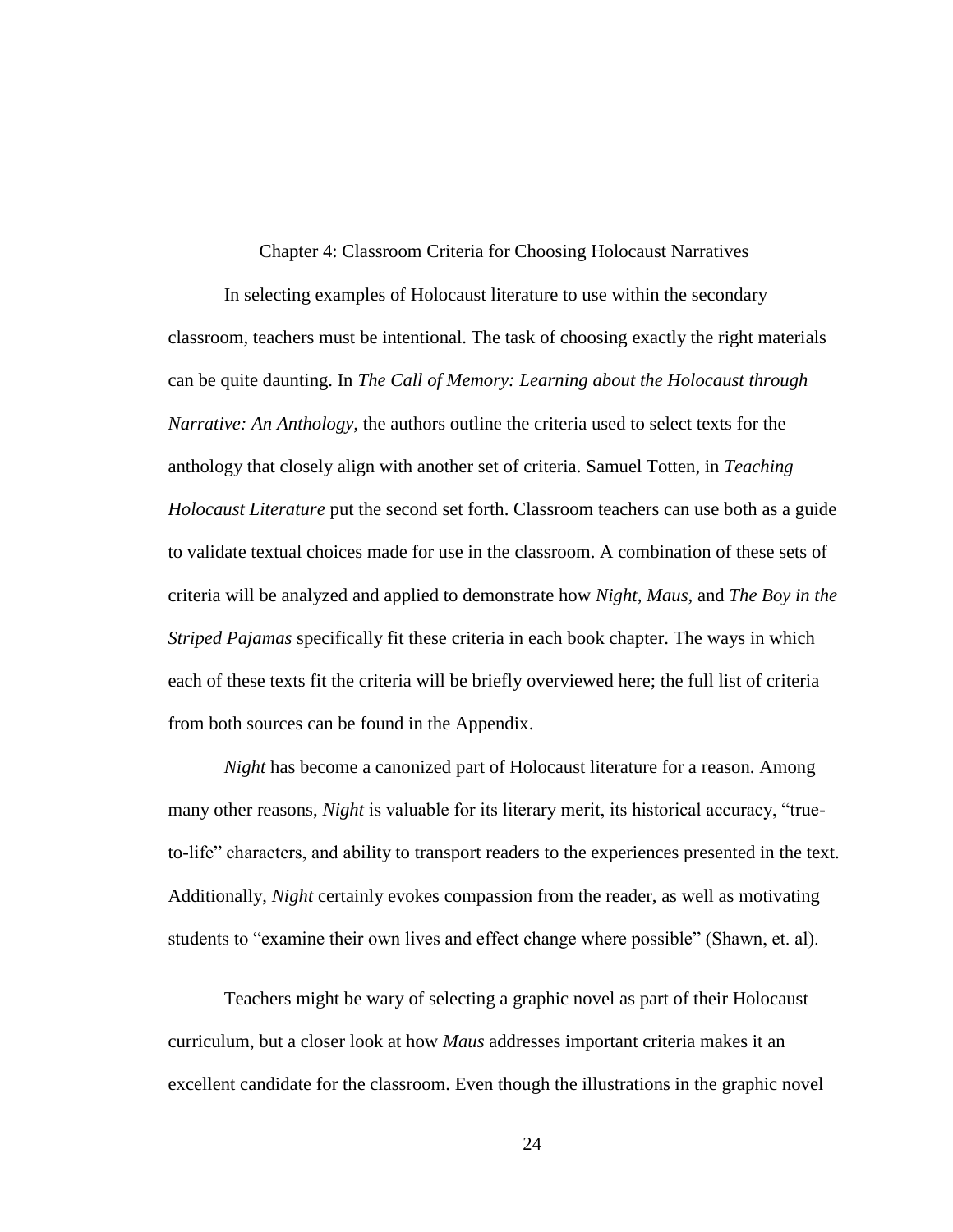format are imaginative, the ways in which these representations provoke analysis and questioning will challenge readers to examine aspects of the Holocaust in important ways. *Maus* presents historically accurate information, and it is certainly readable for students. Artie's self-reflexive style and transparency create a definite "true-to-life" character who is disarmingly honest about the struggles he has in coping with trauma and his relationship with his father. While *Maus* presents many horrific circumstances, the illustrations provide a buffer that prevents undue traumatization. *Maus* presents issues of postmemory that bring to light how trauma continues to affect not only survivors, but those that come after them as well.

*The Boy in the Striped Pajamas* is a text that is widely read and recognized by both students and teachers. While *The Boy in the Striped Pajamas* may be engaging and readable, it fails to meet many of the classroom criteria. Problematically, it fails to be historically accurate, and perpetuates misconceptions. Using the Holocaust as a backdrop, this text could be evaluated as romanticizing the Holocaust. The story brings readers imaginatively and vicariously into a perspective of a character who for many reasons could not possibly have existed. The compassion and involvement fostered by this story is misdirected, and certainly, this text does not not prioritize the Jewish experience in any way. For these reasons, as supported by the classroom criteria, it will be argued later that this text should not be considered for classroom use.

Any text in isolation will only be able to shed light on one particular aspect of the Holocaust. Texts that fall within the genre of Holocaust Literature offer diverse perspectives and literary approaches. Teachers have flexibility in choosing from a range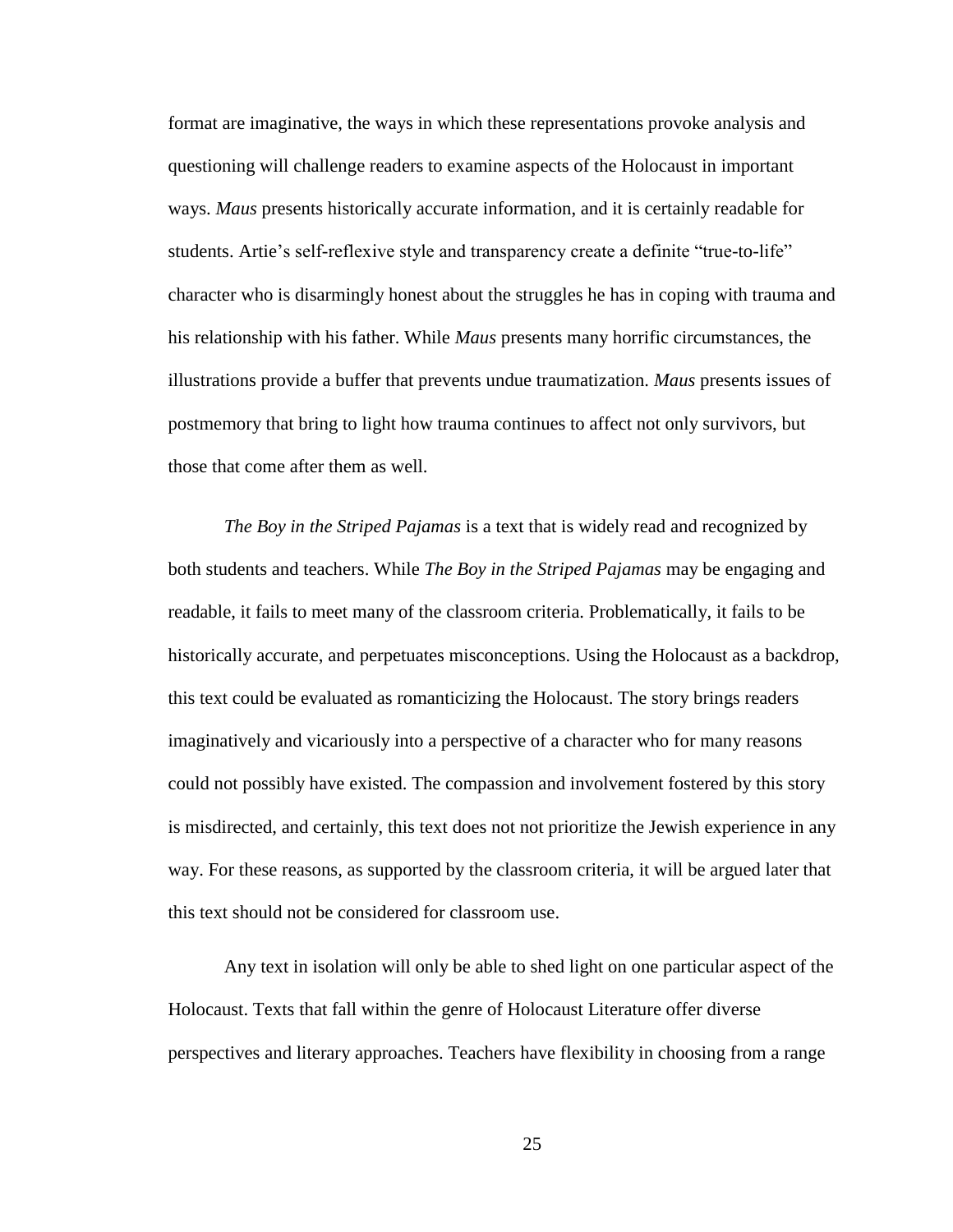of texts that might be best fit for their specific curriculum and grade level, but must consider the purposes for choosing the text.

#### **Vicarious experiences**

A central goal in choosing a classroom text is to "help those who were not there enter both imaginatively and vicariously the experiences of those who were" (Shawn et al. *xxiii*). This perspective taking is an important part of teaching literature, and especially of teaching Holocaust Literature. John Dewey believed that the role of teachers "was to create opportunities for active experience in the form of activities and resources which allowed pupils to construct connections between experiences" (Aubrey and Riley, "John Dewey" 8). The Holocaust victims were in not only extermination camps, but also suffered in ghettos, labor camps, on forced marches, and in myriad other ways. The more students read about these varied experiences from the perspectives of those who were there--whether fiction or nonfiction--the better developed their understanding of the scope and effects of the Holocaust.

#### **Developmental appropriateness**

Texts are "developmentally appropriate, [and include] truth without undue traumatization" (Shawn et al. *xxiii*). Certainly, learning about the Holocaust is shocking. However, depending on the age and maturity of a student or group of students, a child too consumed by distressing emotions will not be able to fully understand or comprehend the text, and may withdraw their interest from the subject entirely (Shawn et al. *xxiii*). Teachers must consider a balance between historically accurate and truthful representations, and overwhelming students with horrific images.

#### **Historical context**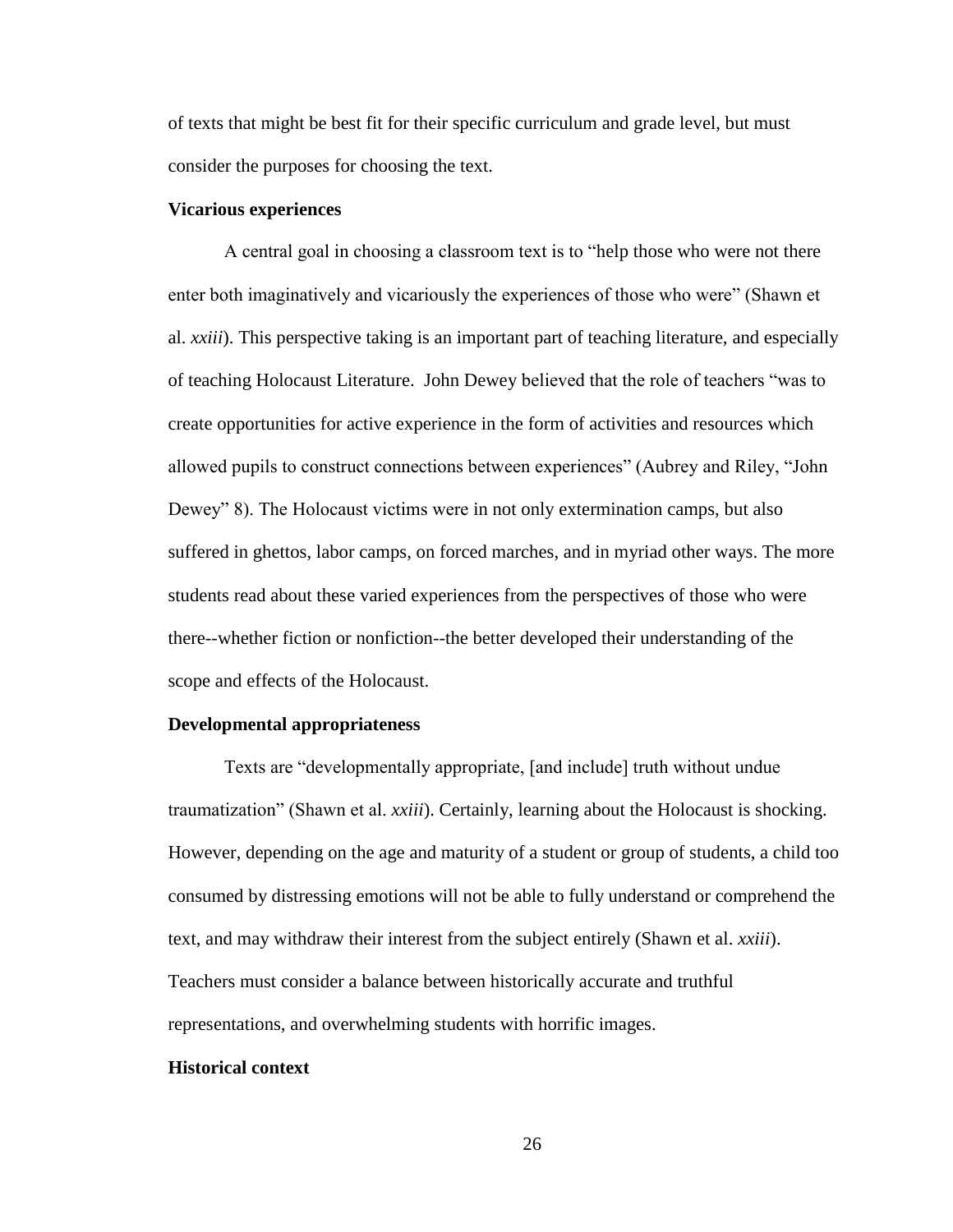Texts should be "rooted in historical context and reflect historical reality" (Shawn et al. *xxiv*). Teaching Holocaust literature must be accompanied by historical information. Students may be bringing very little prior knowledge to the study of the Holocaust, and will often lack the skills to differentiate fact from fiction, or refute historically inaccurate information.

#### **Personalization of statistics**

In choosing an appropriate text, it should "personalize the statistics and foster compassion and involvement" (Shawn et al. *xxv*). The Holocaust was a catastrophe of modern times. Since then, numerous examples of discrimination, injustice, and genocide have occurred around the world. Students are the biggest investment we can make in the future of a global understanding of humanity. "For Giroux it is important that learners understand the social structure of knowledge and that they are empowered to improve both the economic and social conditions of the world. At the center of his critical pedagogy is the notion that learners should seek actions which promote social justice and break down barriers of inequalities of power" (Aubrey and Riley, "Paulo Freire" 133). There are myriad connections that students will be able to make between the study of the Holocaust and modern political and ethical concerns that students will inherit as they enter adulthood as citizens of a global community.

#### **Marginalized experiences at the forefront**

Another important consideration is to choose "stories that feature, rather than marginalize, the Jewish experience during the Holocaust, [with the] predominant focus on Jews *as they lived,* rather than as they died" (Shawn et al. *xxvi*). Stories of rescuers certainly exist; however, presenting only hopeful stories of people who risked their lives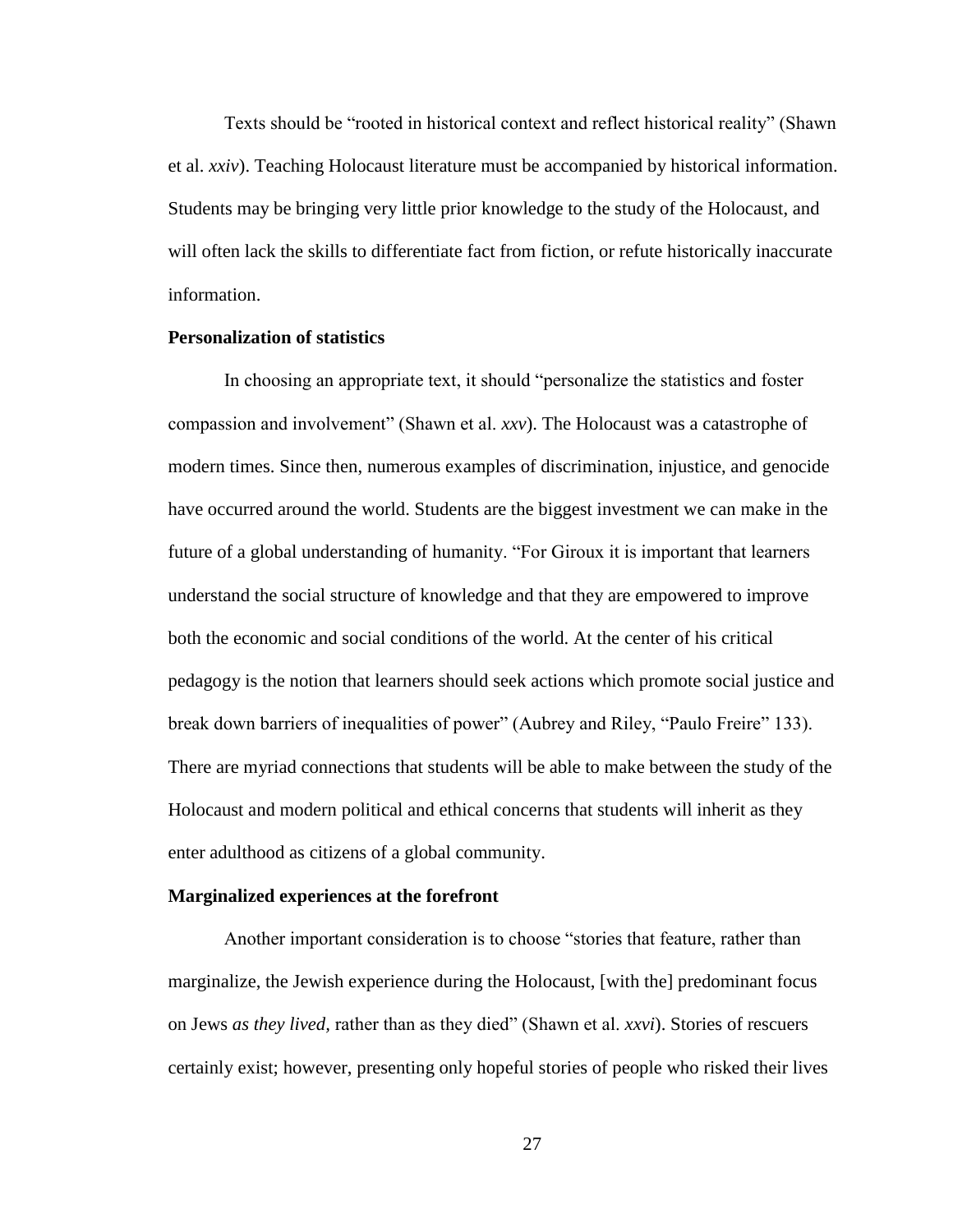to help Jewish victims would present an inaccurate representation of history, as the majority of people chose *not* to aid their Jewish neighbors. While there were many other groups targeted by the Nazis, the Jewish people were the only group the Nazis sought to destroy completely.

#### **Ability to affect change through literature**

Literature should "motivate students to examine their own lives and behavior and affect change where possible" (Shawn et al. *xxvi*). This concept is one of the basic tenets of Freire's philosophy on education: "the significance of learners and teachers developing 'conscientisation' which empowers both to change the world in the name of social justice" (Aubrey and Riley, "Paulo Freire" 128). The teacher's selection of literature and guidance while reading the text becomes an integral part of students' learning and empathy: "learning is based upon mutual respect between the learner and teacher with shared values and the need to act and transform the world" (Aubrey and Riley, "Paulo Freire" 131).

Rosenberg (1988) "posits that understanding the Holocaust should, theoretically, 'radically change how one experiences and acts in the world' and that students would come to evaluate their 'own behavior and that of one's society' through the lens of the Holocaust. 'Those who integrate the Holocaust into consciousness,' he says, 'find that their world becomes a different world and that they must generate a new way to be in the new world'" (Shawn et al. *xxvii*). After studying the Holocaust, many students will be made aware of evils modern society is capable of. The study of the Holocaust may drastically change some students' worldview, especially in considering how entire governments are capable of acting immorally. In part, this disillusionment is an important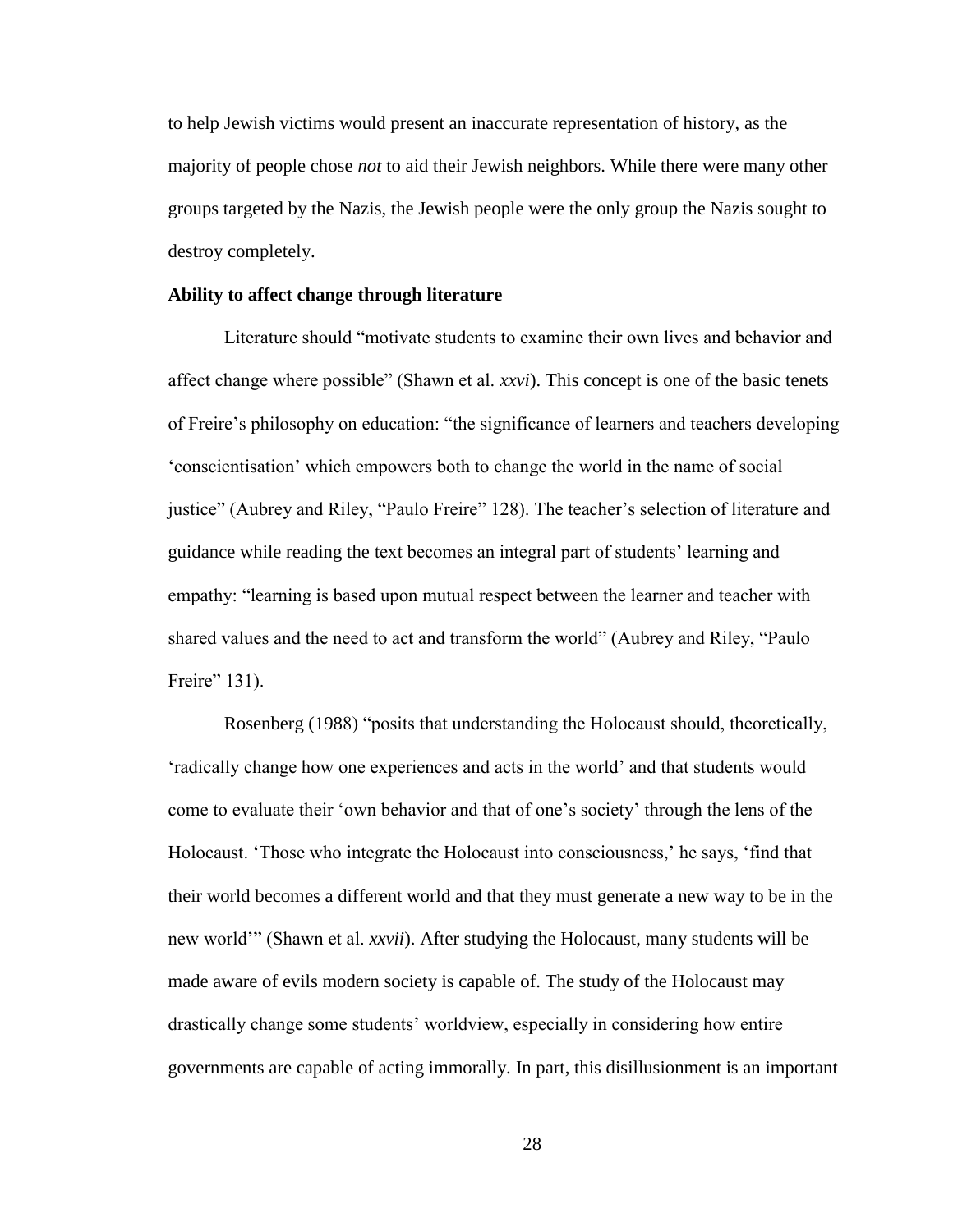part of becoming a responsible citizen willing to challenge and question injustice when it occurs, even when those challenges are uncomfortable or perhaps even illegal.

#### **Varied perspectives**

Choices should reflect "varied perspectives of authors" (Shawn et al. *xxvii*). With respect to the Holocaust, this may mean survivors and their children, who are secondgeneration victims of trauma. Varied perspectives might also include those who were part of the *Kindertransport*, those who went into hiding, those who were refugees, and those who lived in the ghettos, in addition to the more (relatively) well-known experiences of those who experienced the concentration camps. Varied perspectives might also include authors of various nationalities.

#### **The ability to re-examine historical constructs**

The texts are those "that compel the world to confront its yesterdays anew" (Shawn et al. *xxviii*). The trauma experienced during the Holocaust continues to affect victims and subsequent generations. Students should be aware of how the past has affected the world they currently live in, and how their understanding of the past can affect the future. Understanding of universal truths through literature requires a framework that allows the literature to work within "specific historical, social and cultural contexts" (Mackie qtd. in Aubrey and Riley, "Paulo Freire" 130). With a better understanding of the world around them, students are more equipped to better understand their own lives.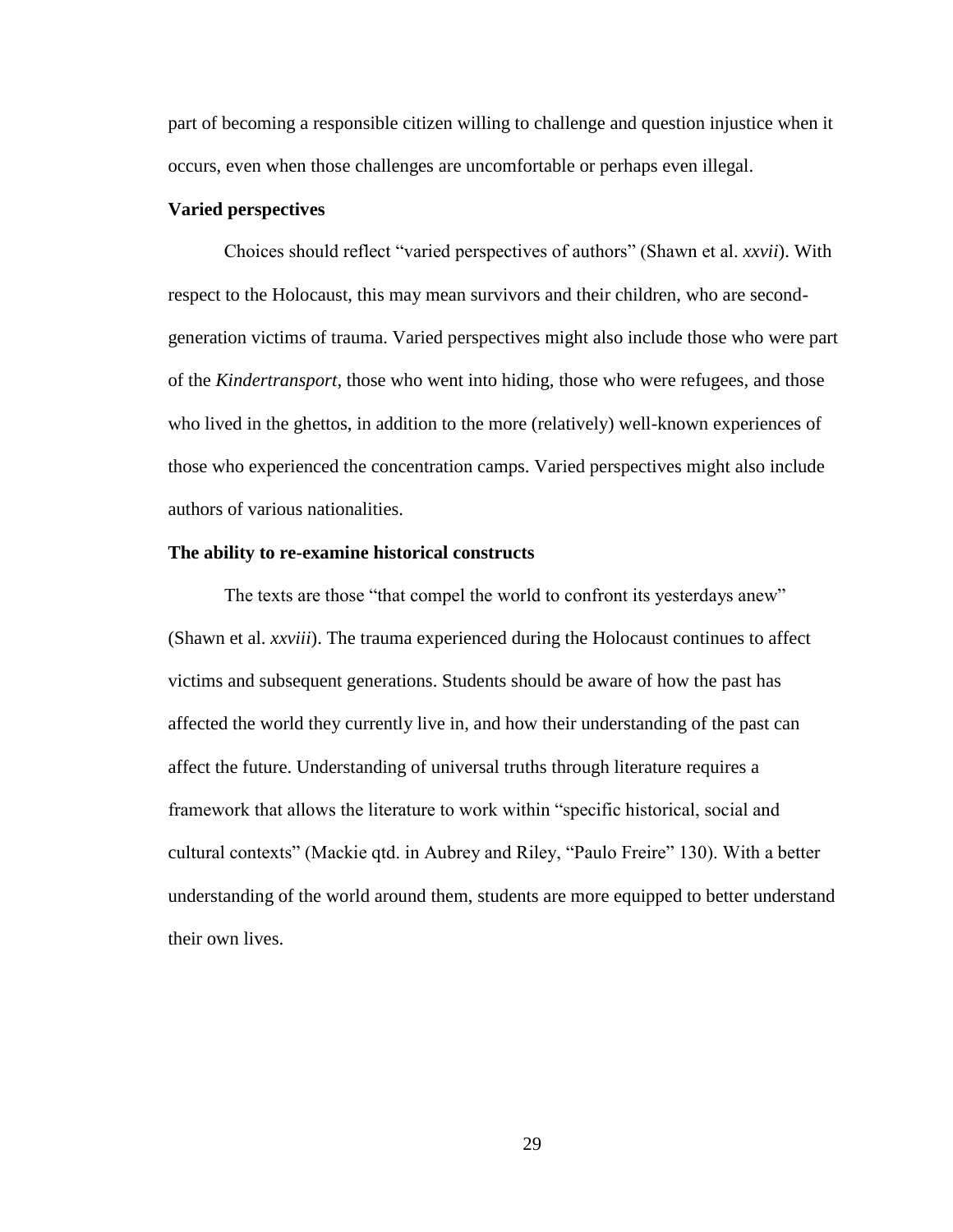#### Chapter 5: Elie Wiesel's *Night* as a first-person account

#### <span id="page-33-0"></span>**How** *Night* **addresses the classroom criteria**

*The New York Times* has described *Night* as "a slim volume of terrifying power" (Samuels). The memoir shows the emotional, physical, and spiritual devastation of the Holocaust. At the beginning of the memoir, Elie is a devoutly religious 15-year-old, and by the end has been reduced to a hollow version of himself. In few pages, Wiesel artfully delivers a thought-provoking text replete with literary devices. The brevity of the text and the starkness with which it is written make it not only readable, but extraordinarily "engaging and thought-provoking" for students (Totten, *Teaching Holocaust Literature* 30).

While *Night* opened the eyes of the world to the horrors of the Holocaust, it remains "developmentally appropriate" and presents "truth without undue traumatization" (Shawn et al. *xxiii*). Much is said without graphic or gratuitous description, in the spaces of the narrative. Students will resonate with the final image of the book that leaves a young boy who has been stripped of his youth, faith, and family utterly disconnected from his own image when he sees himself in a mirror for the first time in almost a year: "From the depths of the mirror, a corpse was contemplating me. The look in his eyes as he gazed at me has never left me" (Wiesel, *Night* 115). This image personalizes the events of the Holocaust, and evokes a sense of compassion after witnessing what Elie experienced.

As a memoir, Wiesel's narrative reflects a historically accurate timeline and presents verifiable accounts of ghettos, deportation and transportation, several concentration and extermination camps, forced march, and finally, liberation. Readers are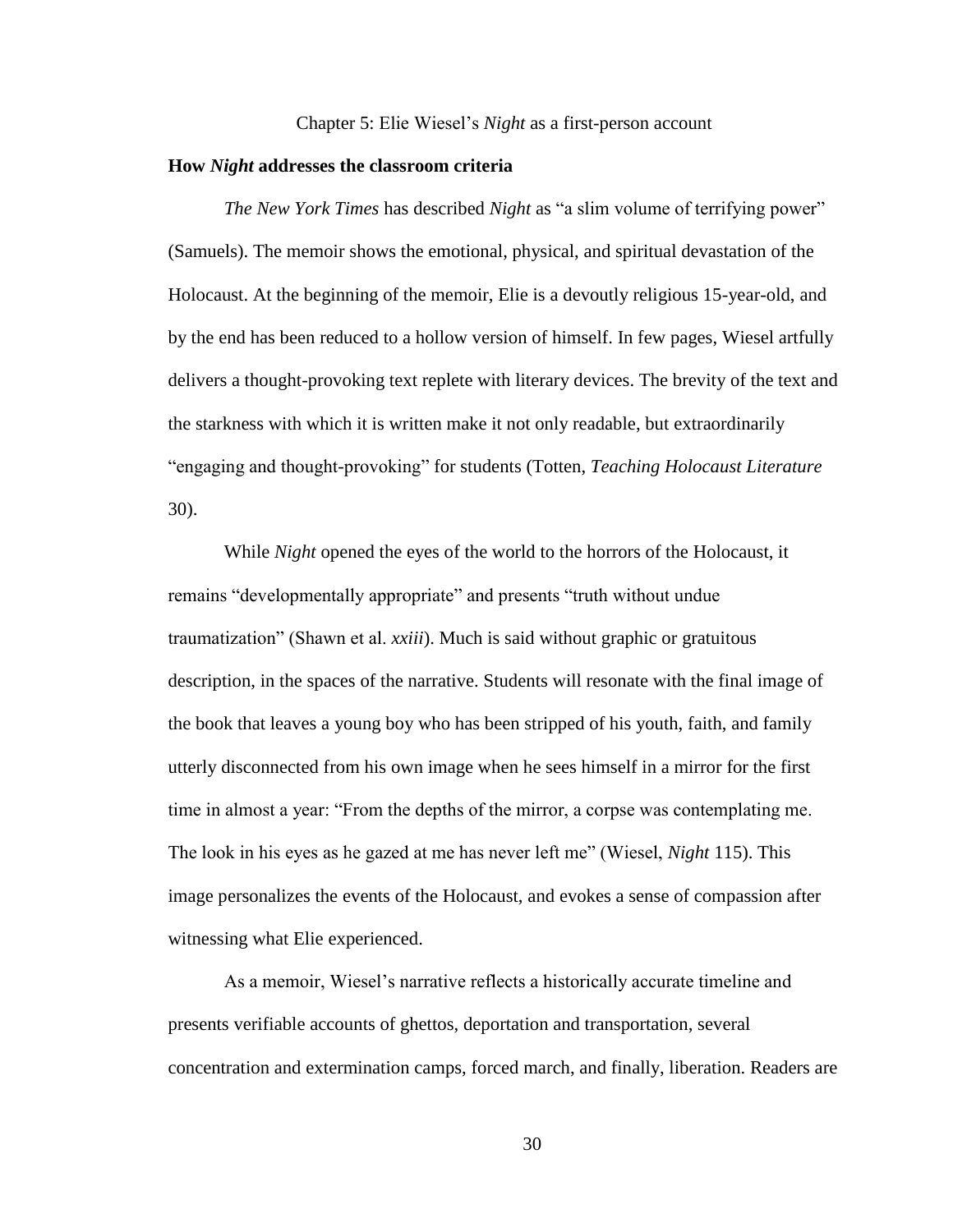forced to re-examine their own lives and "compel the world to confront its yesterdays anew" through Wiesel's use of rhetorical questions (Shawn, et. al *xxviii*). Blurred chronology also makes apparent the ways in which the traumas of the Holocaust cannot remain fully in the past, and continue to affect the future.

#### *Night* **as a touchstone Holocaust text**

Elie Wiesel is inarguably one of the most recognizable voices in Holocaust literature. Wiesel was born in Sighet, Transylvania (now Romania). His first publication, *Night*, describes the Wiesel's life just prior to his and his family's deportation when he was only fifteen years old, to his liberation from Buchenwald a year later. Elie's mother, father, and younger sister Tzipora were all killed in concentration camps. In the period after World War II, Elie Wiesel vowed to wait ten years before speaking about his experiences. Stripped of everything, Wiesel struggled to find the words to speak about his experiences. Wiesel's voice has become an essential piece of Holocaust narratives: "The only power we have had is the word, and with it we managed not only to influence history but to stay alive" (Wiesel qtd. in Fine 111).

Wiesel's narrative choices distance him from the point of trauma while drawing the reader ever closer. For the reader, it is with a sense of urgency that *Night* is read; there is something more important in the pages then the telling of the tale itself. Within the spaces Wiesel leaves between himself and the point of trauma, the reader is able to moralize the events that take place, something the author does not do himself. The reader will conclude that it is critical that these memories be preserved in order to serve as a warning against the atrocities that man is capable of. Wiesel envisions his contribution to collective memory as a necessary act--a "moral obligation"--in order to prevent the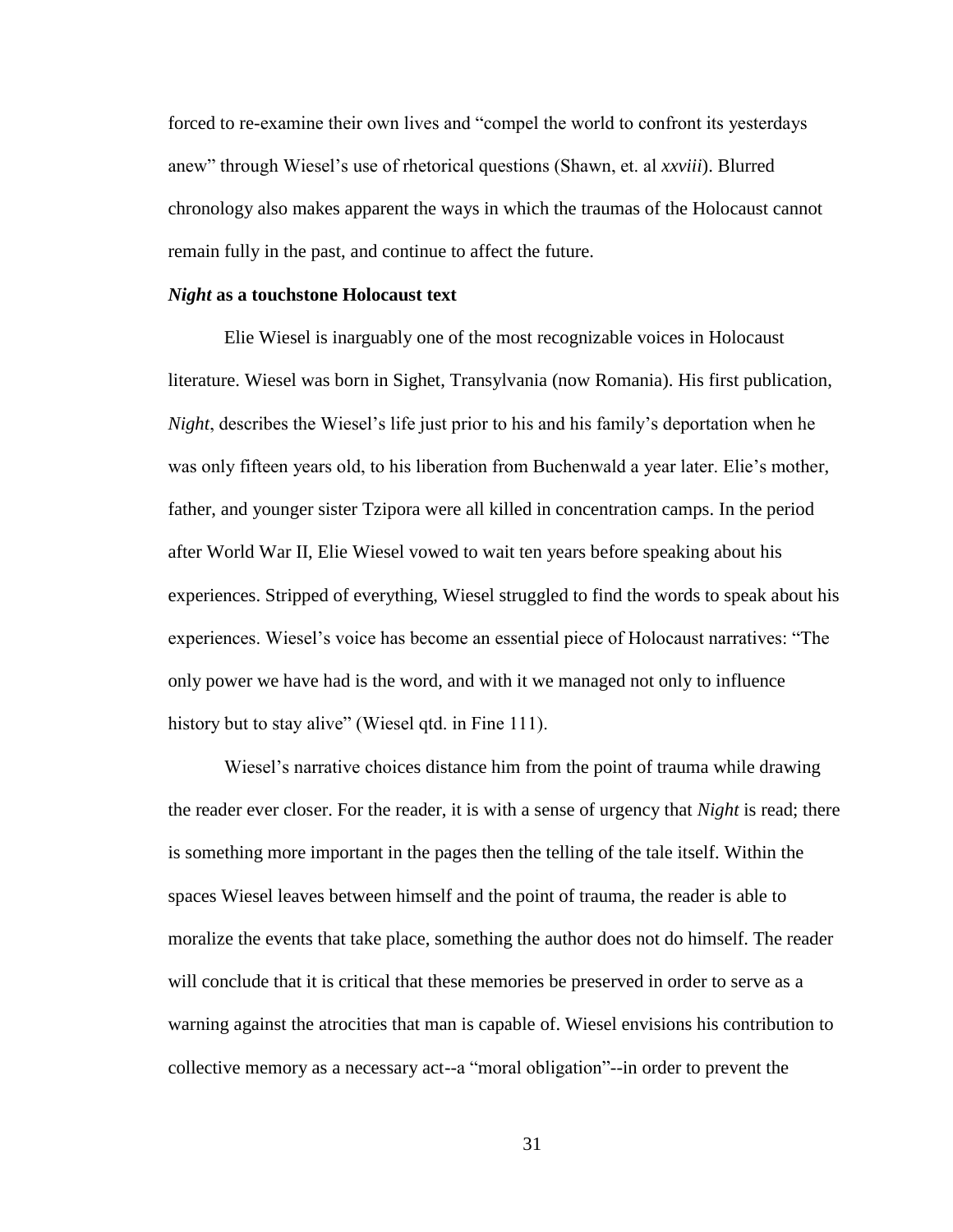persecutors of the Holocaust from "enjoying one last victory by allowing his crimes to be erased from human memory" (Wiesel, *Night viii*).

Elie Wiesel's memoir has many implications for cultural memory. For the Jewish culture specifically, written documentation of memory is a critical tool to *survival*. In his Nobel acceptance speech, Wiesel describes the goals of the Nazi ideology: "'Forget', they were told, 'Forget where you came from; forget who you were.'" Wiesel describes the kingdom of night as "a world where the past no longer mattered" (Wiesel "Hope, Despair and Memory"). By attempting to wipe away not only Jews but Jewish memory, the Nazis believed they could exterminate every trace of an entire ethnic group. In part, this forgetting is what led to the atrocities of the Holocaust.

After 1945, the world struggled to return to a state of 'normalcy.' Surely, after the events of World War II, it would prove impossible. Though Wiesel made the impossibly difficult choice to write about his traumatic memory, the seeming desire of the world to forget, to move on, kept Wiesel from finding a publisher for *Night;* the manuscript was rejected by every major French and American publisher. Elie Wiesel was forced to cut down his original manuscript; the result is the version of *Night* that presents the events of the memoir starkly, and from a narrative distance. As Fine illuminates, "Wiesel insists that he writes and speaks *around* the Holocaust and not *about* it, the message is communicated through the truth left unsaid" (121). Unquestionably, the atrocities that Wiesel witnessed defy commentary of any kind. *Night* becomes a portal through which the reader is asked to look.

#### **Language throughout** *Night*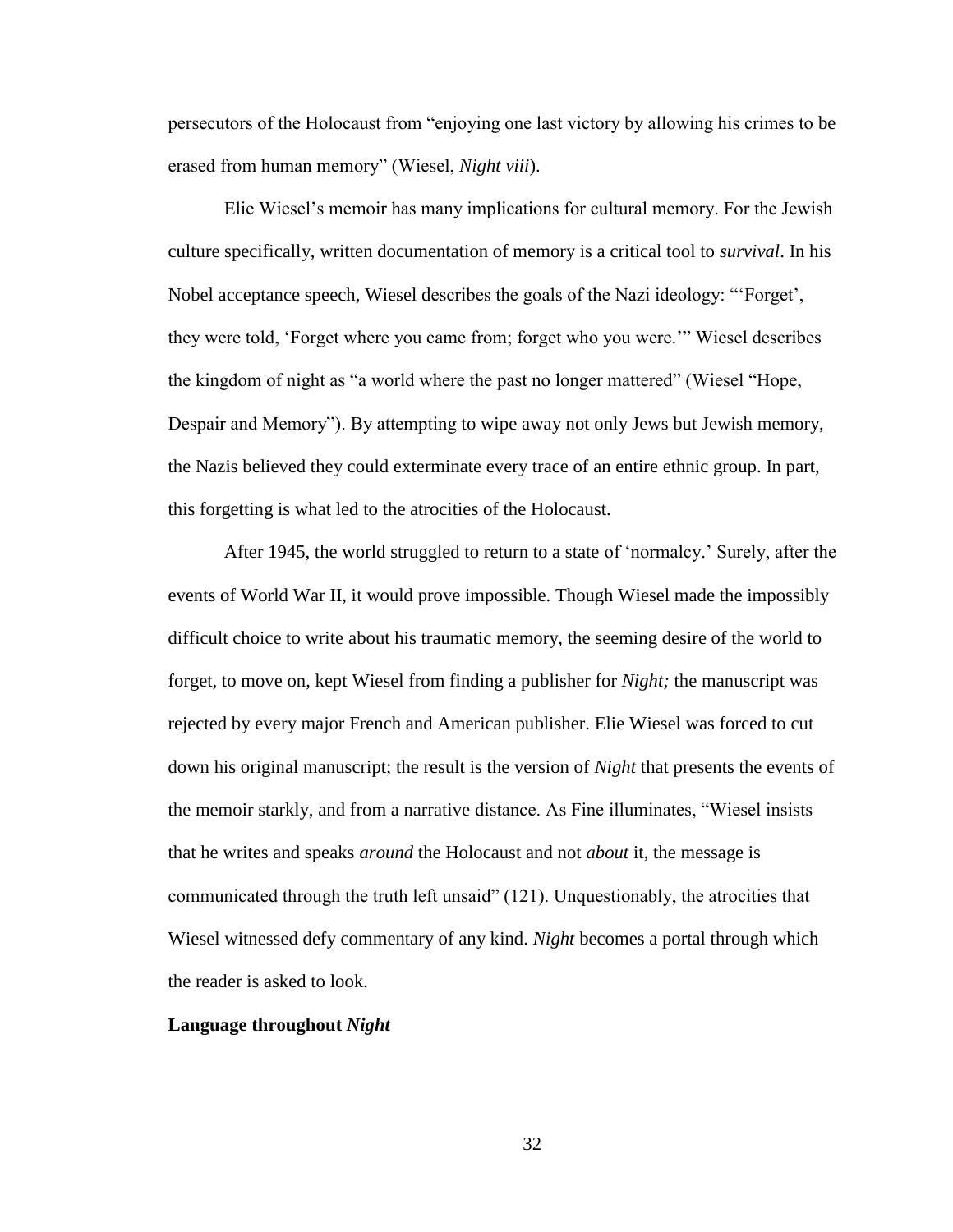Wiesel demonstrates the power of language as a tool that can either silence or give voice. Amorality is reflected in the language used by perpetrators and collaborators. Throughout *Night* examples of this forgetting can be seen through the cruel, apathetic treatment of the prisoners by their captors. Language directed at the prisoners by Nazis and their collaborators refers to human beings as 'dogs' and 'swine'. Truly, perpetrators who attended ballets and listened to classical music must have discarded their "ethical, cultural and religious memory" in order to have participated in such acts (Wiesel, "Hope, Despair and Memory"). The absence of language and the absence of memory on the part of the perpetrators is in part what Wiesel attributes to the devolution of humanity during the Holocaust in which "mankind...succeeded in building an inverted Tower of Babel" (Wiesel, "Hope, Despair and Memory"). In contrast, Wiesel's language, articulate and precise is attached to memory and remembrance.

Wiesel's prose lacks ornamentation of any kind--the events in *Night* are reported to the reader, they need no interpretation or commentary. Using a sparse writing style and matter-of-fact tone Wiesel creates a stark representation of reality. Where description lacks, the reader is drawn horrifyingly closer to the text. Elie describes his loss of identity in his first night in camp, and with this description conveys a dramatic sense of disorientation: "We were incapable of thinking. Our sense were numbed, everything was fading into a fog. We no longer clung to anything...In one terrifying moment of lucidity, I thought of us...condemned to wander through space until the end of time, seeking redemption, seeking oblivion, without any hope of finding either" (Night, 36). The description of everything "fading into a fog" leaves out specific details and emotional responses. The lack of description provides space for the reader to moralize the text.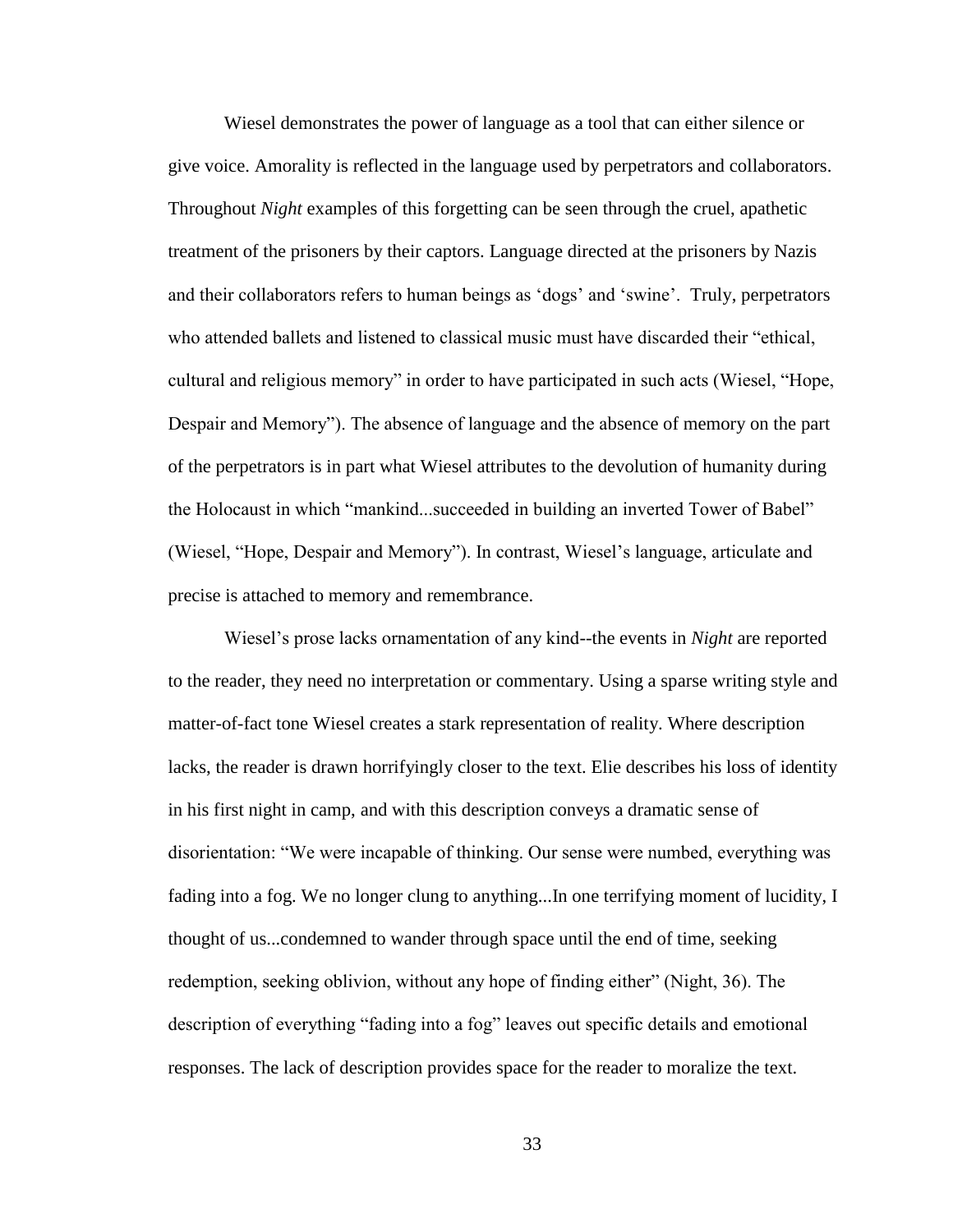Wiesel believes it is the "first task of the Jew and of the writer...to make people aware of their conscious" (qtd. in Fine 113). The silences, the moments where details are left out, offer space for the victims who are unable to speak. Terrence Des Pres describes "silence as the presence of the dead, of the camps, of evil so overwhelming and unspeakable that only silence, in its infinitude, can begin to represent it" (qtd. in Fine 122).

Robinett's analysis of the psychological state of combat soldiers can be applied to other victims of trauma, and is readily apparent in narratives of trauma, including Holocaust narratives. Robinett describes the state that soldiers enter while in combat as one devoid of emotion, where the soldiers are numb to their surroundings, "so that they do not go to pieces before the horror" (Robinett 299). For victims of the Holocaust, this kind of emotional detachment soldiers retreat to on the battlefield was an ongoing, endless "indifference that allows them to survive" (Robinett 299). As in other trauma narratives, "the language and syntax are unvaryingly straightforward" in *Night* (Robinett 300). Elie tragically recounts watching his own father beaten by the SS without feeling any sorrow for him; when his father dies Wiesel feels not grief, but a sense of freedom. "The flatness of the tone and structure and the indifference to the often spectacular horror of the events leaves the reader stunned not only at the incidents themselves, but also at the recognition of the state out of which the narrator is speaking" (Robinett 300).

When Akiba Drumer fails the selection, he asks Elie and the others to say Kaddish for him after he is gone: "We promised: in three days, when we would see the smoke rising from the chimney, we would think of him. We would gather the men and hold a special service. All his friends would say Kaddish...There followed terrible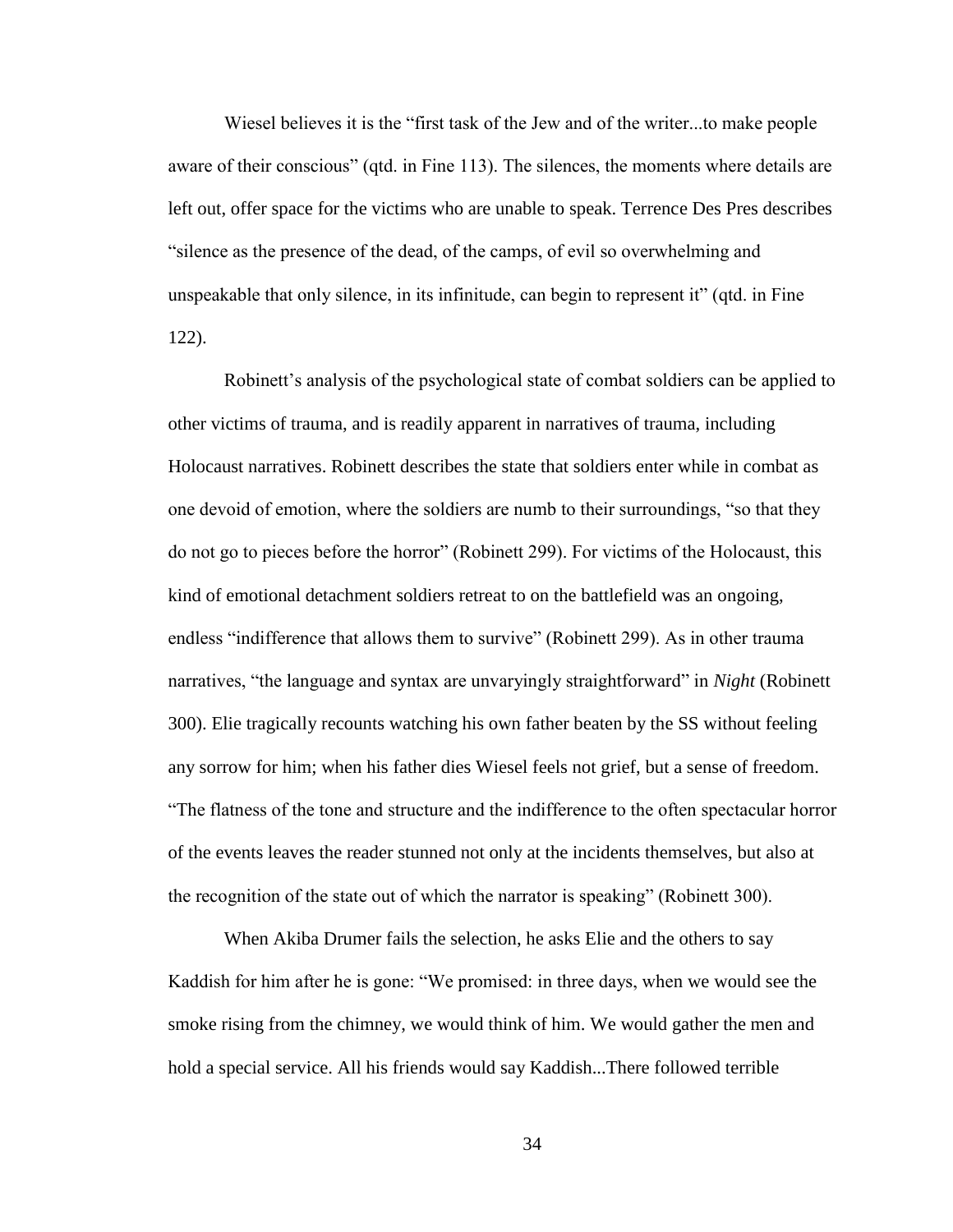days...And three days after he left, we forgot to say Kaddish" (Wiesel, *Night* 77). Wiesel does not further elaborate on his response or the response of any of the others--in fact, it is possible that this realization did not occur to him until after his experiences in camp. This passage demonstrates the isolation in which each person existed. There is no commentary here from the author about the tragedy of the forgotten Kaddish. Indeed, the Kaddish was left unsaid not just in the narrative of *Night*, but for millions of others who perished.

## **First-person survivor testimony**

The first person perspective of *Night* serves as both a humanization of the Holocaust and a rebellion of the way in which the Nazi machine strove to eliminate individual identity and existence of European Jews. The choice of writing his account from a first person perspective is powerful. "The task of the storyteller is not to 'entertain' us, but to engage us, to draw us in, so that the mad logic of the story from another world becomes a logic credible enough so that we can see that it could be the logic of our world" (Brown 46). The reader is immediately brought into direct involvement with Elie's experiences of the Holocaust: the first person "I" provides the reader "an opportunity to identify with 'I,' in the past, with the author" forming an important connection between narrator and reader (Robinett 307). This identification is so important in the study of the Holocaust in order for those who study this event to see victims as *people* and not as *data.* Firsthand narratives personalize the experiences of the Holocaust within the larger narrative.

Another authorial choice Wiesel uses effectively throughout *Night* is the use of rhetorical questions. The author does not have answers to these questions, nor will the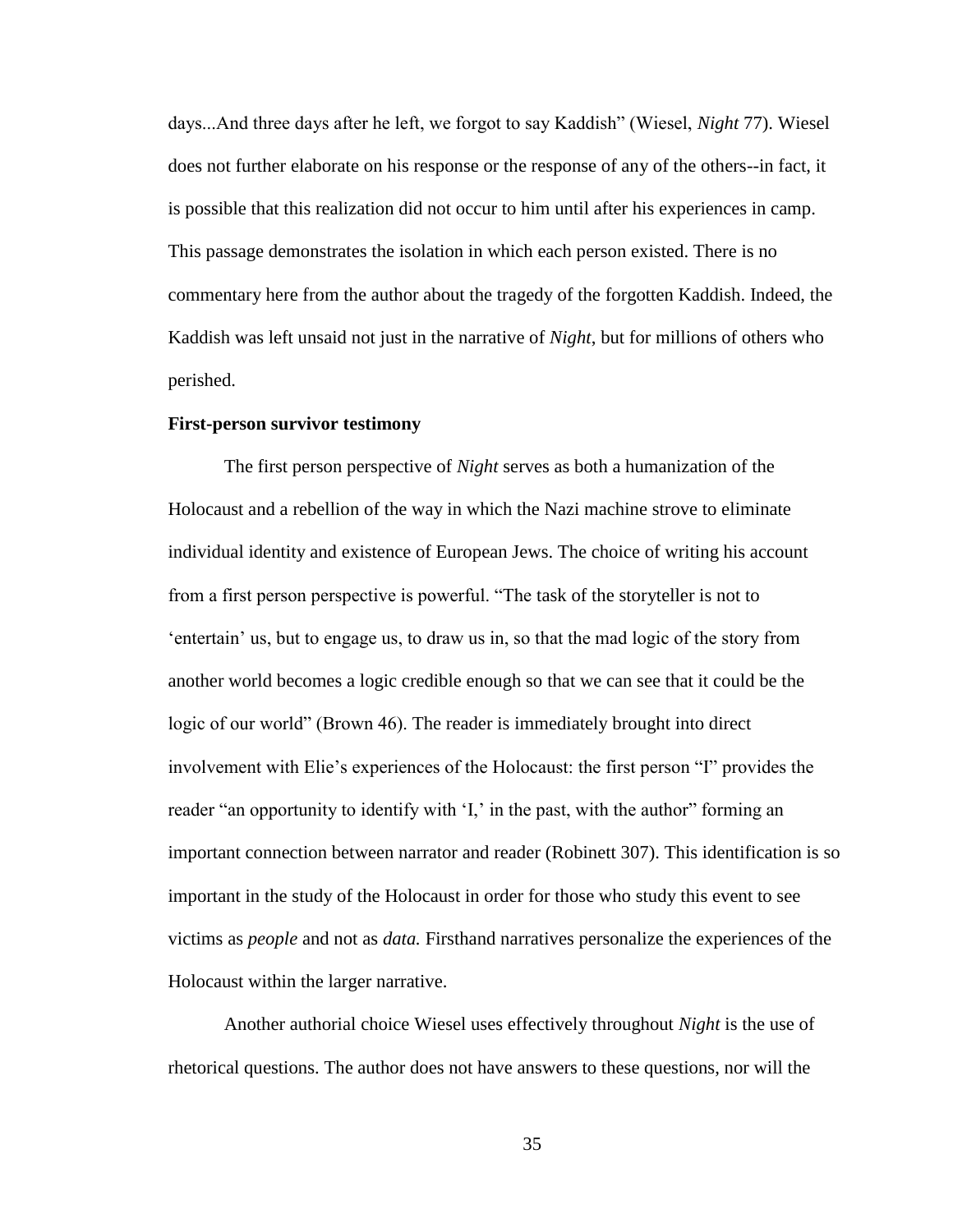reader. This choice underscores the senselessness of the Holocaust and the void that remains for survivors and others who cannot find answers to their questions. Among the many examples throughout the text are questions that cannot be fully answered: "What had happened to me?" (39), "For God's sake, where is God?" (65), "How much longer would our lives be lived from one 'last night' to the next?" (83). These questions are cries for help, and they go unanswered. For the reader, the sense of desperation and alienation becomes apparent.

## **Blurred chronology**

*Night* refuses to be bound to clear distinctions of time. "Logical sequences fail" in describing a world of illogic; in one of the most haunting passages of the text, Elie describes his first night in Auschwitz that turned his life into "one long night" (Wiesel, *Night* 34). In recounting the first day in camp, Wiesel states: "So many events had taken place in just a few hours that I had completely lost all notion of time. When had we left our homes? And the ghetto? And the train? Only a week ago? One night? *One single night?"* (*Night,* 37). The concept of time does not matter in Auschwitz. Elie describes how the realization of the fate of so many Jews turned his life into "one long night." Throughout the text time is marked only by recognition of "firsts" and "lasts." In Chapter 5, Elie describes the approach of Rosh Hashanah, the last day of the Jewish year: "The last day of the year. The word "last" had an odd ring to it. What if really were the last day?" (Wiesel, *Night* 66).

The uncertainty of time throughout the narrative structure reflects the uncertainty with which victims of the Holocaust were forced to live. "Traumatic experience produces narrative structures that are fractured and erratic" (Robinett). Throughout the text there is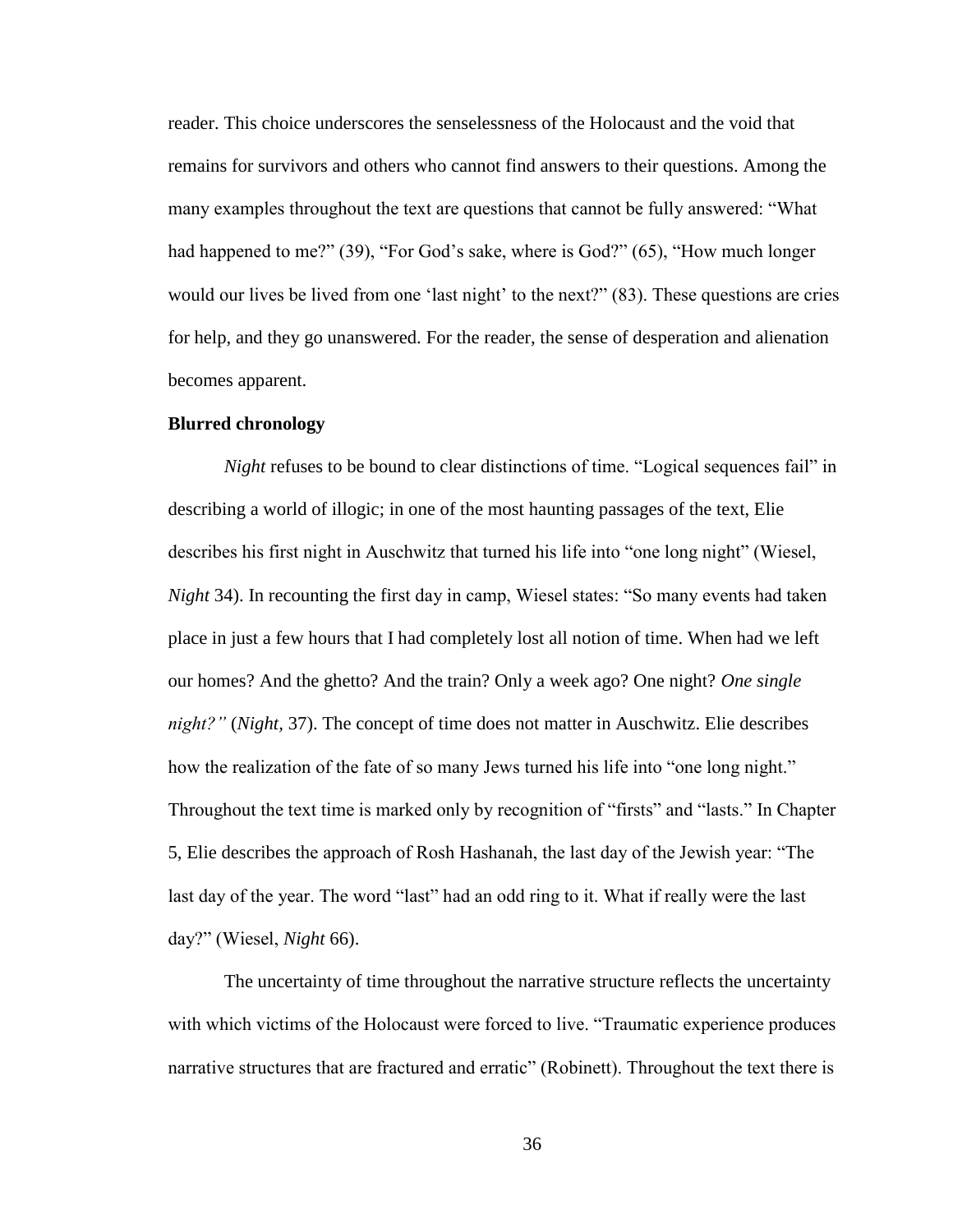a mixture of descriptions of the past and commentary from the future. In the early part of *Night* Wiesel uses this type of fractured structure of time: "The yellow star? So what? It's not lethal…' (Poor Father! Of what then did you die?)" (Wiesel, *Night* 11). Wiesel again oscillates between past and present in describing how he was beaten by Idek the Kapo while in camp, and then the chance meeting years later in Paris of the young girl who had comforted him (Wiesel, *Night* 53). Blurring the lines of chronology reflects the way in which survivors are forced to constantly live with and return to their trauma. Traumatic events do not exist as historical events of the past, but rather, they repeatedly haunt the victims.

It is impossible for Wiesel to reconcile with the events of the Holocaust. At the end of the text, he describes seeing his reflection in a mirror for the first time since his deportation: "From the depths of the mirror, a corpse was contemplating me. The look in his eyes as he gazed at me has never left me" (Wiesel 115). There is such a disconnect between the person Elie was before the Holocaust, and in one year's time, who he has become. Not only is his physical form no longer recognizable to him, but he compares even his gaze to that of a corpse. There is no longer any life in his eyes; he is paradoxically a deceased survivor.

Elie Wiesel has taken up the responsibility to be a voice for humanity through literature. What should be done with memories? Whitehead quotes Nietzsche, who states that memory is indeed a burden. Whitehead elaborates on this idea: "the accumulated weight of the past threatens to crush him entirely" (Whitehead 86). While Nietzsche defends purposeful forgetting to release these traumatic memories, Kundera claims that although forgetting can "lighten the burden of our existence, it can also disburden us in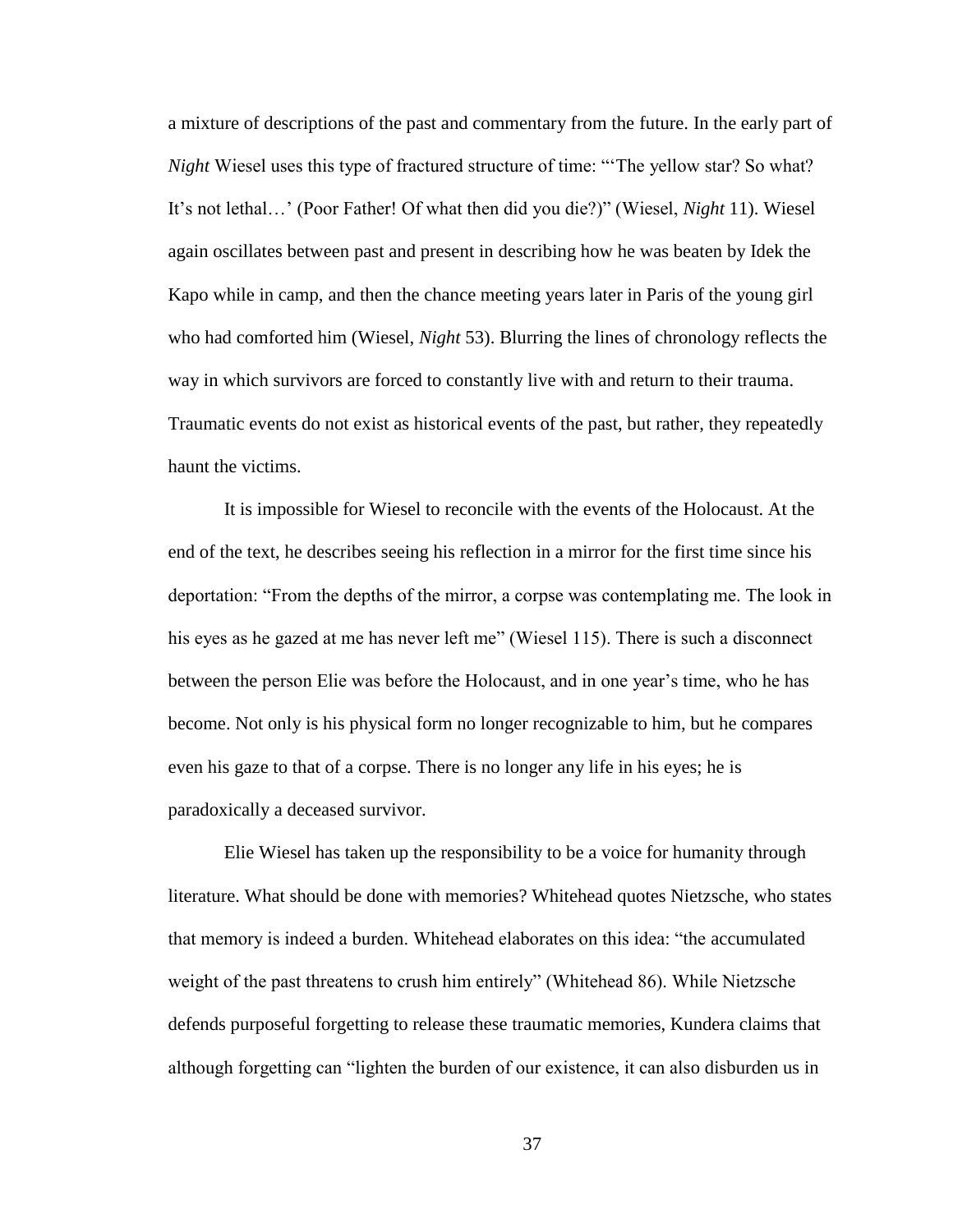more troubling ways, leaving us feeling 'insignificant' and only 'half real' (qtd. in Whitehead 87). Therefore, forgetting is not an option that carries any moral responsibility.

Moshe the Beadle is a foreigner from Sighet who is deported and miraculously survives. When he returns to Sighet to warn the Jews, he says, "I wanted to return to Sighet to describe to you my death...Life? I no longer care to live" (Wiesel, *Night* 7). Moshe the Beadle gives one of several unheeded warnings throughout the text. Elie recognizes the mistake in not listening to the warnings of Moshe, who had experienced the horrors of the Holocaust firsthand. Like Moshe, the reader finds Wiesel a warning to the horrors that humanity is capable of; like Elie, the reader can surmise that a terrible fate awaits those who do not heed the warnings of others. Wiesel hopes that we will listen.

In studying *Night,* students see that "Wiesel's summons to responsibility demands remembrance as well as action" (Fienberg 174). "Never again" is a phrase closely attached to the Holocaust and its study. Our children "should be blessed to know and make a world where the scenes *Night* renders are confined solely to the past," (Rosen qtd. in Fienberg 174) though since the Holocaust, our world has witnessed genocide in Darfur, Rwanda, Armenia, and elsewhere. A unit in teaching the Holocaust must end, in the style of Elie Wiesel himself, with questions. The realization students must reach is not a clear answer of how or why, but the realization that they are each a critical piece in preserving collective memories and deciding what will be done with them.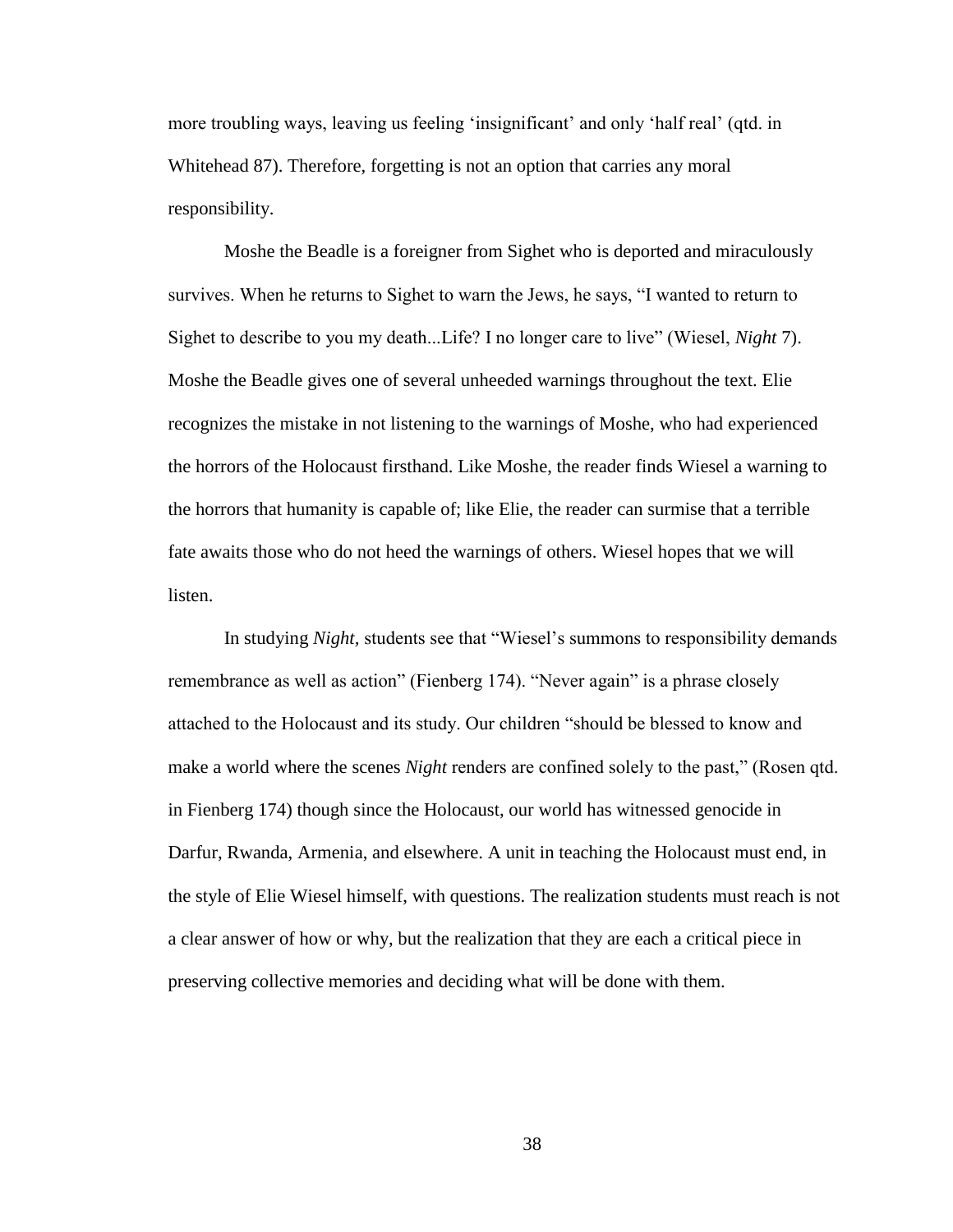#### Chapter 6: Art Spiegelman's *Maus* and the Graphic Novel

#### **How** *Maus* **addresses the classroom criteria**

In an interview, Spiegelman references the 13 years it took him to compile and synthesize all the information required to write the two volumes of *Maus* (Boyne, on the other hand, attests to having written *The Boy in the Striped Pajamas* in less than three days) (James 697). Though *Maus* was initially classified by *The New York Times* as "fiction," it later moved to the nonfiction list. The choice to represent people as animals pictorially presents a component for analysis, but does not negate the factual nature of the story itself; *Maus* provides a work that is "historically accurate," and in fact challenges, rather than conveys "misconceptions about the history [and] the people involved" (Totten, *Teaching Holocaust Literature* 29-30).

Not only is *Maus* "readable," the groundbreaking stylistic choice of graphic novel creates a new experience for readers of Holocaust literature that requires not only reading and analysis of the text, but the images as well (Totten, *Teaching Holocaust Literature* 30). In combination, these components foster critical thinking not only about the historical events themselves, or the affects on the characters, but the implications of representation. The artistic choices that Spiegelman employs throughout the text will be as "engaging and thought-provoking to students" as the text will be (Totten, *Teaching Holocaust Literature* 30). Spiegelman is not communicating his father's Holocaust survival story alone; he is also communicating the process of writing *Maus*, the issues and concerns of representation, and the ways in which identity and identification are complex. These important questions of identity and representation also challenge "students to examine their own lived lives and the world" (Totten, *Teaching Holocaust*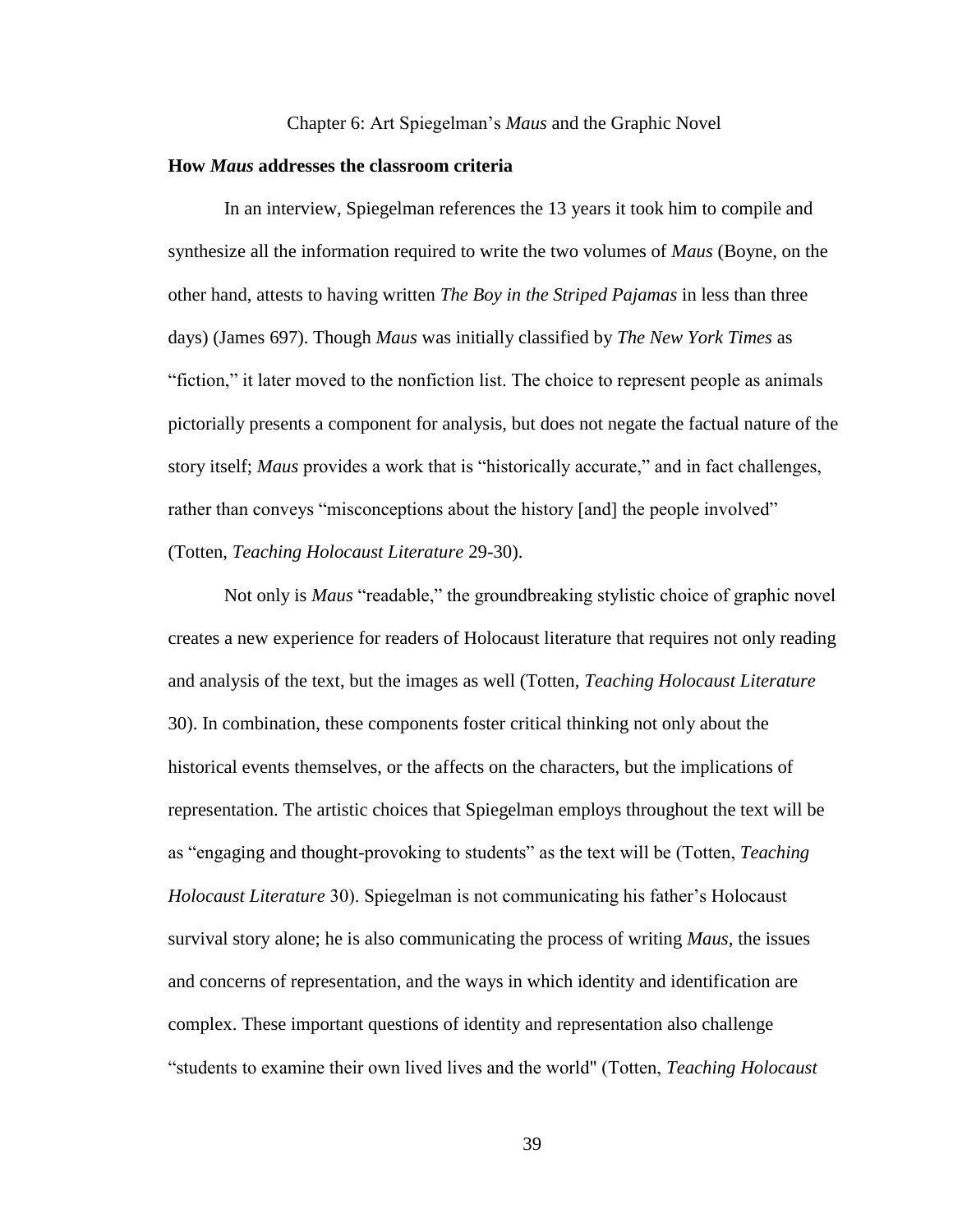# *Literature* 32).

The struggle between Art and his father, as well as the self-reflexive way he discusses his inability to process his own Holocaust trauma, and his parents' experience as well, makes the character of Artie in the text very real and relatable; Art and Vladek are certainly presented as "'true-to-life' characters" (Totten, *Teaching Holocaust Literature* 31). The ways in which Holocaust trauma never leaves the lives of the Spiegelman family dispels stereotypes about the "optimistic survivor" (Totten, *Teaching Holocaust Literature* 31). From the first frame, to the last, where Vladek mistakenly calls Art the name of his brother Richieu who was killed during the Holocaust, it is clear that the effects of the trauma they have experienced will never be absent.

The anthropomorphized characters in *Maus*, because of their lack of specificity, make it easier for the reader to imagine themselves in the position of the characters and help the reader "enter both imaginatively and vicariously the experiences of those who were [there]" (Shawn, et. al *xxiii*).

The ways in which *Maus* "personalize[s] the statistics and foster compassion and involvement" are represented in multiple ways (Shawn, et. al *xxv*). Readers might identify with Vladek, who in his retelling considers how decisions made in the past could have potentially saved the lives of the people around him, particularly his son. At the time, Vladek made the best decisions he could, without any way of knowing what the outcomes might be; still, the feelings of guilt and regret haunt him until the final frame of *Maus*. Art's honesty about his struggles in coping with his own trauma and his parents' makes apparent the ways in which the Holocaust continues to affect the present. The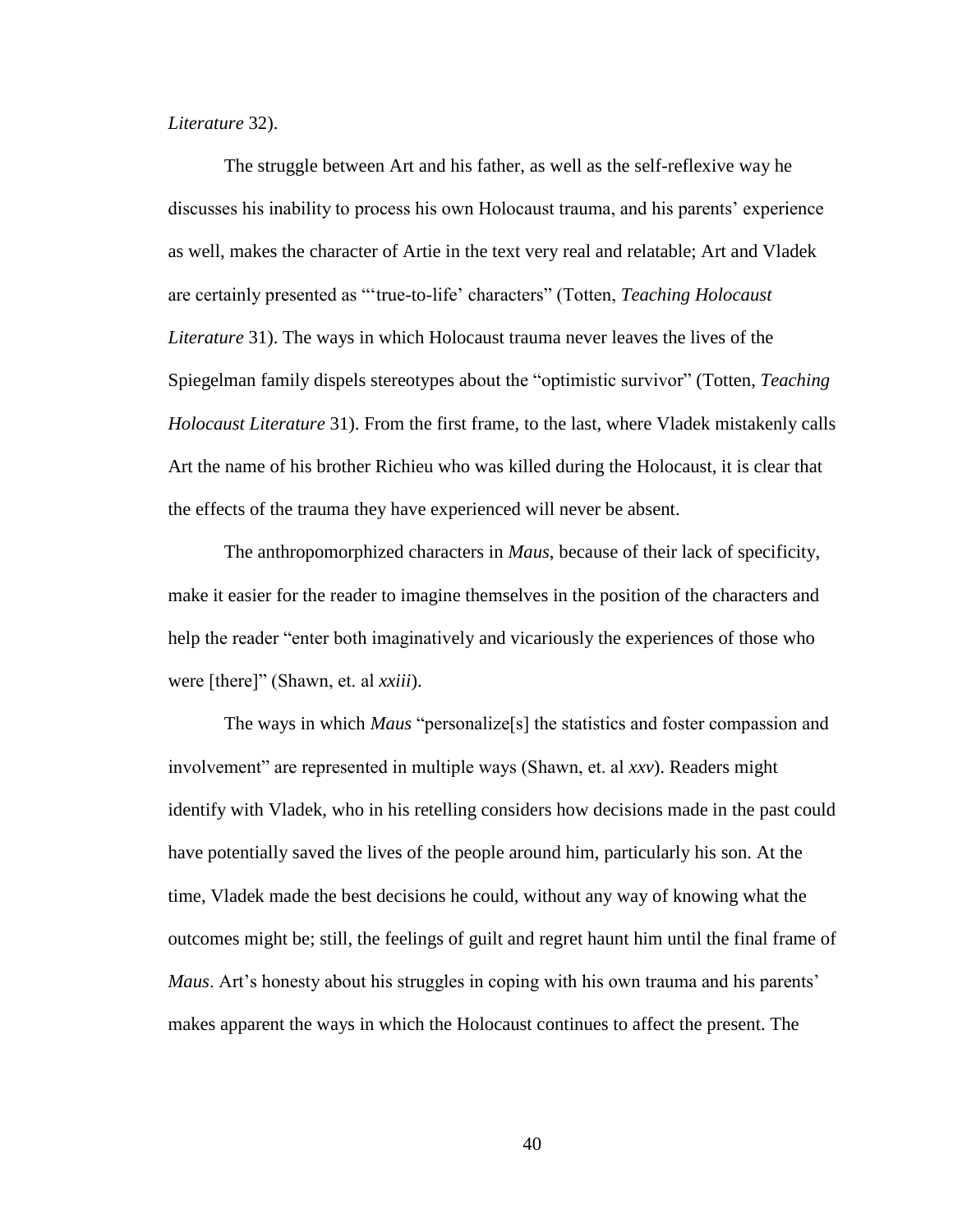inclusion of real photos of Art's deceased mother and brother further personalizes the statistics of the Holocaust.

### *Maus* **and postmemory**

Spiegelman won the Pulitzer Prize for his graphic narrative *Maus in* 1992, the first of its genre to receive the award. *Maus* is a text that is about the experiences of the author's father, Vladek during the Holocaust, but is simultaneously a narrative about the relationship between the father and son, the way in which the story is transmitted, and the aesthetic choices Art makes in representing the narrative. Art Spiegelman uses graphic art as an entry point to understanding the experiences of his father, experiences that have ultimately shaped his own life as well. *Maus* embodies Marianne Hirsch's concept of *postmemory*, or second-generation memory.

Postmemory is not formed through firsthand experience, but is created and imagined individually through others: stories of previous generations. Postmemory characterizes those whose stories took a secondary role to those of the previous generation who had been "shaped by traumatic events that can be neither fully understood nor re-created" (Hirsch 659). Thus, Art Spiegelman is forced to confront the Holocaust experiences he inherits from his parents.

One of the defining characteristics of trauma is the delay in which it can be processes and understood. Marianne Hirsch then suggests that it is not surprising that it takes an entire *generation* of time to be able to explore and confront traumas, as is the case with those "who were not there to live it but who received its effects, belatedly, through the narratives, actions and symptoms of the previous generation" (Hirsch, "Surviving Images" 12).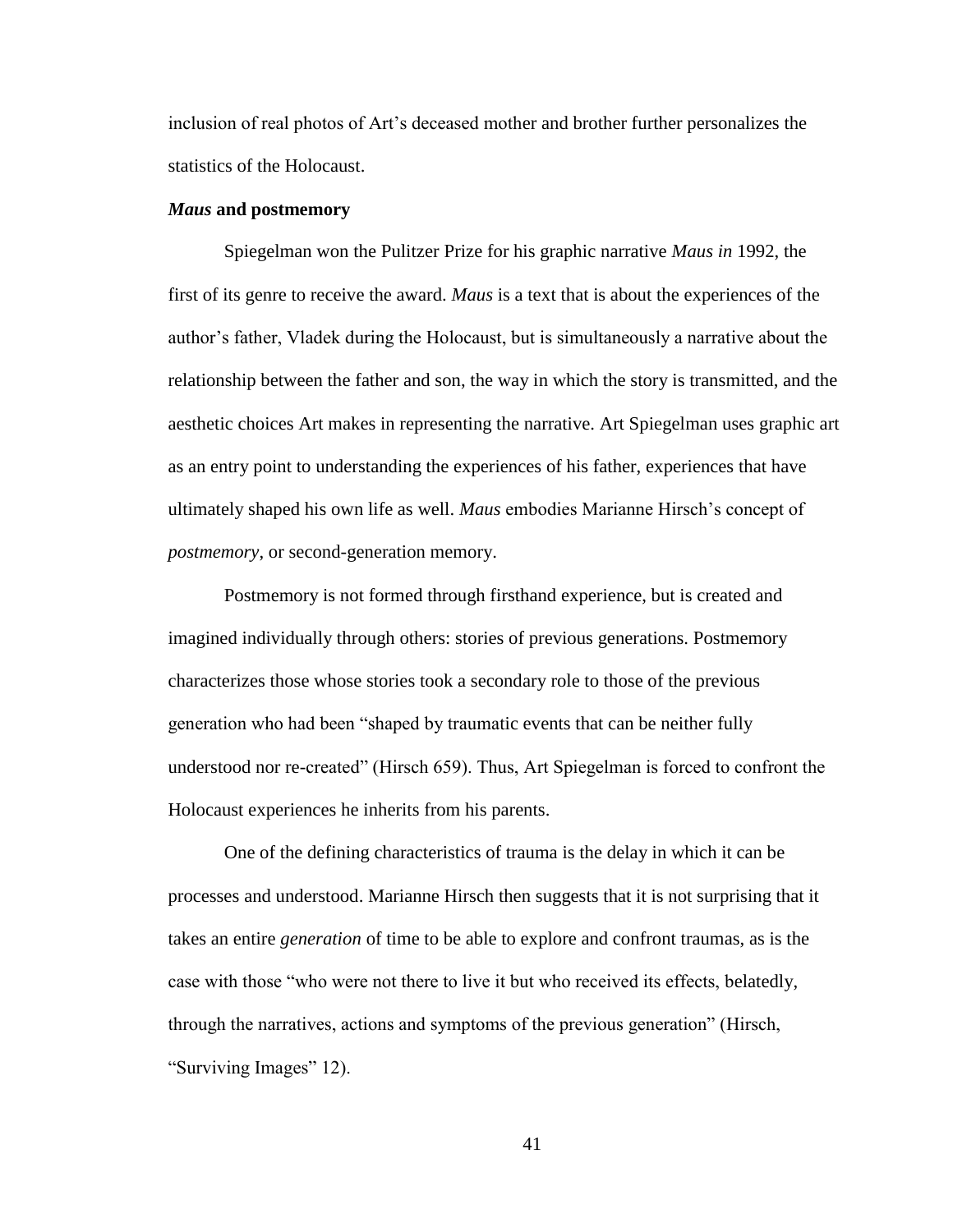## **Format and function of graphic narrative**

Spiegelman adamantly categorized the work as nonfiction. In a letter he wrote to the *Times* after the editors placed *Maus* on the "fiction" list, Spiegelman sarcastically asserts "I might have lopped several years off the 13 I devoted to my two-volume project if I could only have taken a novelist's license while searching for a novelistic structure (James 697).

Friedlander suggests that "an aesthetics that remarks its own limitations, its inability to provide eternal answers and stable meaning" is valuable in its questioning of the dilemmas of representation (qtd. in Young 666). The concept of a graphic novel often implies a humorous story or cartoon. Spiegelman explains his preference for the word "commix" which describes the process of "mixing together words and pictures to tell a story" (Spiegelman qtd. in Young 672). "Commix" thus makes important demands on the reader that have the potential to unlock greater understanding: "unlike a more literary historical narrative, the commixture of words and images generates a triangulation of meaning--a kind of three-dimensional narrative--in the movement between words, images, and the reader's eye" (Young 672). "Comics as a form requires a substantial degree of reader participation for narrative interpretation, even fostering a kind of interpretive intimacy" (Chute 460). Additionally, because Spiegelman brings to the forefront the difficulties of representation, both visual and literary, the reader becomes acutely aware of how the interlocutor of the story can drastically affect the way in which the story is told.

Each individual frame itself is its own fragmented part of the story. The viewer is required to analyze each frame individually, as well as how it fits within the larger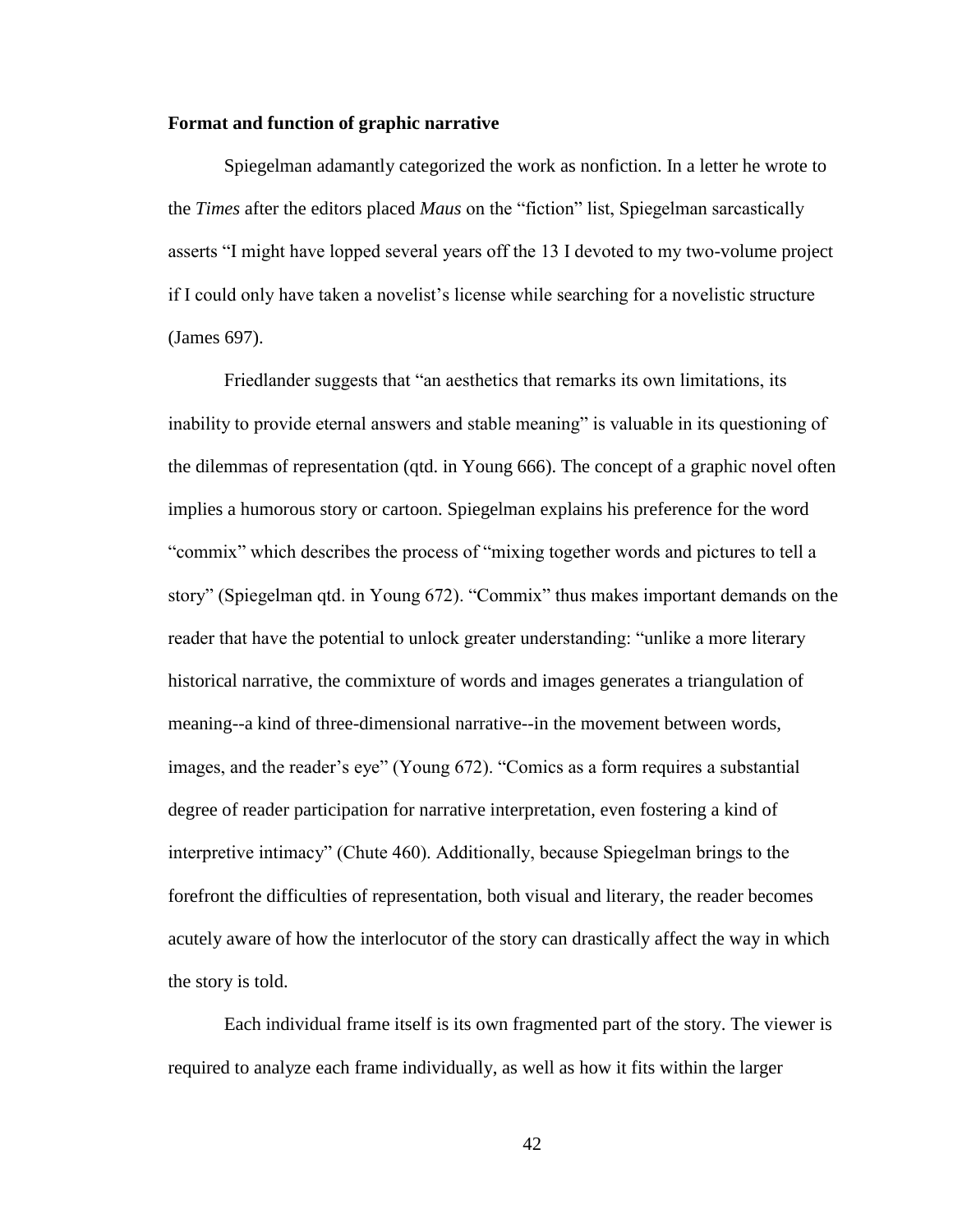structure of the chapter, and of the text as a whole. "Comics panels fracture both time and space, offering a jagged, staccato rhythm of unconnected moments" (McCloud qtd. in Chute 455). What is included in the frames is as important as what is not included, the blank space. The genre is "highly conscious of the artificiality of its selective borders, which diagram the page into an arrangement of encapsulated moments" specifically chosen by the author (Chute 455).

# **Disillusionment of the "optimistic survivor"**

Individuals who experience postmemory have "a sense of exile from a world they have never seen and never will see, because it was irreparably changed or destroyed" (661). The character of Artie is constantly frustrated throughout *Maus* in trying to extract from his father the details he needs to write about Vladek's experiences. Vladek confesses to having destroyed Anja's written accounts of her Holocaust experiences:"These notebooks, and other really nice things of mother...one time I had a very bad day...and all of these things I destroyed" To which Art replies, "God **damn** you! You--you murderer! How the hell could you do such a thing!!" (Spiegelman 160-161). The destruction of his mother's diaries creates a further isolation from the world he is desperately trying to understand.

Throughout *Maus*, Spiegelman voices his concerns about chronology to Vladek. As Vladek talks about how he had an offer to hide his son Richieu, he jumps ahead to a later part of Richieu's story, Spiegelman interrupts, "Wait! Please, dad, if you don't keep your story chronological, I'll never get it straight…" (Spiegelman, *Maus I* 84). While Spiegelman has to manage the chronology of Vladek's story, he also has to choose which points of Vladek's Holocaust story to include, and which points of mediation (the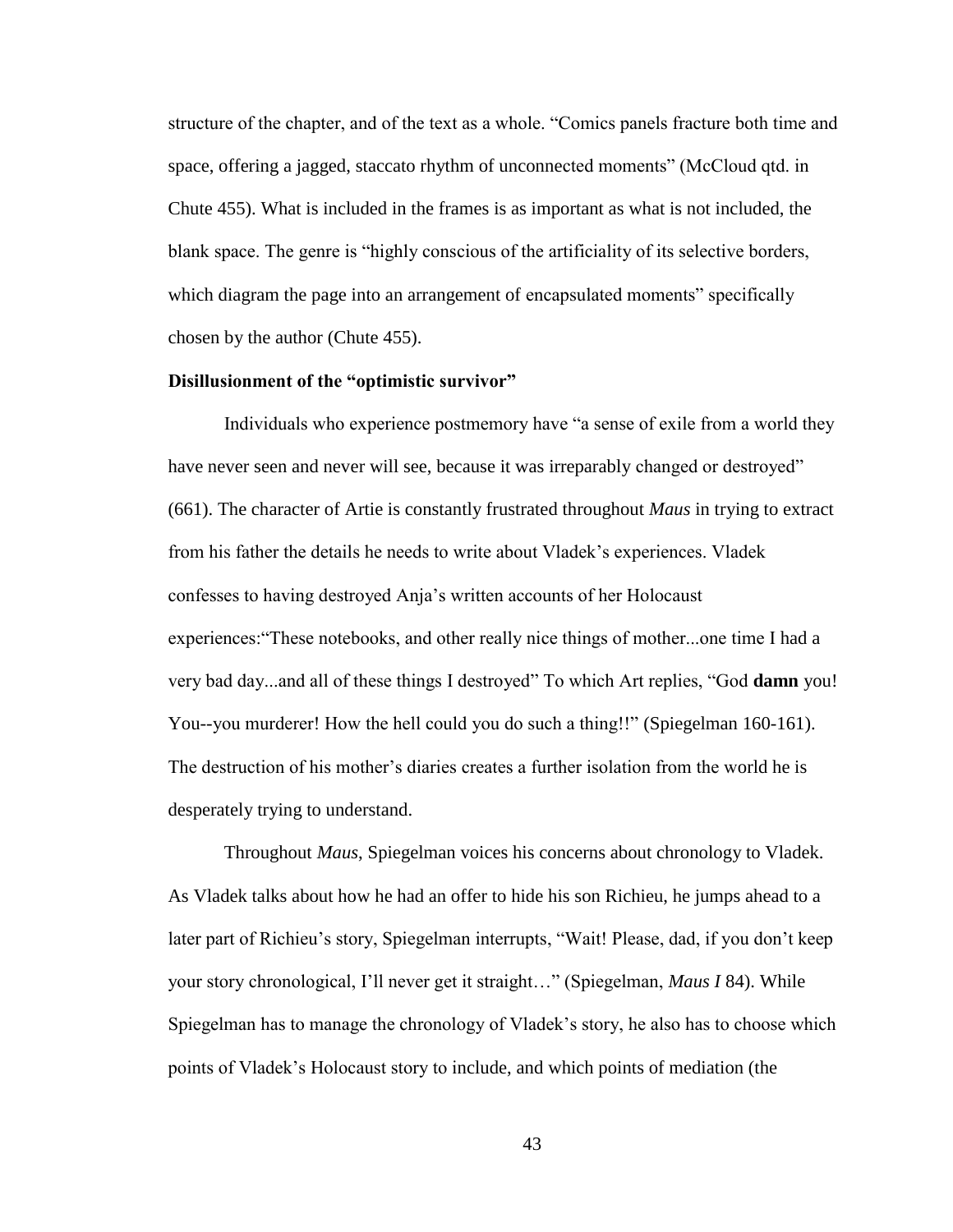conversations between father and son in the retelling) to include as well. The frames included from the present help characterize Artie and Vladek's relationship, as well as each of the characters themselves. Vladek's story is constantly interrupted with Artie's questions and demands. The continued attention drawn to the self-reflective nature of the narrative "remind readers that this history is being told and remembered by someone in a particular time and place, that it is the product of human hands and minds" (Young 668).

Postmemory is not just an attempt to mentally connect with the previous generation; children of Holocaust survivors are also living in a state of exile, always "in the diaspora" (Young 662). For children of Holocaust survivors, not only are they exiled from the stories of their parents, but living in a world paralleled by the world that *would have been*. Artie references the impossible competition of his deceased brother Richieu, "The photo never threw tantrums or got in any kind of trouble...it was an ideal kid, and *I* was a pain in the ass. I couldn't compete" (Spiegelman, *Maus II* 175). At the end of *Maus II*, Vladek's trauma surfaces unconsciously as he tells Art, "I'm *tired* from talking, Richieu, and it's *enough* stories for now…" (Spiegelman 296).

# **Animal representation in** *Maus*

Spiegelman's choice of representing humans in animal form throughout the text of *Maus* deserves attention. Marianne Hirsch discusses at length the artist Christian Boltanski, who often used anonymous photographs in his work. Boltanski, in his attempts to "both re-create and to mourn a lost world of parental origin, Boltanski signals more clearly the gap between memory and postmemory" (Hirsch 675). The choice of illustrating people as mice allows Spiegelman distance to imagine a world that he cannot recreate. What the characters lack in human specificity they achieve as a representation of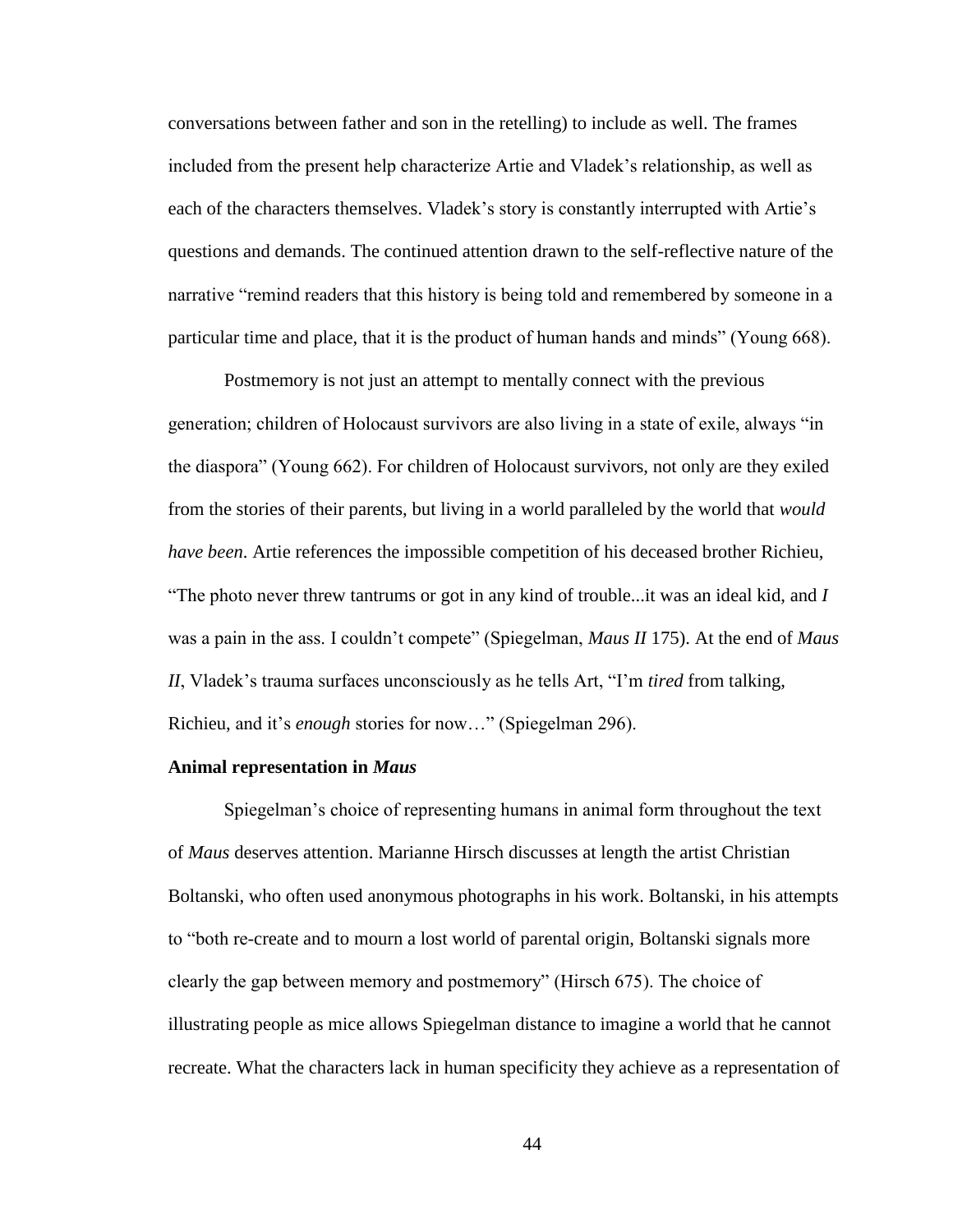"a post-Holocaust aesthetic that [contains the second] generation's absent memory shaped by loss and mourning" (Hirsch 676). While other, more traditional narratives "personalize the memory of the historical event with heightened realism and intimacy, Spiegelman's animal illustrations have an opposite effect: it resists identification with the Holocaust by erasing any particular ethnic characteristics and stereotypes" (Park). Spiegelman cannot see the world that was destroyed and left behind by his parents, nor can he materialize its inhabitants: his murdered brother, for instance. The anonymity that is created in the human representations of *Maus* "connects to the anonymity of the victims and corpses represented in photographs of concentration and extermination camps" (Hirsch, "Family Pictures" 23).

In her article "Family Portraits," Hirsch discusses Spiegelman's animal representations as a response to Hitler's quote used as the epigraph included in the text: "The Jews are undoubtedly a race, but they are not human" (Spiegelman 10). Spiegelman's characters are depersonalized in their anthropomorphism: in a subversive response to Hitler's assertion that Jews are "vermin", Spiegelman represents Jews in *Maus* as mice (Young). "Spiegelman would like, it would seem, to make it clear throughout his books that his representational choices are just that--choices--and that identities are assumed rather than given" (Hirsch, "Family Portraits" 13). While the Jews were given a collective identity by the Nazis, Spiegelman's artistic choices force readers to reevaluate categorizations made based on race, ethnicity, or nationality. These choices are explored self-reflexively throughout the text, and while the choice of representing Jews as mice and Nazis as cats reflects the natural predator/prey relationship of these two animals, other choices seem arbitrary: drawing the French as frogs, for instance.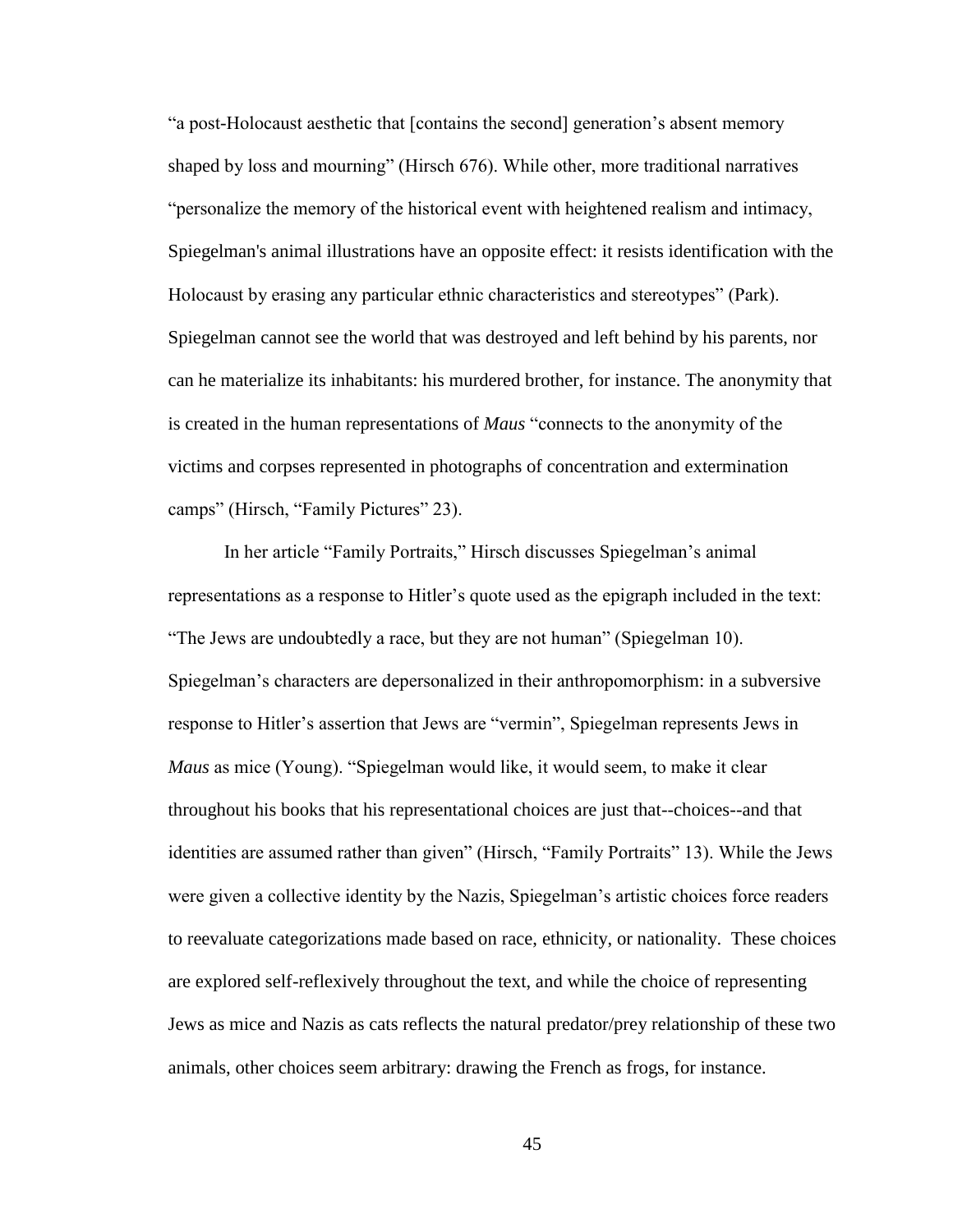Spiegelman laments about whether to draw his French wife, a converted Jew, as a frog or mouse, further complicating the concept of representing identities.

Furthermore, the extreme lines and use of light and dark give a surreal quality to the panels. Coupled with the animal representations, the result communicates through its unreality "the reality of an unimaginable occurrence" which uses "figures and metaphors that transcend the confining boundaries of fact" (Kohli 7).

## **Addressing time and space**

Disjointed chronology is characteristic of traumatic narratives; *Maus* addresses these chronological ruptures in myriad ways. Spiegelman's use of graphic narrative is a drastic departure from traditional Holocaust narrative structures; Robinett argues, "prior conceptions of narrative structure and language nearly useless for conveying traumatic experience" (301).

*Maus I* is subtitled "My Father Bleeds History," while *Maus II* is subtitled "And Here My Troubles Began." The first title alludes to the pain caused in the retelling of Vladek's stories; the retelling of Vladek's experiences are like reopening a deep wound. The second title is ironic; the book starts with Vladek and Anja's arrival to Auschwitz, however the Spiegelman's troubles started long before. "In *Maus*, not only are past and present linked, but they constantly intrude and occasionally even collapse into each other" (Young 682). Spiegelman is acutely aware of the oscillation between past and present, and the problems it generates in the retelling of Vladek's story.

At the start of Chapter Two of *Maus II*, "Auschwitz: Time Flies" Spiegelman makes a play on the word "flies," and includes in his drawings on the first pages of the chapter flies that are buzzing around his head and hovering over a pile of mouse corpses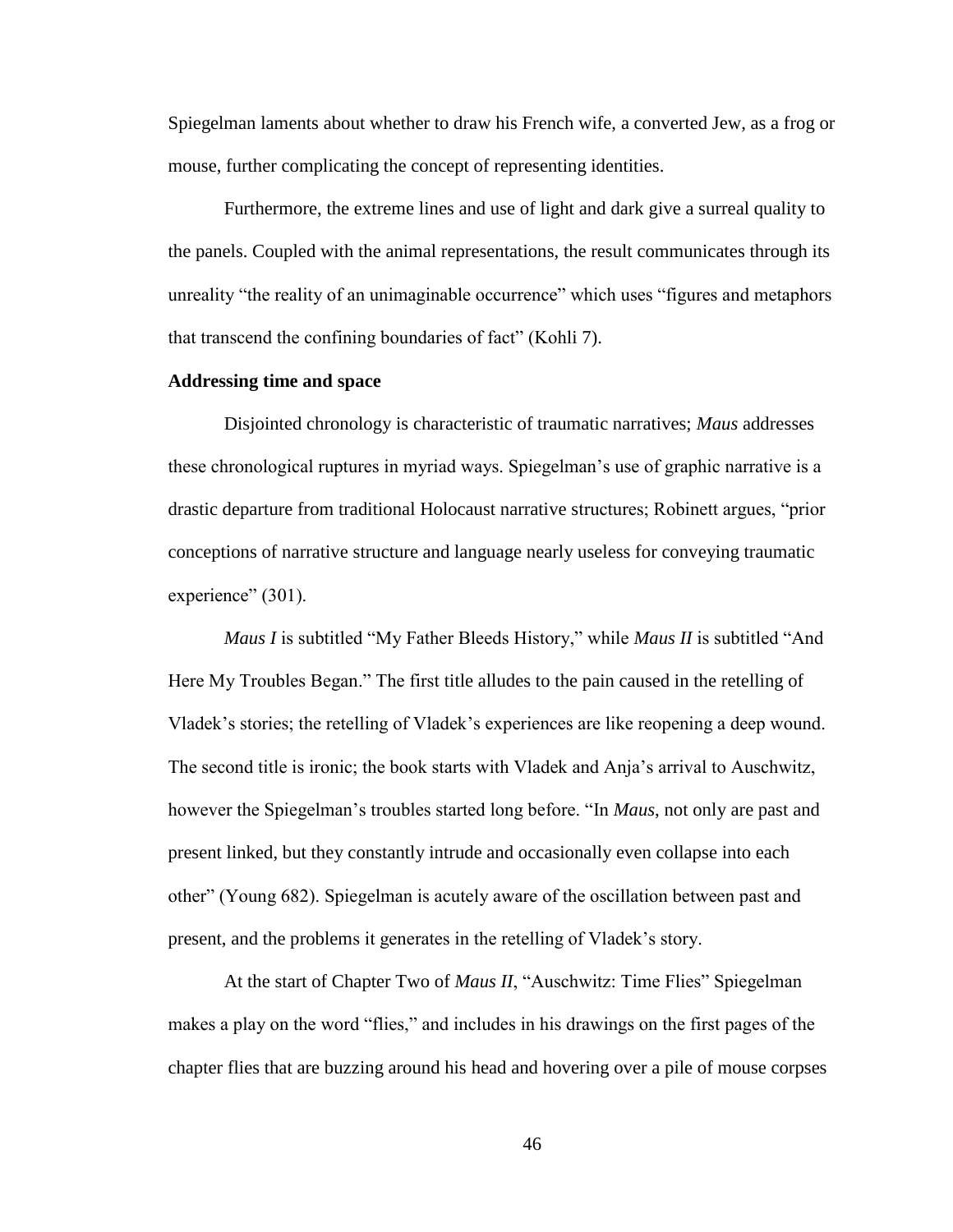on the bottom of the page. In the first five frames of the chapter, Art is shown reflecting on events that seem to be "buzzing" around him, and are presented out of sequence: Vladek's death, Vladek in Auschwitz, Art's work on *Maus*, Art anticipating the birth his child, gassing of Jews in Auschwitz, and the publishing success of *Maus*. These moments in time, represented as flies, are all surrounding him because of the constant presence of traumatic memories of the Holocaust--symbolically represented by the pile of mouse corpses. Art's feelings of melancholy bring him to admit in the fifth frame "Lately I've been feeling depressed" (Spiegelman, *Maus II* 201).

In the "Time Flies" chapter, Art is no longer represented as a mouse, but rather a human wearing a mouse mask. Art is conflicted with not only how to represent his father's experiences, but also balancing the ethics of making money from telling these stories; agreeing to TV and film contracts; and moving forward after the death of his father, "all which generates a certain self-loathing in the artist" (Young 693).

Another rupture in the text is the section "Prisoner on the Hell Planet," which uses Holocaust imagery to represent the suicide of Artie's mother. "*Maus* is dominated by the absence of Anja's voice, the destruction of her diaries, her missing note. Anja is recollected by others, she remains a visual and not a verbal presence" (Hirsch, "Family Pictures" 19). The absence of Anja's story calls to attention the other absent stories that exist in the margins, unable to be told. "By making the recovery of the story itself a visible part of *Maus*, Spiegelman can also hint darkly at the story not being recovered here, the ways that telling one story always leaves another untold" (Young 684).

In the "Prisoner on the Hell Planet" frames Spiegelman makes an abrupt departure from the graphic and narrative structure of the rest of the text. Suddenly, the illustrations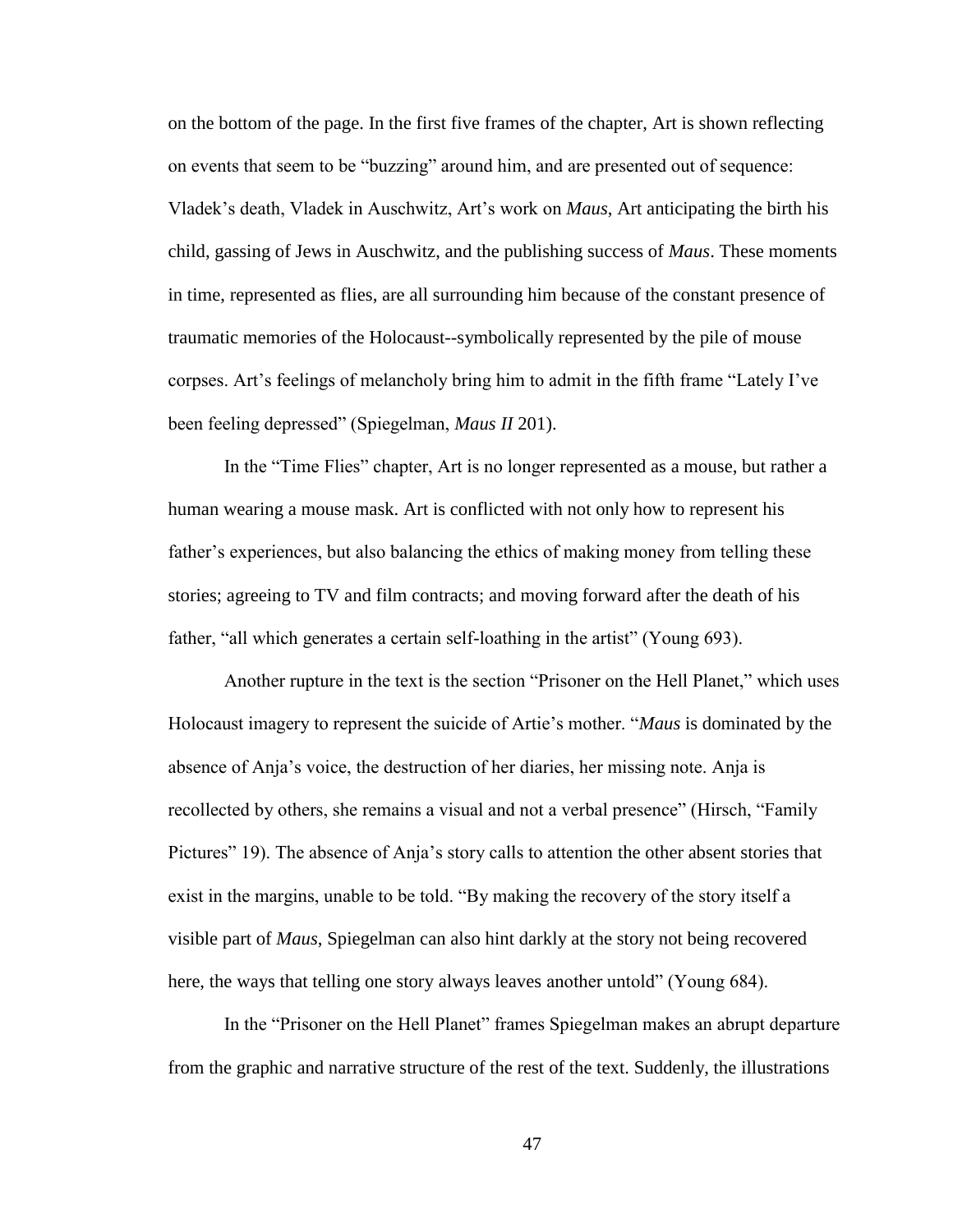are no longer mice, but people. This section "[expresses] grief and pain in much more direct, melodramatic, expressionist fashion" (Hirsch, "Family Pictures" 18). In one of the frames, amongst Spiegelman's other speculations about why his mother killed herself is the phrase "Hitler did it." Spiegelman himself dons the uniform of a concentration camp prisoner, metaphorically comparing his suffering, guilt, and anguish over Anja's death to the horrific memories that his parents experienced. The reader sees that the Holocaust memories themselves are a lens through which all other pain is filtered in Artie's life (Hirsch, "Family Pictures" 18). Not only do the traumatic memories pervade the lives of his parents, but they pervade his life as well. "Art remains imprisoned in his camp uniform and in the black-bordered spaces of his psyche--drawing *Maus*, it is implied, represents for him an attempt both to get deeper into his post-memory and to find a way out" (Hirsch, "Family Pictures" 18).

# **Self-reflexivity**

Throughout *Maus* Artie is constantly evaluating his relationship both with his parents, the Holocaust, and struggling with his own identity. *Maus* provides a "selfreflexivity that disarmingly pervades his text" (Hirsch, "Family Pictures" 12). At the start of *Maus II* Artie laments to his wife, "I mean, I can't even make any sense out of my relationship with my father...how am I supposed to make any sense out of *Auschwitz? .*..of the *Holocaust?"* The reader is forced to struggle along with the author in working through his trauma and concerns with representation.

At three points in *Maus* Spiegelman chooses to incorporate real photographs in addition to his illustrations: a photograph of Artie's dead brother Richieu, a camp photograph of his father, and a photograph of Artie and his mother. These ruptures in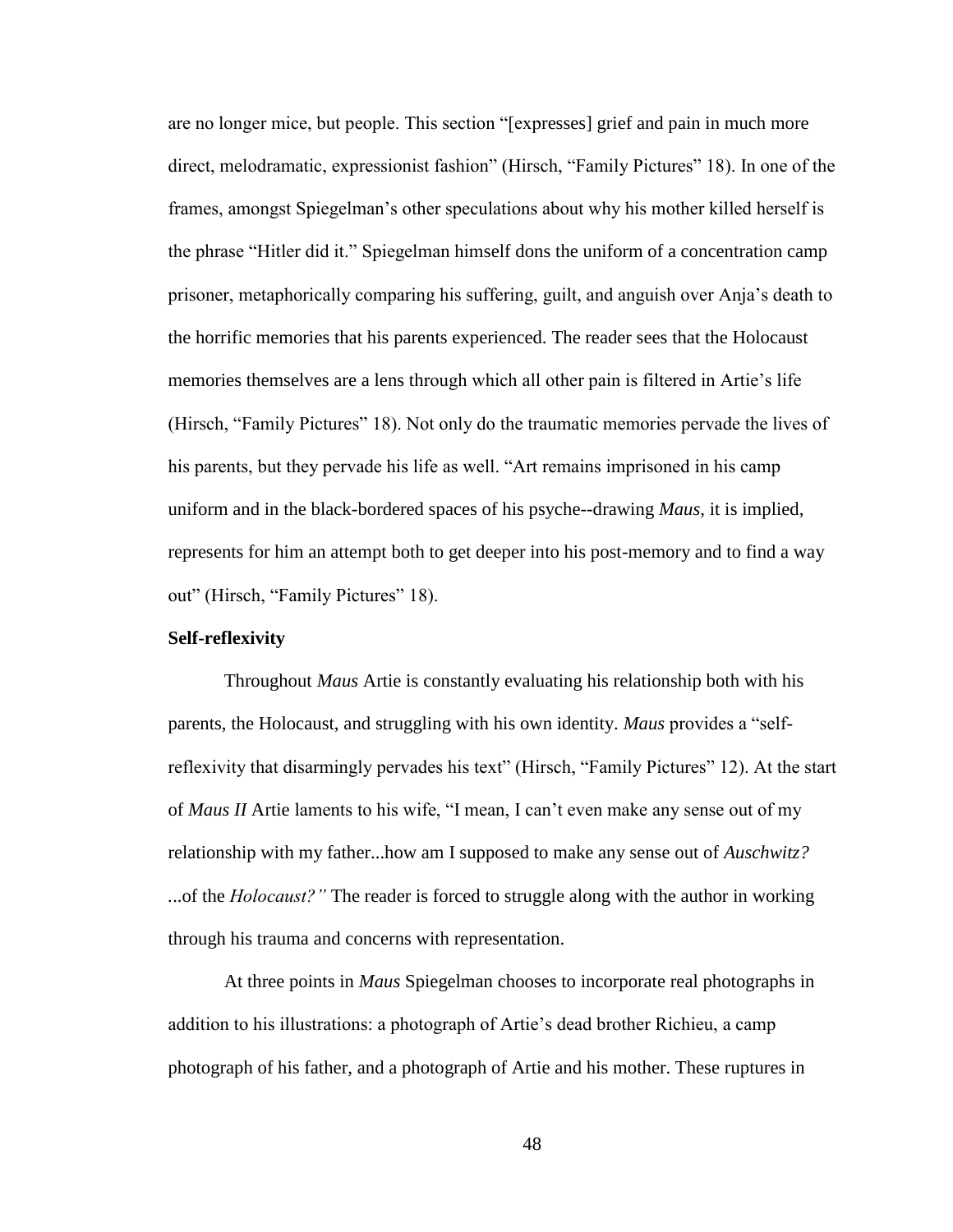visual representation are significant; the photographs represent a "simultaneous presence of death and life" (Hirsch, "Family Pictures" 5). The photographs are "documents both of memory (the survivor's) and of...postmemory" (Hirsch, "Family Pictures" 8). The photographs further reinforce the interconnectedness of past and present both in the narrative telling and Holocaust traumatic memory. The photos also underline the gap between memory and postmemory: the photographs are concrete representations of people as they were, juxtaposed with the gestures, expressions, and postures of people as Spiegelman *imagines* they were through his drawings. This is not to say Spiegelman's representations are imaginary, but because of his position as a child of a survivor, he has no choice but to recreate a past that so intimately affects his present.

Marianne Hirsch explains that while "familial inheritance offers the clearest model for it, postmemory need not be *strictly* an identity position" (Hirsch, "Surviving Images" 10). Postmemory also has the ability to exist in the space of our collective memories, and across generations. This space is "linked specifically to cultural or collective trauma" (Hirsch, "Surviving Images" 10). In this way, Hirsch expands the definition for "family" to include any witness to trauma who is separated from the victim by distance or time.

Caruth suggests the trauma is recognizable through discussing and relating the traumas to another (Caruth "*From* Trauma and Experience" 202). The telling of these memories in itself has the capability for authors like Spiegelman to work through trauma. There are certain figures that have been used so frequently in Holocaust representation that they have developed a certain iconic quality in their repetition. The gates of Auschwitz which read "*Arbeit macht frei"* are cited by Hirsch as one of the main images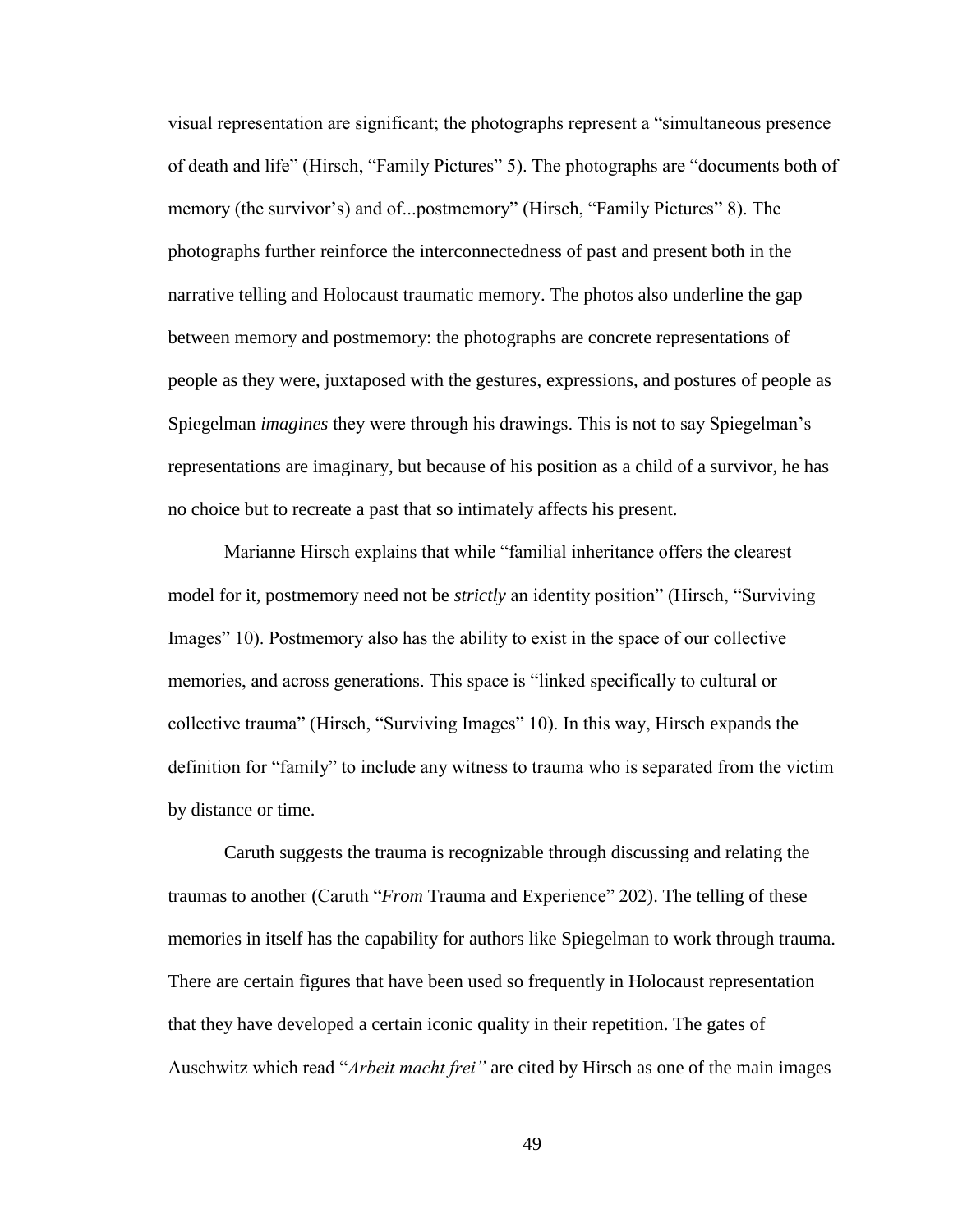that has been "incorporated into visual discourse of postmemory...pervasively" ("Surviving Images" 16). The meaning behind the image of the gates to Auschwitz has taken on a metaphoric meaning that "symbolizes the threshold that separates [the human community] from the planet Auschwitz" (Hirsch "Surviving Images" 17). Spiegelman does use the Auschwitz gate as a point of reference in *Maus* upon Vladek's arrival in the camp, but in his departure from traditional narrative uses his jarring, otherworldly graphic interpretation "unhinges [familiar images] from the effects of traumatic repetition, without entirely disabling the functions of sense memory that they contain" (Hirsch "Surviving Images" 31).

Hirsch cites Nadine Fresco's work in postmemory and the ways in which the spaces and silences between survivors and their parents are covered up with filtered stories that are continually repeated, and take on a numbing quality. The repetition of words that cover up more painful truths, and the "images that are used to memorialize the Holocaust by the postememorial generation, in their obsessive repetition, constitute a similar shield of unchanging trauma" (Hirsch "Surviving Images" 28). The paradoxical capability recurring Holocaust images have is that they have the ability to both shield *and* reproduce traumatic effects. The repeated images only have rehabilitative qualities when "redeployed, in new texts and new contexts," which *Maus* certainly does: "they regain a capacity to enable a postmemorial working through" (Hirsch, "Surviving Images" 29).

Another value of *Maus* as a narrative is that it explores the process of receiving memories. "It makes visible the space between what gets told and what gets heard, what gets heard and what gets seen" (Young 676). Spiegelman gives an "authentic voice" to the problems associated with receiving the memories from his father and processing them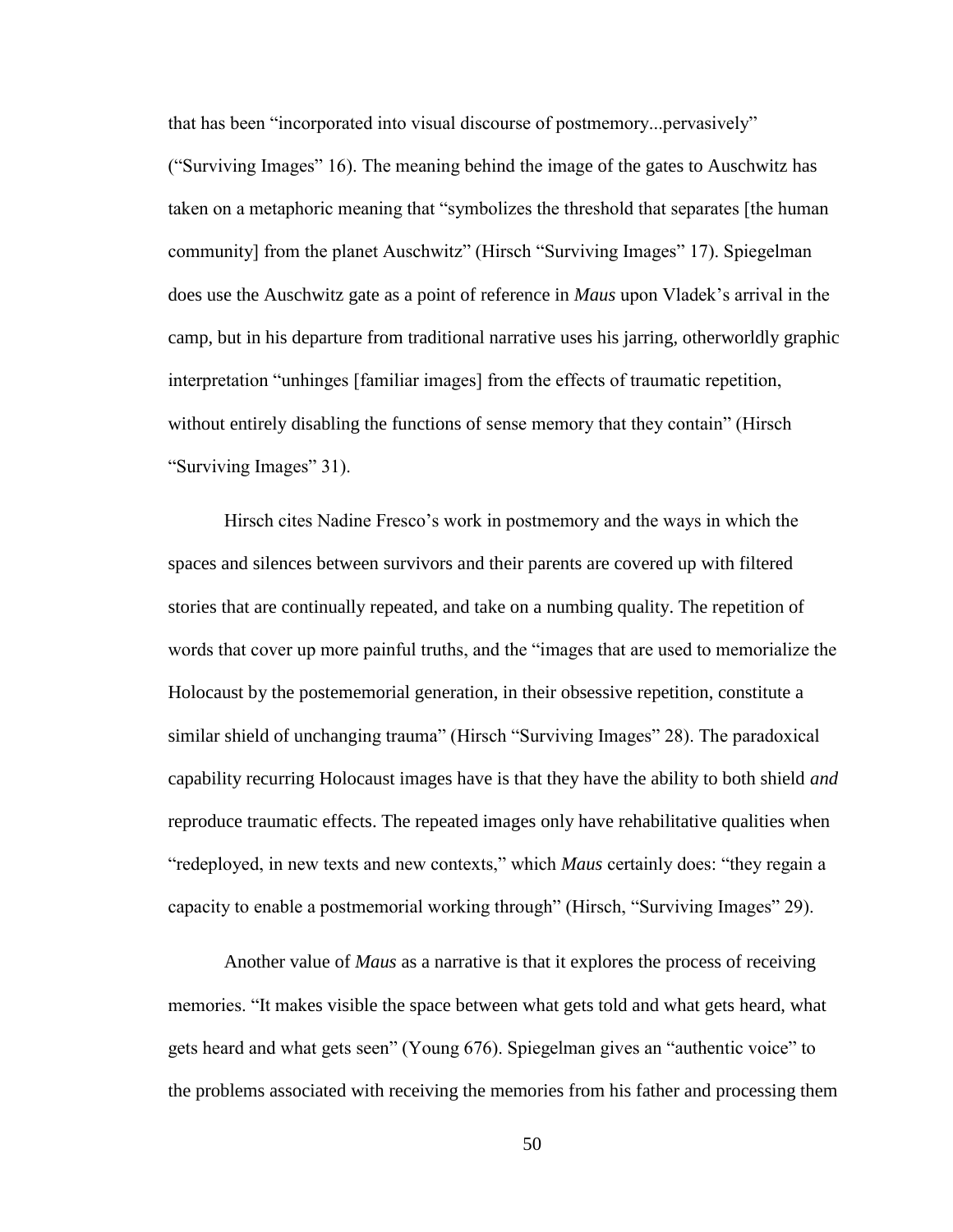(Young 676). The double-telling of both Vladek's and Art's stories dispels notions of the "optimistic survivor" and brings to light the grittier challenges both men face (Kohli 14). "It highlights the inseparability of his father's story from its effect on Artie and the story's own necessarily contingent coming into being" (Young 676). Spiegelman is able to highlight, in the self-reflexive nature of his graphic storytelling, the "ways that testimony is an event in its own right" and also the ways in which Artie acts as a medium through which the story is able to take shape (Young 676).

"Spiegelman's *Maus* also makes a case for an essentially reciprocal relationship between the truth of what happened and the ruth of how it is remembered" (Young 698). As a representation of postmemory *Maus* necessarily explores the circumstances surrounding a Holocaust story; the readers better understand the effects on not only the survivors, but those around them. The intrusions of day-to-day life both in Vladek's story before his Holocaust experiences (his romantic interests before Anja, for example) and Art's frustrations and details about his life in Rego Park illustrate lives that have been and are being lived outside the confines of the gates of Auschwitz.

*Maus* creates an important contemporary context for the Holocaust in that it is not only a story about a survivor of Auschwitz, but that "*Maus* is not what happened in the past, but rather what the son understands of the father's story" (Spiegelman qtd. in Young 670). Postmemorial readers can see the devastation that continues to evade the lives of second-generation Holocaust survivors in the traumas of their parents.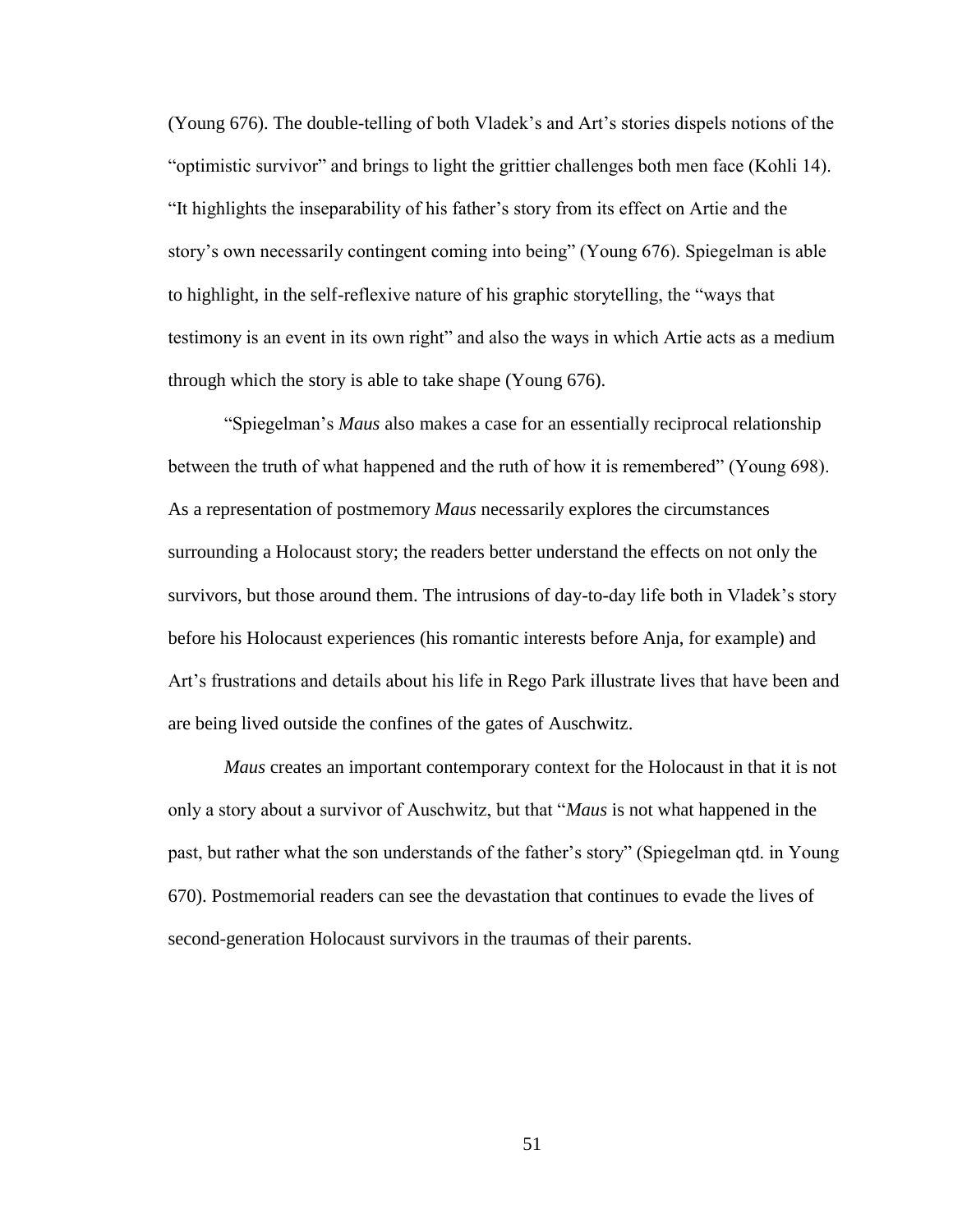#### Chapter 7: John Boyne's *The Boy in the Striped Pajamas*

## **How** *The Boy in the Striped Pajamas* **addresses the classroom criteria**

In 2006 John Boyne published *The Boy in the Striped Pajamas.* This fictional novel is set during the Nazi reign in 1943. The story follows a 9-year-old boy, Bruno, who is the son of a Nazi commandant. Bruno's narration is filtered through a lens of implausible nativity as he and his family are uprooted from Berlin and taken to 'Outwith' where his father has been stationed. Bruno meets and befriends a boy his age who is a prisoner in the camp named Shmuel. At the end of the book, before Bruno is set to return to Germany, he decides to have "one final adventure" and join Shmuel on his side of the fence. Bruno is ironically gassed along with Shmuel, leaving behind his clothes and shoes by the wire as evidence of his death.

Fictional representations of the Holocaust can certainly be valuable. Criticisms of Holocaust fiction as a historical representation includes the fact that students will "intuitively" be able to recognize the truth in a text, or that students will have had access to accurate historical background knowledge elsewhere, or both. When this is not the case, fiction that delivers neither clear boundaries of fact and fiction, nor accurate historical details can be very problematic. Such is the case with *The Boy in the Striped Pajamas* (Kokkola 89).

In considering varied perspectives of authors, a teacher does not have to rule out a fictional piece, even if it is written by an author with no obvious connections to the Holocaust (Boyne has none). However, if an author "is to choose the Holocaust as their subject matter, they must do so carefully, judiciously, thoughtfully and sensitively, appreciating the complexities and difficulties which surround it" (Gray 123). An author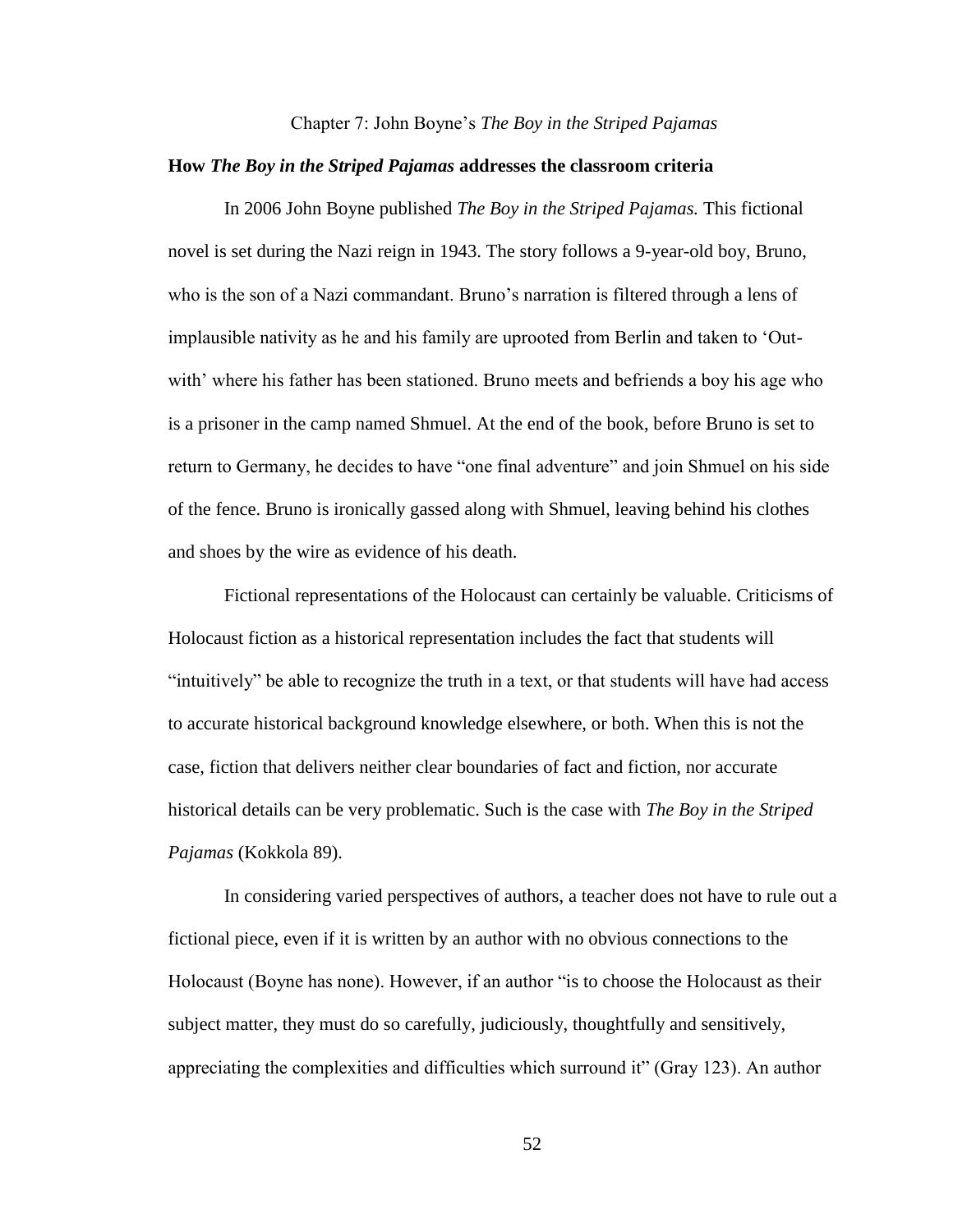can not simply use the Holocaust as a backdrop for an interesting story without becoming a Holocaust text.

The text should be "developmentally appropriate, [and include] truth without undue traumatization" (Shawn et al. *xxiii*). Boyne distances his nine-year-old narrator from the horrific details of what was happening on the other side of the fence presumably to shield young readers from undue traumatization. However, the ending of the novel in which the protagonist-narrator is himself gassed negates earlier efforts at guarding the truth.

#### **Potential Negative Influence of** *The Boy in the Striped Pajamas*

Why does such a historically flawed text deserve explicit attention when so many other options are available for the classroom? Because the book and film adaptation are so popular, the potential negative effects of this book are astounding. Studies have found that *The Boy in the Striped Pajamas* is frequently cited by students when surveyed about their knowledge of the Holocaust; in a British study of nearly 300 students done in 2013, nearly 76% of students surveyed had either read the book or watched the film *The Boy in the Striped Pajamas* (Gray 112). Especially for students with limited prior knowledge of the Holocaust, historical inaccuracies in this novel are very problematic. Though the novel is fiction, and marketed as such, young learners are not savvy enough to differentiate what is true, and what is not. Readers should expect that "historical literature...be both good history and good literature," which *The Boy in the Striped Pajamas* is neither (Kokkola, 47).

This text is neither "rooted in historical context" nor does it "reflect historical reality" (Shawn et al. *xxiv*). The aforementioned study in 2013 suggests that this book has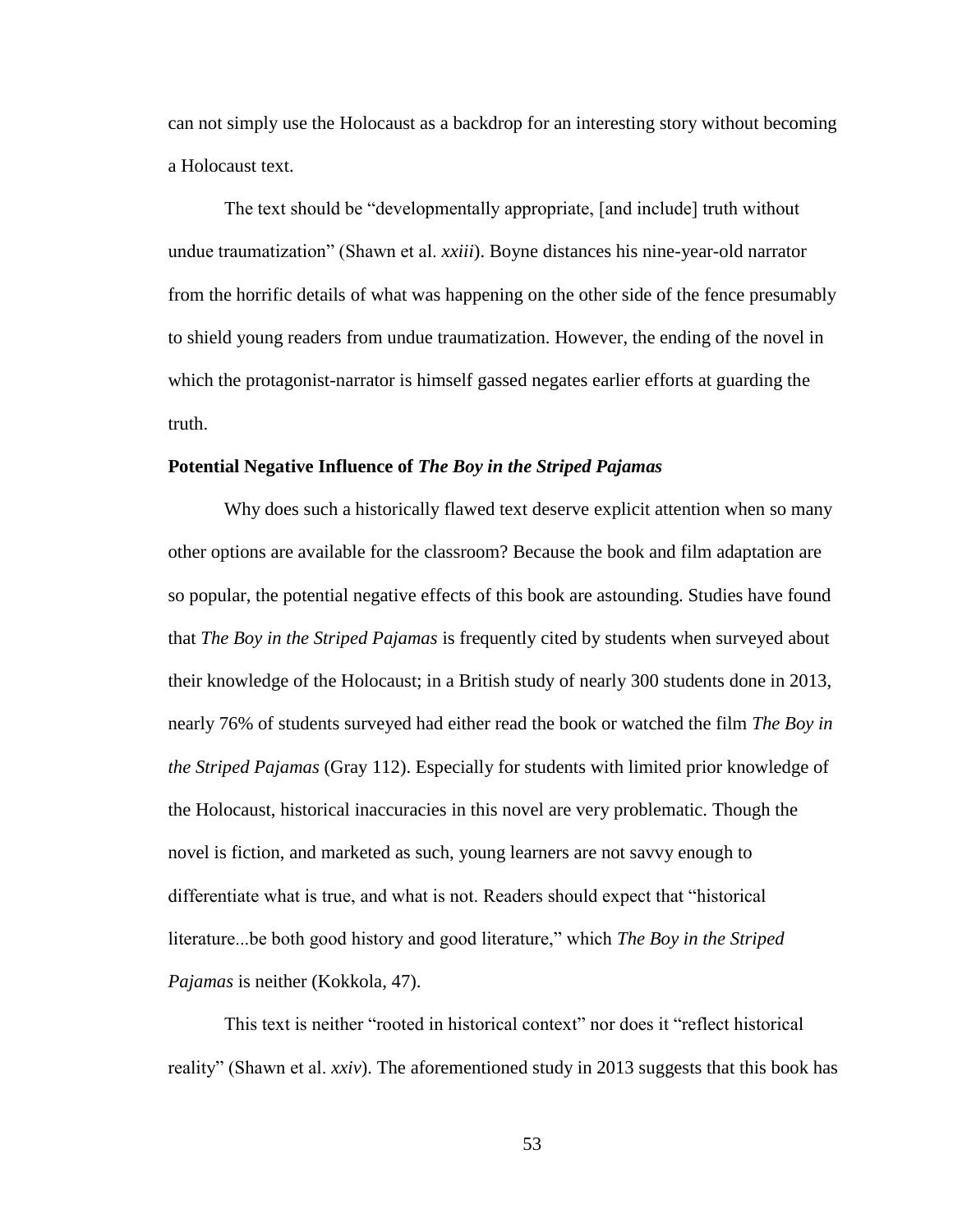"had a large influence on existing ideas and [has] helped to establish problematic misconceptions" (Gray, 109). One of the major concern teachers should have when selecting appropriate texts for the classroom is "how the text takes responsibility for presenting the factuality of its content" (Kokkola 53). Literature has the ability to reach students differently than nonfiction texts, and correcting misinformation is substantially harder than getting the facts right the first time. "It is incumbent upon anyone touching the subject [of the Holocaust] in any genre to get the facts right" (Cesarani qtd. in Gray 123).

A text should also "offer great flexibility and opportunity in the classroom" without requiring substantial background knowledge. Here is particularly concerning because without significant background knowledge, one might read this text without a critical perspective, and no knowledge with which to challenge the misconceptions and inaccuracies. "If the teacher highlights the historical inaccuracy and questions the content and morality of the book, then the experience is likely to be beneficial...Where the difficulties really emerge is when the book or the film is uncritically shown in history lessons as a 'source of knowledge' and subsequently gives the impression that the teacher is authorizing the content as factually accurate" (Gray 131). Teachers could conceivably pose issues of historical improbability and mixed moral messages to mature students to consider, particularly after having read other literature or nonfiction texts.

The adaptation of this novel into a film has added to the interest, and consequently number of misguided students, who know the story; additionally, the film may add incentive for well-meaning teachers to utilize the book and film in the classroom.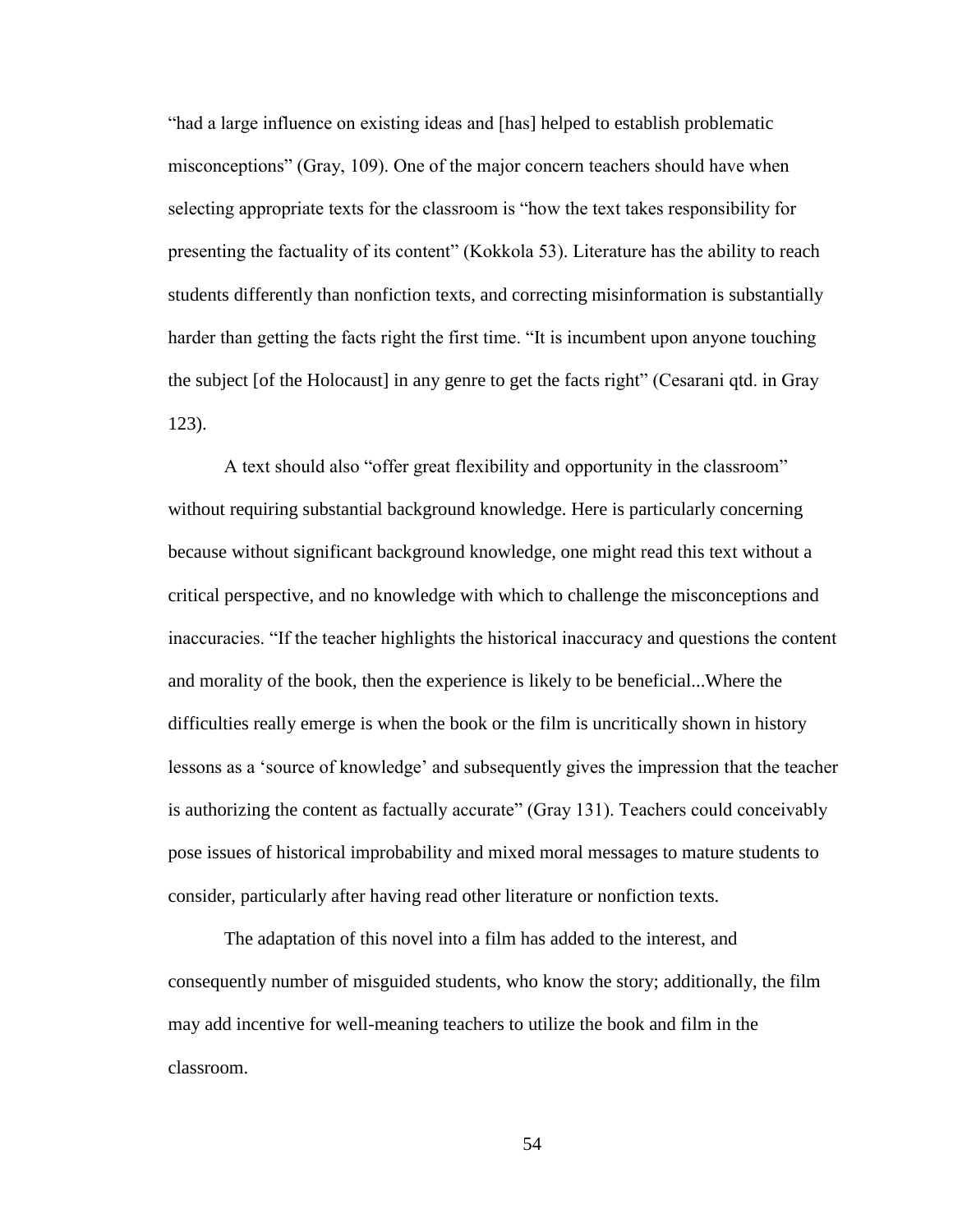## **Failure to assign responsibility to German characters**

Both the narrator, Bruno, and his family members are portrayed in such a way as to suggest their naivety and innocence with respect to their role as perpetrators in the Holocaust. So how does *The Boy in the Striped Pajamas* "help those who were not there enter both imaginatively and vicariously the experiences of those who were"? (Shawn et al. *xxiii*). The reader is able to imagine in part the life of a nine-year-old Nazi commander's naive son, but next to nothing of what the victims were experiencing while the narration carries on. Bruno's character is so flawed that vicariously experiencing Bruno's life at 'Out-with' is at the detriment of the reader's understanding of the Holocaust.

From the outset of the book, the naivety of the nine-year-old narrator Bruno seems impossible. When Bruno's family arrives at Auschwitz, he can see part of the camp from his room, and asks his sister: "'Who are all these people?'...Bruno and Gretel could see hundreds of people, but there were so many huts before them, and the camp was spread out so much further than they could possibly see, that it looked as though there must be thousands out there. 'And all living so close to us,' said Gretel frowning… 'Why would Father take a new job here in such a nasty place and with so many neighbors?'" (Boyne 35-37). The reference to prisoners by 12-year-old Gretel as 'neighbors' is one of many examples that imply the innocence and naivety of the Germans in general, and even the adolescent daughter of a Nazi commandant. That the "neighbors" were living in unimaginable conditions and were physically suffering would have been apparent. There are so few details about what the 'neighbors' are like that the reader can't possibly gain an accurate picture of conditions at any point.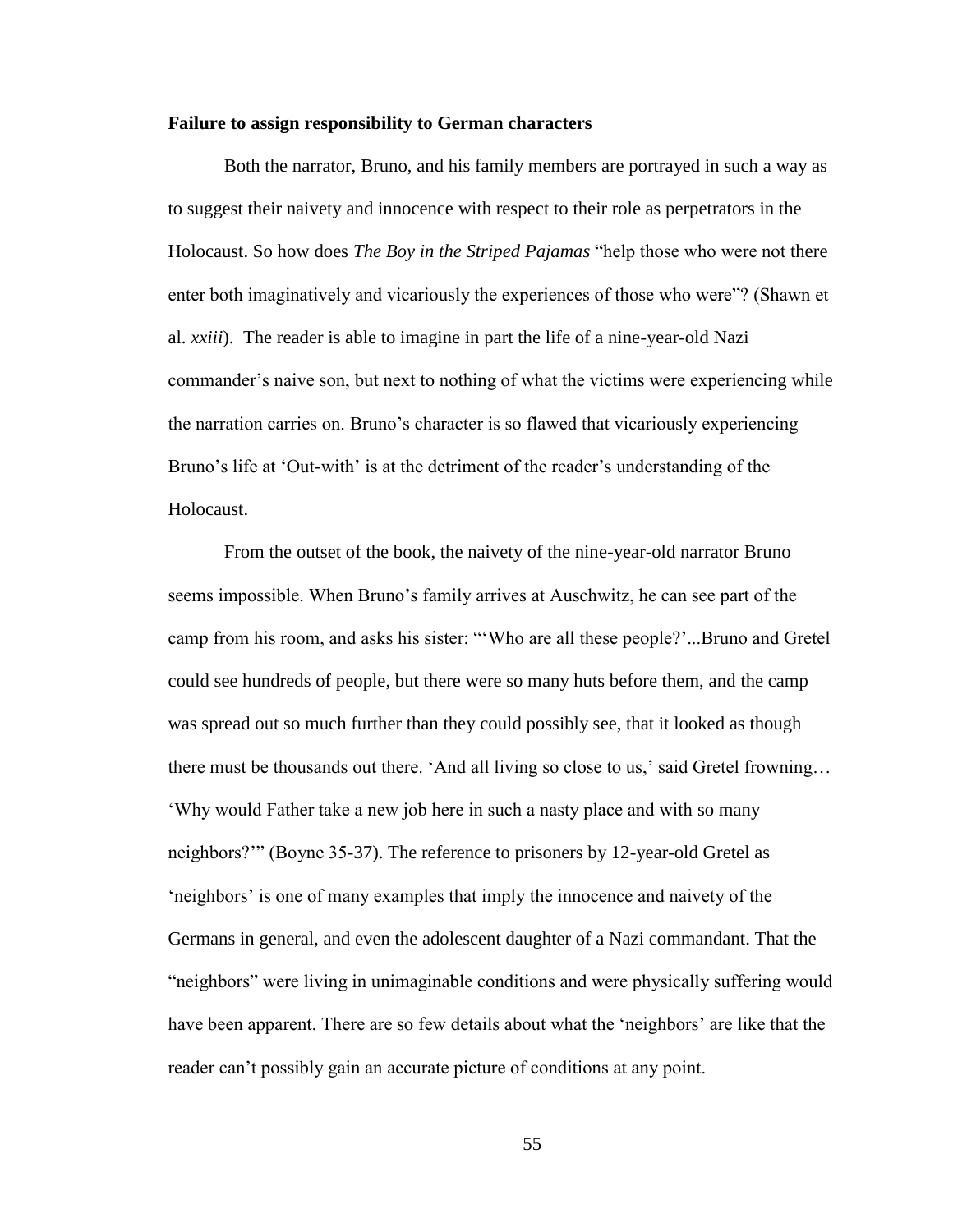Upon leaving his father's office, Bruno makes the Nazi salute and says, *Heil Hitler* "which, he presumed, was another way of saying. 'Well, goodbye for now, have a pleasant afternoon'" (Boyne 54). The nine-year-old son of a Nazi commandant living in Berlin would surely know what the salute meant. Bruno's "exposure to constant state antisemitism in his schooling would undoubtedly have shaped his world view and prevented the innocence and naivety which Boyne creates in the character of Bruno" (Gray 122). The implied innocence and naivety of Bruno gives the impression that the Nazis really were, as they defended themselves after the war, just 'cogs in the wheel' of the Nazi machine, with little knowledge of the truth behind their words and actions. "Despite the euphemistic language and the Nazi deception, the fate of Europe's Jews was ignored to a far greater extent than it was unknown. The story of *The Boy in the Striped Pyjamas* suggests that the opposite was the case" (Gray 122).

Problematically, the German characters in the novel seemingly bear no responsibility for the (largely unmentioned) atrocities that are happening around them. The portrayal of Bruno's mother reinforces misconceptions that many Germans (even the wife of a Nazi commandant) were oblivious to what the Nazis were really doing. In recounting the wartime injuries experienced by a neighbor of the family, Bruno's mother explains to the children, "he suffered a terrible injury during The Great War, an injury to his head, and that's why he behaves as he does now. It's nothing to laugh at. You have no idea what the young men went through back then. Their suffering" (Boyne 68). Presumably Boyne is trying to provide ironic criticism of Nazis who, while sympathizing with some, mercilessly persecuted millions of others. Young adult readers are not sophisticated enough, nor do they have enough prior knowledge, to make this connection.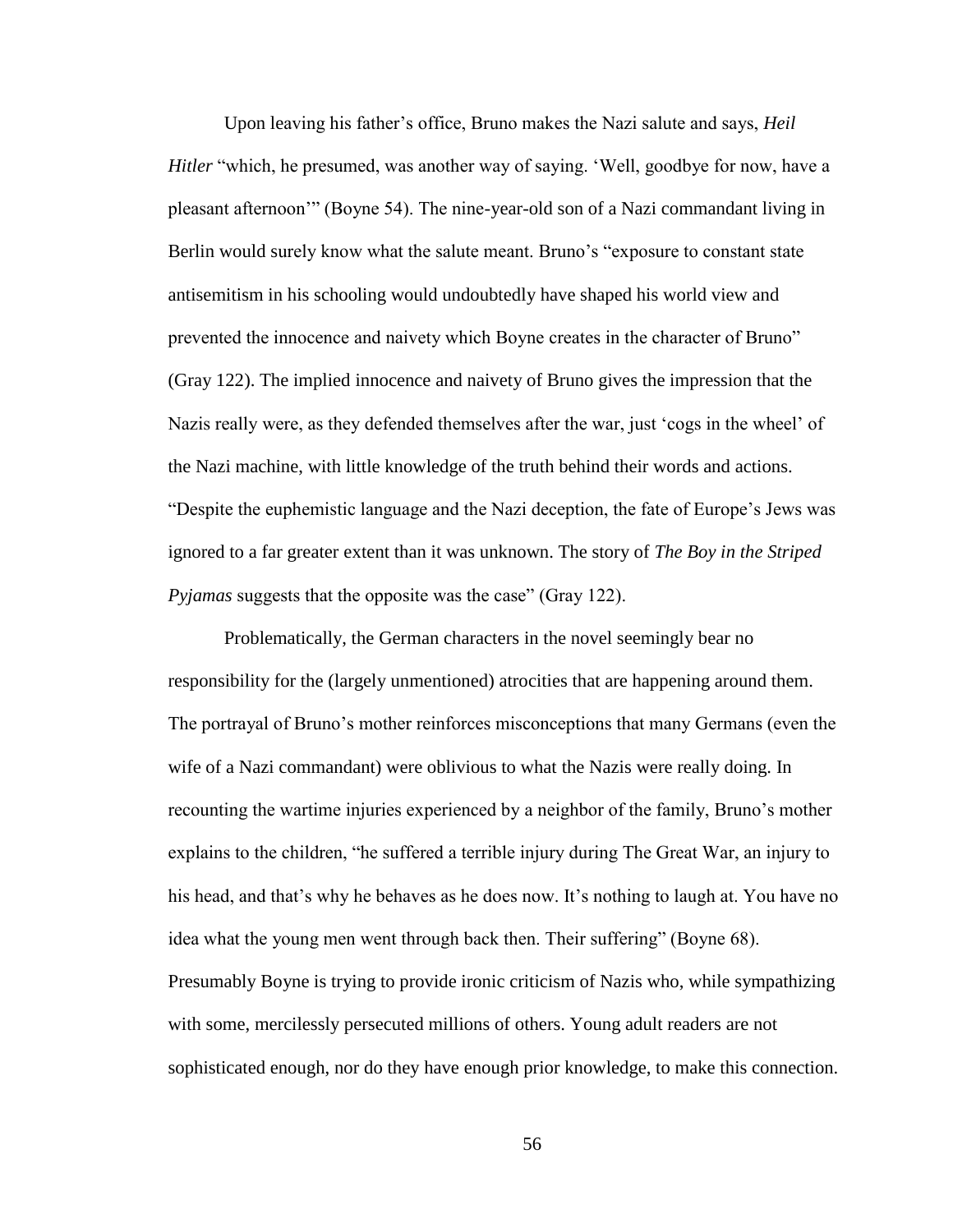Bruno's mother may come across as sweet, caring, and far-removed from the atrocities happening literally in her own backyard.

In chapter eight, Bruno's grandmother expresses her disapproval of her son's actions… "'That's all you soldiers are interested in anyway...Looking handsome in your fine uniforms. Dressing up and doing the terrible, terrible things you do. It makes me ashamed" (Boyne 92). Mother's half-hearted or foolish attempt to calm the situation by asking whether her husband looks handsome in his uniform. Bruno recalls an earlier conversation where his grandmother said, "*You wear the right outfit and you become the person you're pretending to be."* (Boyne 205). Certainly, there is a suggestion to the reader to consider how the Nazi uniform 'created' the type of soldier the Nazi ideology wanted. This implication, however, removes responsibility from the soldiers are individual human beings, capable of empathy. It diminishes the responsibility these people have for their actions, as if the uniform itself was controlling their minds. Ultimately, it is important to emphasize that *everyone* involved had the ability to choose to do the right thing, and many did not.

#### **Historical inaccuracies and improbabilities**

Boyne tries unsuccessfully to show that Bruno and Shmuel, representative of their respective ethnicities, are more similar than different. Both boys are nine years old, and they discover that they absurdly share the same birthday. The first problem being that it is impossible for a nine-year-old boy to be in Auschwitz: the Nazis gassed all the children upon arrival. It is obscene to suggest that their lives are so similar; their lives and experiences are, in fact, very different. Even the way in which the two boys meet and communicate would have been impossible: "Shmuel would not have had the opportunity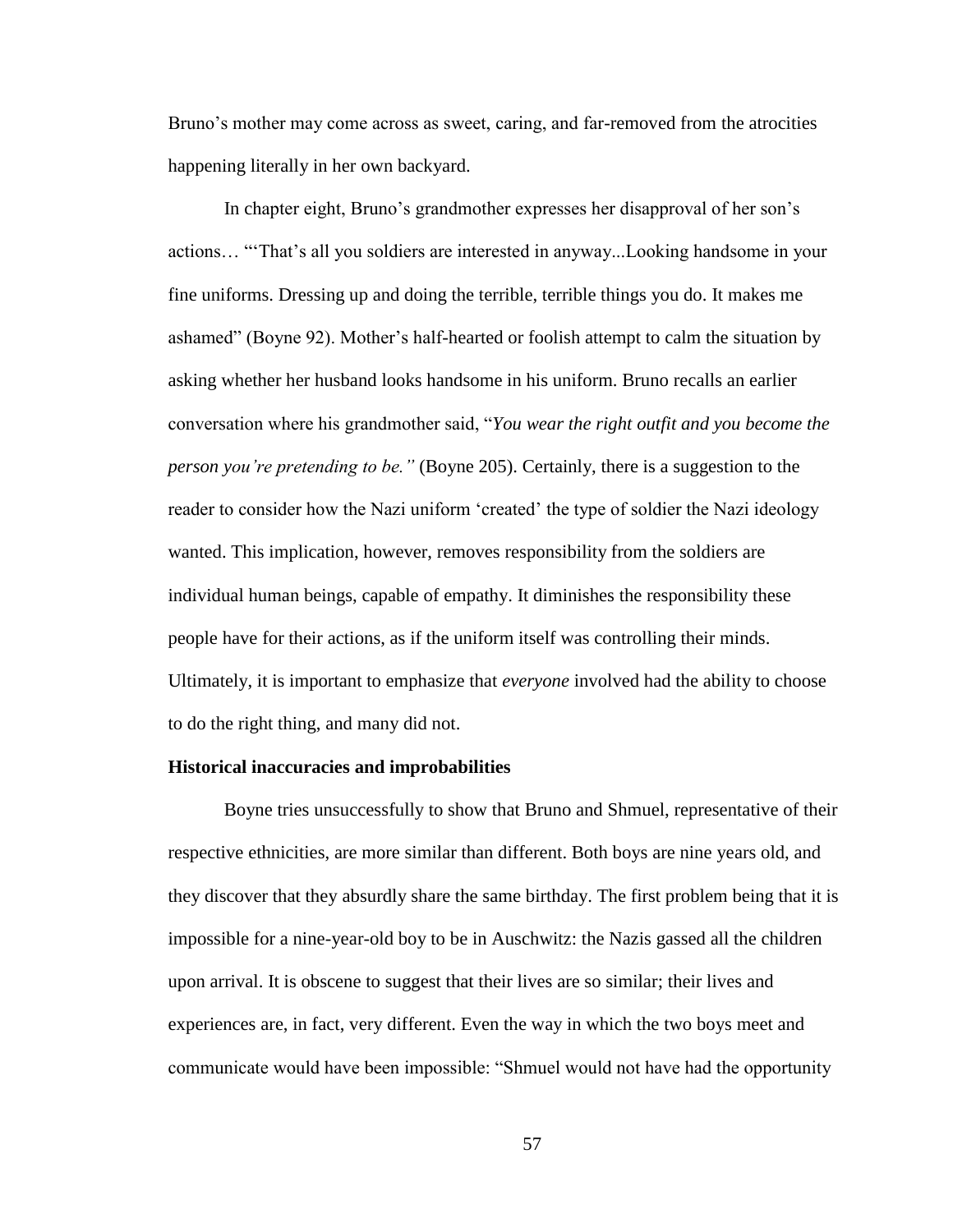afforded to him to leisurely come each day to the perimeter of the fence, which in the film is void of any guards and appears not to be electrified" (Gray 122).

Another historical improbability is that while Bruno may have been too young for the Hitler Youth, Gretel certainly would have participated in the League of German Girls. As children of a Nazi commandant living in Berlin in 1943, both children surely would have been well aware of the anti Semitic rhetoric and ideals pervading Germany. In fact, by 1943 the Nazi ideals would have been so ingrained into their upbringing and daily lives that it is highly doubtful that Bruno would even notice these as strange; they would not have been a departure enough for him to notice.

As troubling as the historical inaccuracies of the novel is its misleading moral lessons. With whom are readers expected to sympathize? The nine-year-old narrator through whose eyes the entire story is told? Or the Jewish boy who isn't introduced until Chapter 10, who is little more than an outline of a character? "It is the way in which the story ends that is particularly contentious. Throughout both the book and film, the readers' and viewers' sympathies and affections are principally attached to Bruno. His character is developed to a far greater extent...ultimately therefore, the sadness which the reader and viewer feel at the end of the story is principally for Bruno" (Gray 125). The story largely ignores the suffering of the actual victims, and somehow manages to attach readers' sympathies with Bruno, his mother, and even his Nazi Commandant father who seems to have been absolved at the end of the novel when he begins to reconsider his involvement in the Nazi party. "How effectively is [it] going to tackle anti Semitism and opposition to Holocaust education when the protagonists are overwhelmingly German and when the Jewish characters in the film are only ever presented as weak, vulnerable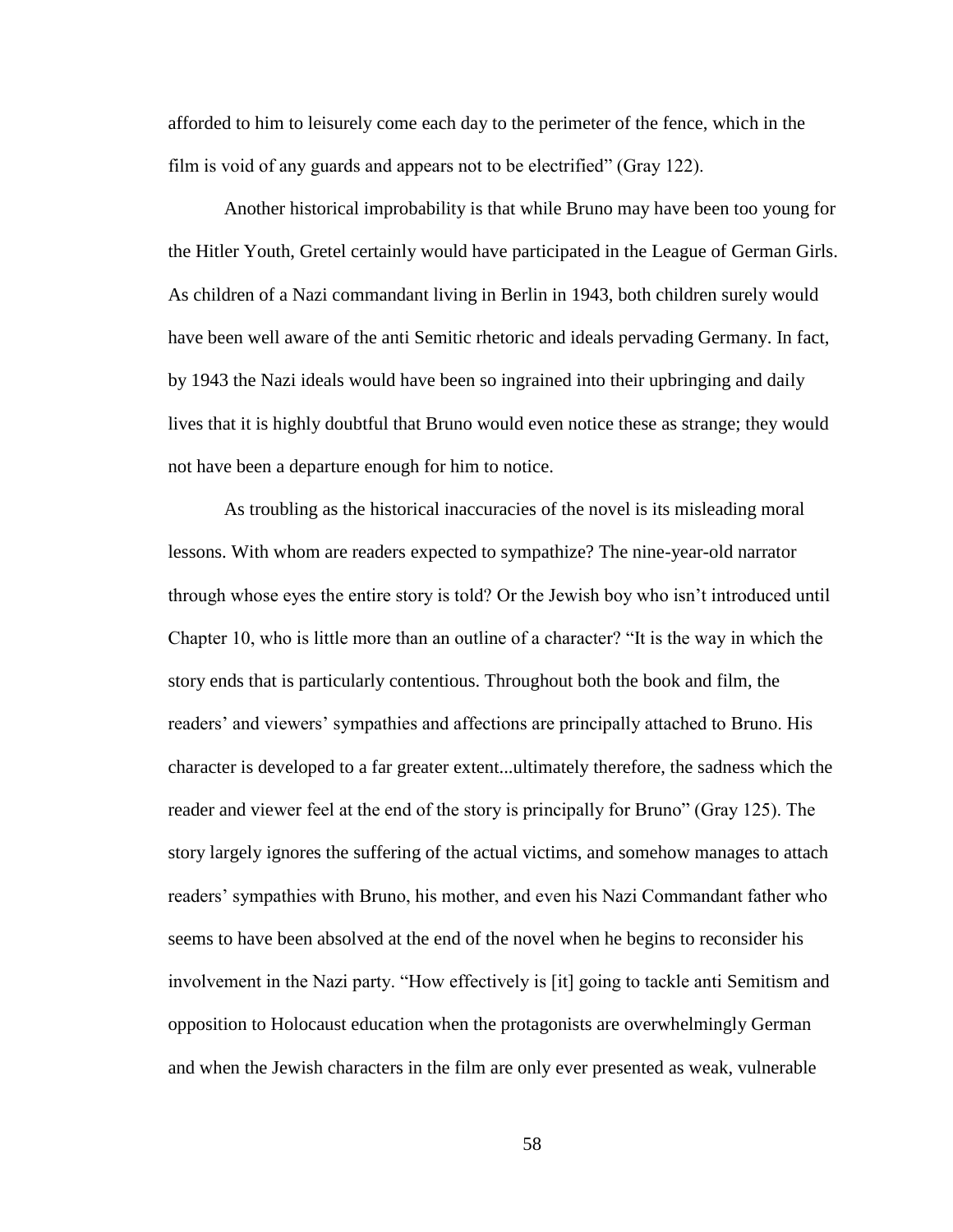and helpless?" (Gray 129). Holocaust literature should "feature, rather than marginalize, the Jewish experience during the Holocaust; predominant focus on Jews *as they lived* rather than as they died" (Shawn et al. *xxvi*). On this point, *The Boy in the Striped Pajamas* falls remarkably short.

When Bruno dies at the end of the book, "it seems inconceivable that a book which is set in the Holocaust turns the murderers into the victims" (Gray 125). It appears that Boyne has sacrificed historical accuracy for a few cheap, misplaced tears.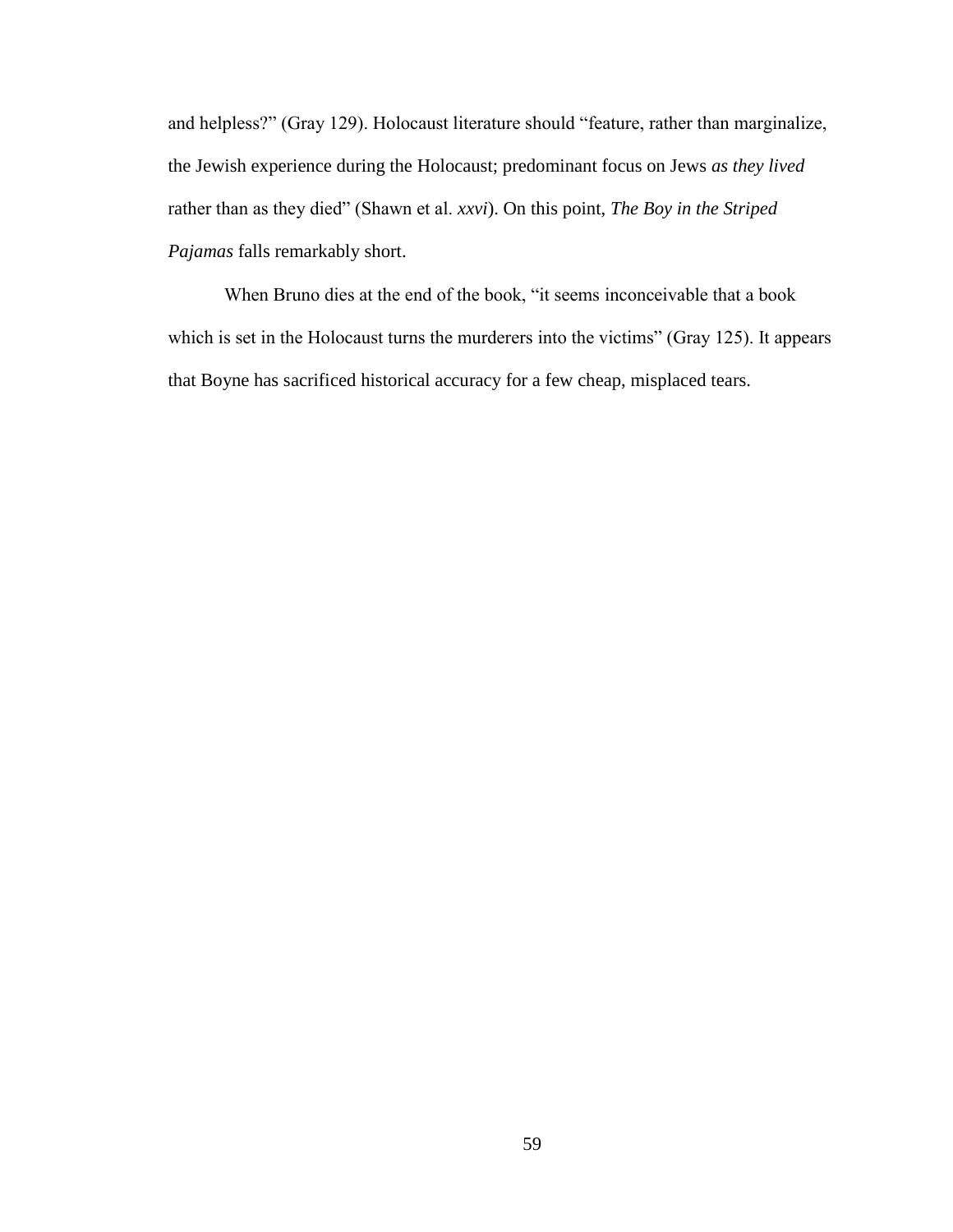### Conclusion

In consideration as to why the Holocaust should be taught at all, Elie Wiesel states succinctly "there is one fundamental reason to study the Holocaust: namely, *to make us more sensitive*" (Wiesel qtd. in Totten and Feinberg *Teaching and Studying the Holocaust xi*). Each day in the United States, the national news headlines center around the increasing tension and polarization among political parties and neighbors, gun violence in schools and public venues where children are gunned down, the dangers of technology, and the global threat of nuclear war. Surely, a study focused on ethical and moral concerns that chiefly strives to "*make us more sensitive"* is worthwhile and necessary (Wiesel qtd. in Totten and Feinberg *Teaching and Studying the Holocaust xi*). The goals of Holocaust curriculum should be not just to educate about the historical events themselves, but the ways in which the study of this topic can encourage "sound ethical reflection, more respect for human life, and greater determination to mend the world" (Totten and Feinberg *Teaching and Studying the Holocaust xi*).

It cannot be understated that historical context and background knowledge is essential to teaching about the Holocaust. It has been argued here that literature is a necessary component, but not substitute, for this kind of historical background knowledge. It has also been acknowledged that "no individual book, not even *Night*, can truly convey the full story of the Holocaust" (Totten *Teaching Holocaust Literature* 22). Each story provides a better understanding of the Holocaust and the concerns surrounding it. As students build their knowledge through literature, they will develop a better and better understanding of the Holocaust, at the same time realizing the impossibility of such a monumental task. "What teachers can do is try to present as balanced a piece of the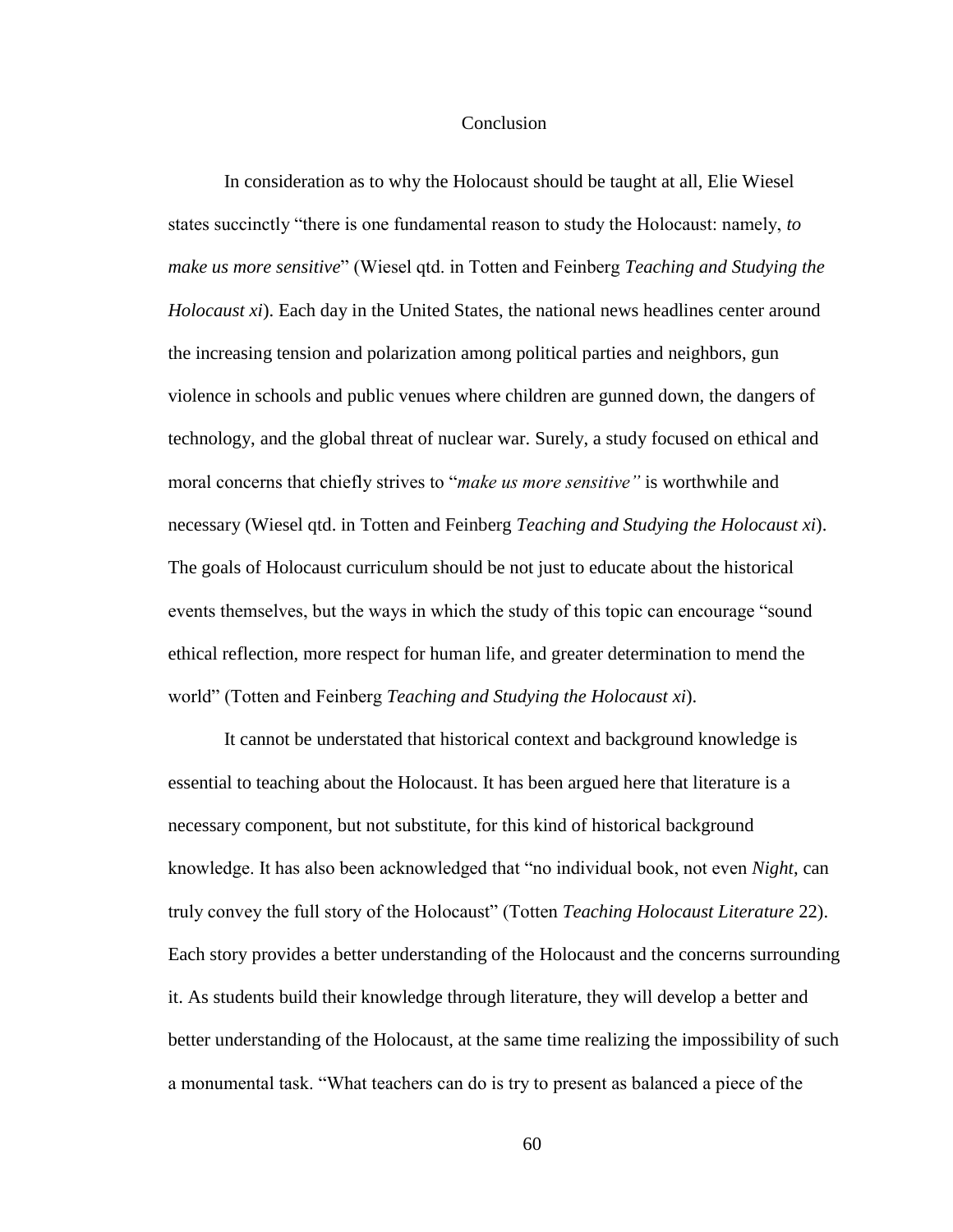picture as possible, conveying the facts, demonstrating the scope and magnitude of the event, and not losing sight of the human aspect" (Totten *Teaching Holocaust Literature*  22).

Trauma and the study of the Holocaust are inextricably linked, and even a basic understanding of the underlying concepts of trauma can shed light on the tenants of Holocaust literature and the problematic nature of representation. While teachers should consider the age and appropriate content for their students and grade level to avoid undue trauma and consequently producing an aversion to the material, teachers can expect texts will "enrich pupils' emotional response to individuals caught up within the events" (Kokkola 174).

Several valid criteria for choosing Holocaust texts have been presented, and should be considered before selecting one of the literally hundreds of options teachers have available for the classroom. Among the many concerns teachers should make is how genre can do justice to the magnitude and scope of the Holocaust. Elie Wiesel's *Night* has been presented as a first-person account, to which privilege is typically given due to the proximity of the author to the event. The genre of *Maus* through its pictorial representation and graphic novel structure presents many important concerns for teachers and students to consider, among them the problems of mediation, representation, and the transmission of trauma. Of course Holocaust literature needs to not only be good literature, but good history as well: though any one text cannot be held responsible for teaching a reader everything they must know about the Holocaust, it must be held responsible for factuality in the information it *does* present. (Kokkola 170). Because a text addresses such a traumatic event like the Holocaust does not mean that it should be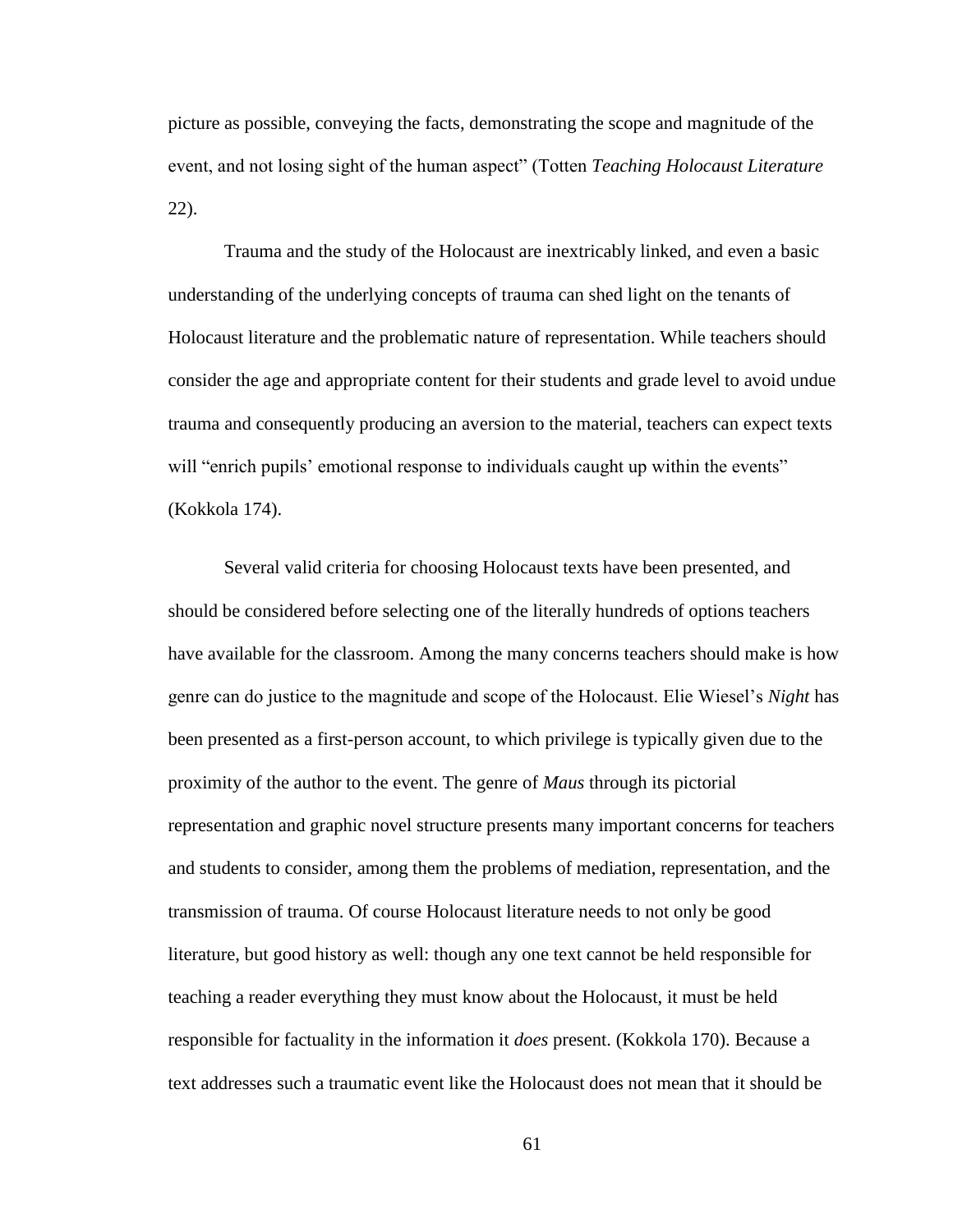immune to scrutiny as a piece of literature: teachers need to confront the "aversion to analyzing heavy material such as Holocaust literature in the way that other texts are evaluated" (Short qtd in Kokkola 169-170). Due to reasons discussed earlier, *The Boy in the Striped Pajamas*, while it does evoke strong emotions on the part of the reader, and includes an adolescent protagonist, it is flawed in critical ways, and thus could be replaced with a more effective choice. Teaching about the Holocaust is important work, and requires teachers to be thoughtful and informed when deciding how to present and use material. I am hopeful that this project will positively influence educators doing the important groundwork in classrooms related to teaching the Holocaust through literature.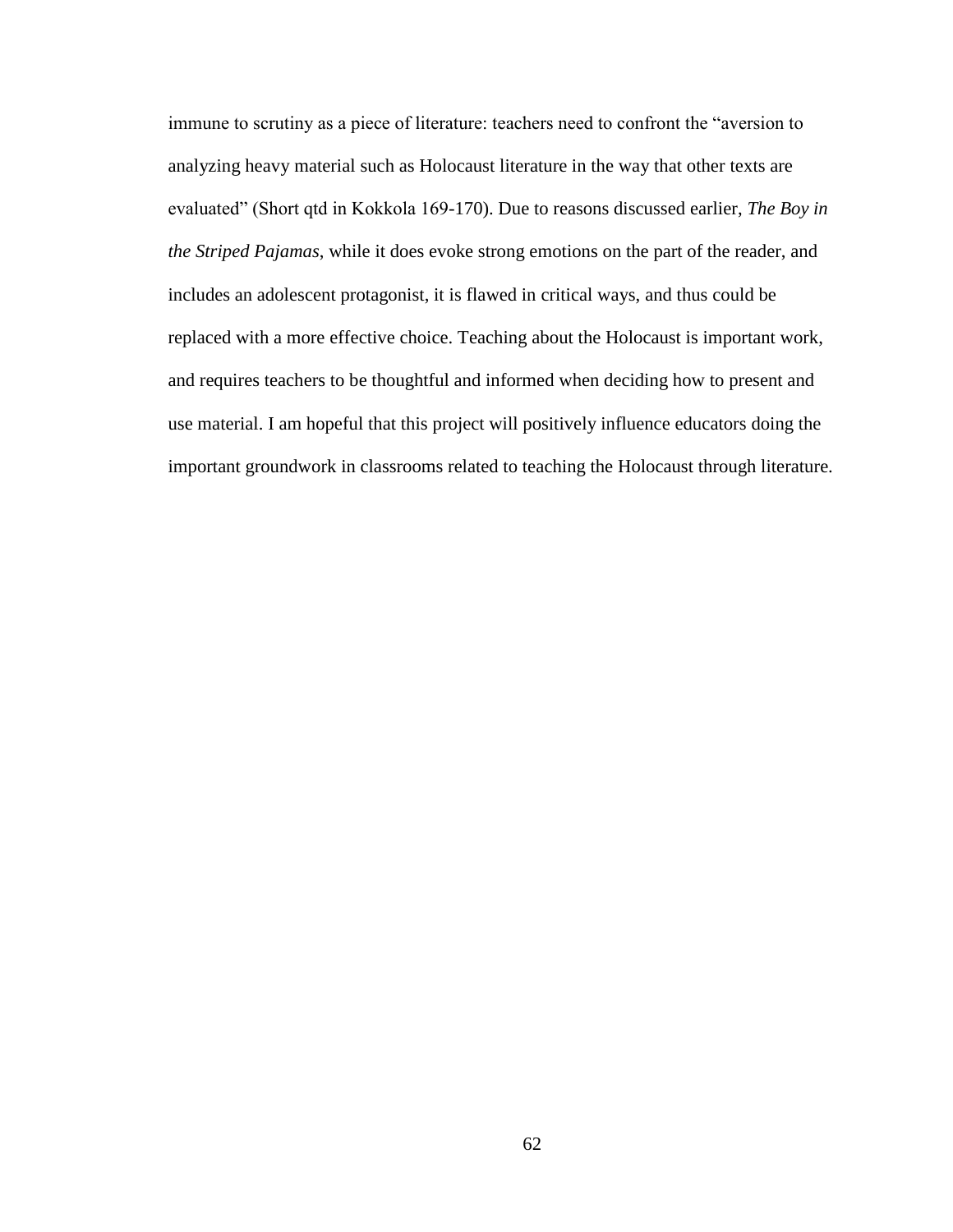## WORKS CITED

- Aubrey, Karl, and Riley, Allison. "John Dewey: A Democratic Notion of Learning." *Understanding & Using Educational Theories,* edited by James Clark, SAGE Publications Ltd, 2015, pp. 4-16.
- Aubrey, Karl, and Riley, Allison. "Paulo Freire: Oppression, Freedom and Critical Approaches to Education." *Understanding & Using Educational Theories,* edited by James Clark, SAGE Publications Ltd, 2015, pp. 128-139.
- "Author Interview: September 2006." *Teen Reads.* The Book Report Network, Sept. 2006, https://www.teenreads.com/authors/john-boyne/news/interview-090906.
- Boyne, John, and Oliver Jeffers. *The Boy in the Striped Pajamas.* Alfred A. Knopf, New York, 2016.
- Brown, Robert McAfee. *Elie Wiesel: Messenger to All Humanity*. University of Notre Dame Press, 1989.
- Caruth, Cathy. "From Trauma and Experience." Rossington and Whitehead, pp. 199-205.
- Caruth, Cathy. *Unclaimed Experience.* Johns Hopkins University Press, 1991, pp. 1-24.
- Chute, Hillary. "Comics as Literature? Reading Graphic Narrative." *Pmla*, vol. 123, no. 2, 2008, pp. 452-465.
- Eaglestone, Robert, and Barry Langford. *Teaching Holocaust Literature and Film.*  Palgrave Macmillan, New York, 2008.
- Fine, Ellen S. *Legacy of Night.* State University of New York Press, 1982. Print.
- Fine, Ellen S. "Transmission of Memory: The Post-Holocaust Generation." Ed. Iorio, Dominick A., Richard Libowitz, and Marcia S. Littell. *The Holocaust: Lessons for the Third Generation.* vol. 18, University Press of America, Lanham, Md, 1997, pp. 125-134.
- Gray, M. "The Boy in the Striped Pyjamas: A blessing or curse for Holocaust education?" *Holocaust Studies: A Journal of Culture and History*, vol. 20, no. 3, 2014, pp. 109–36.
- Hirsch, Marianne. "Family Pictures: Maus, Mourning, and Post-Memory." *Discourse*, vol. 15, no. 2, 1992, pp. 3-29.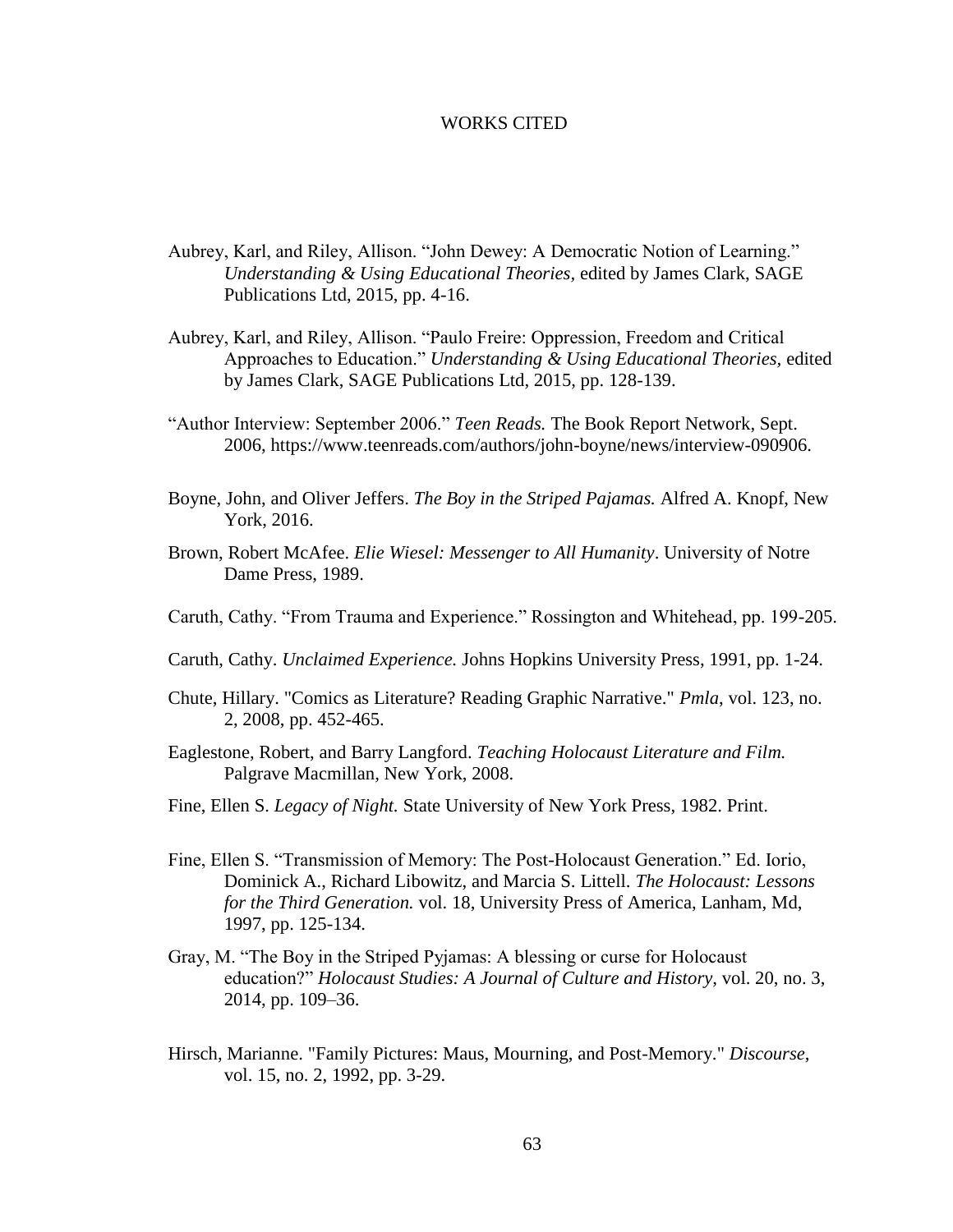- Hirsch, Marianne. "Past Lives: Postmemories in Exile." *Poetics Today*, vol. 17, no. 4, 1996, pp. 659-685. *Duke University Press.*
- Hirsch, Marianne. "Surviving Images: Holocaust Photographs and the Work of Postmemory."*The Yale Journal of Criticism*, vol. 14, no. 1, 2001, pp. 5-37.
- Hirsch, Marianne, and Irene Kacandes. *Teaching the Representation of the Holocaust.* vol. 18, Modern Language Association of America, New York, 2004.
- Hunter, Anna. "Tales from Over there: The Uses and Meanings of Fairy-Tales in Contemporary Holocaust Narrative." *Modernism/modernity*, vol. 20, no. 1, 2013, pp. 59-75.
- Iorio, Dominick A., Richard Libowitz, and Marcia S. Littell. *The Holocaust: Lessons for the Third Generation.* vol. 18, University Press of America, Lanham, Md, 1997.
- Khiterer, Victoria, Ryan Barrick, and David Misal. *The Holocaust: Memories and History.*Cambridge Scholars Publishing, Newcastle-upon-Tyne, 2014.
- Kohli, Puneet. "The Memory and Legacy of Trauma in Art Spiegelman's Maus." *Prandium - The Journal of Historical Studies*, vol. 1, no. 1, 2012, pp. 1-22.
- Kokkola, Lydia. *Representing the Holocaust in Children's Literature.* vol. 26, Routledge, New York, 2003.
- Langer, Lawrence L. "*From* Memory's Time: Chronology and Duration in Holocaust Testimonies." Rossington and Whitehead, pp. 192-198.
- Michigan Rev. School Code. Sec. 380.1168. *Legislative Council, State of Michigan.*  2017. Web. 2 Feb. 2018.
- Nora, Pierra. "Between Memory and History: Les Lieux de Memoire." *Representations*, no. 26, Special Issue: Memory and Countermemory, 1989.
- Park, Hye Su. "Art Spiegelman's Maus: A Survivor's Tale: a bibliographic essay." *Shofar*, vol. 29, no. 2, 2011, p. 146+. *General OneFile*, Accessed 21 Aug. 2017.
- Raethel, Miriam Caroline, "Witnessing from a Distance: Postwar Literary Representations of the Holocaust" (2010). Theses and Dissertations (Comprehensive). 1104.
- Robinett, Jane. "The Narrative Shape of Traumatic Experience." *Literature and Medicine*, vol. 26, no. 2, Fall 2006, pp. 290-311. *Johns Hopkins University Press,*  doi: 10.1353.
- Rossington, Michael and Anne Whitehead. *Theories of Memory: A Reader.* Johns Hopkins University Press, 2007.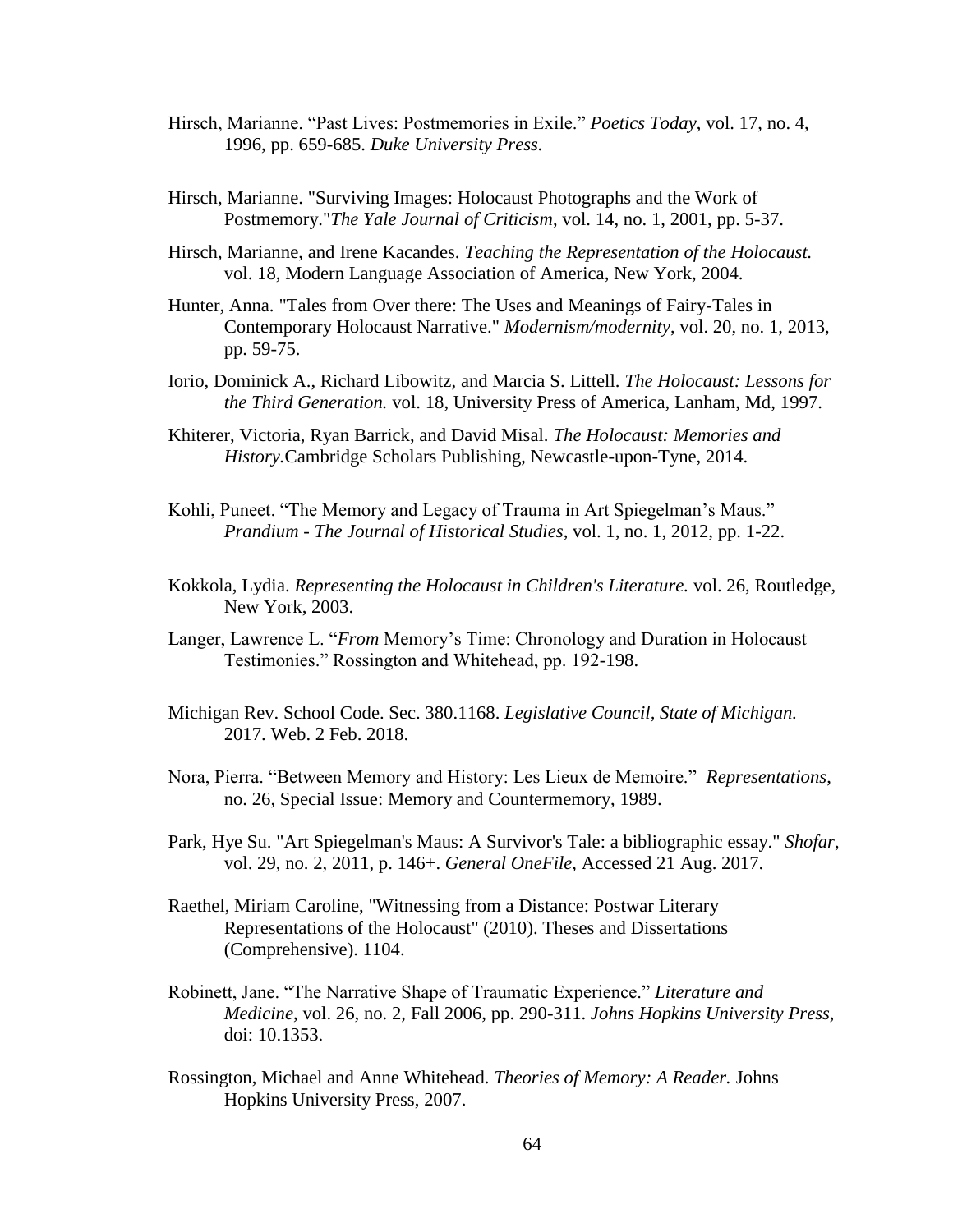Samuels, Gertrude. "When Evil Closed In." *The New York Times,* 13 November 1960.

- Shawn, Karen, Keren Goldfrad, and William A. Younglove. *The Call of Memory:*  Learning about the Holocaust through Narrative: An Anthology. Ben Yehuda Press, Teaneck, NJ, 2008.
- Spiegelman, Art. *Maus: A Survivor's Tale.* Pantheon Books, New York, 1986.
- Totten, Samuel. "A note: Why teach about the Holocaust?" *Canadian Social Studies,* vol. 31, no. 4, 1997, pp. 176-177.

Totten, Samuel. *Holocaust Education: Issues and Approaches.* Allyn and Bacon, Boston, 2002.

- Totten, Samuel. *Teaching Holocaust Literature.* Allyn and Bacon, Boston, 2001.
- UN General Assembly. "Universal Declaration of Human Rights." *United Nations,* 217 (III) A, 1948, Paris, art. 1, Accessed 2 Feb. 2018.
- Van Alphen, Ernst. "Symptoms of Discursivity: Experience, Memory, and Trauma." *Acts of Memory: Cultural Recall in the Present,* edited by Mieke Bal, et. al*.* University Press of New England, 1999, pp. 24-37.
- Whitehead, Anne. "The Role of Theories of Memory in Teaching Representations of the Holocaust." *Teaching Holocaust Literature and Film,* edited by Robert Eaglestone and Barry Langford, Palgrave Macmillan, 2008, pp. 37-47
- Whitehead, Anne. *Memory: the New Critical Idiom*. Routledge, 2008.
- "Why Teach about the Holocaust?" *United States Holocaust Memorial Museum,* 2018. Accessed 17 February 2018.
- Wiesel, Elie. "Hope, Despair and Memory." Nobel Peace Prize, 11 December 1986, Oslo Norway. Nobel Lecture.
- Wiesel, Elie, and Wiesel, Marion. *Night*. New York: Hill and Wang, 2006.
- Young, James E. "The Holocaust as Vicarious Past: Art Spiegelman's Maus and the Afterimages of History." *Critical Inquiry*, vol. 24, no. 3, 1998, pp. 666-699.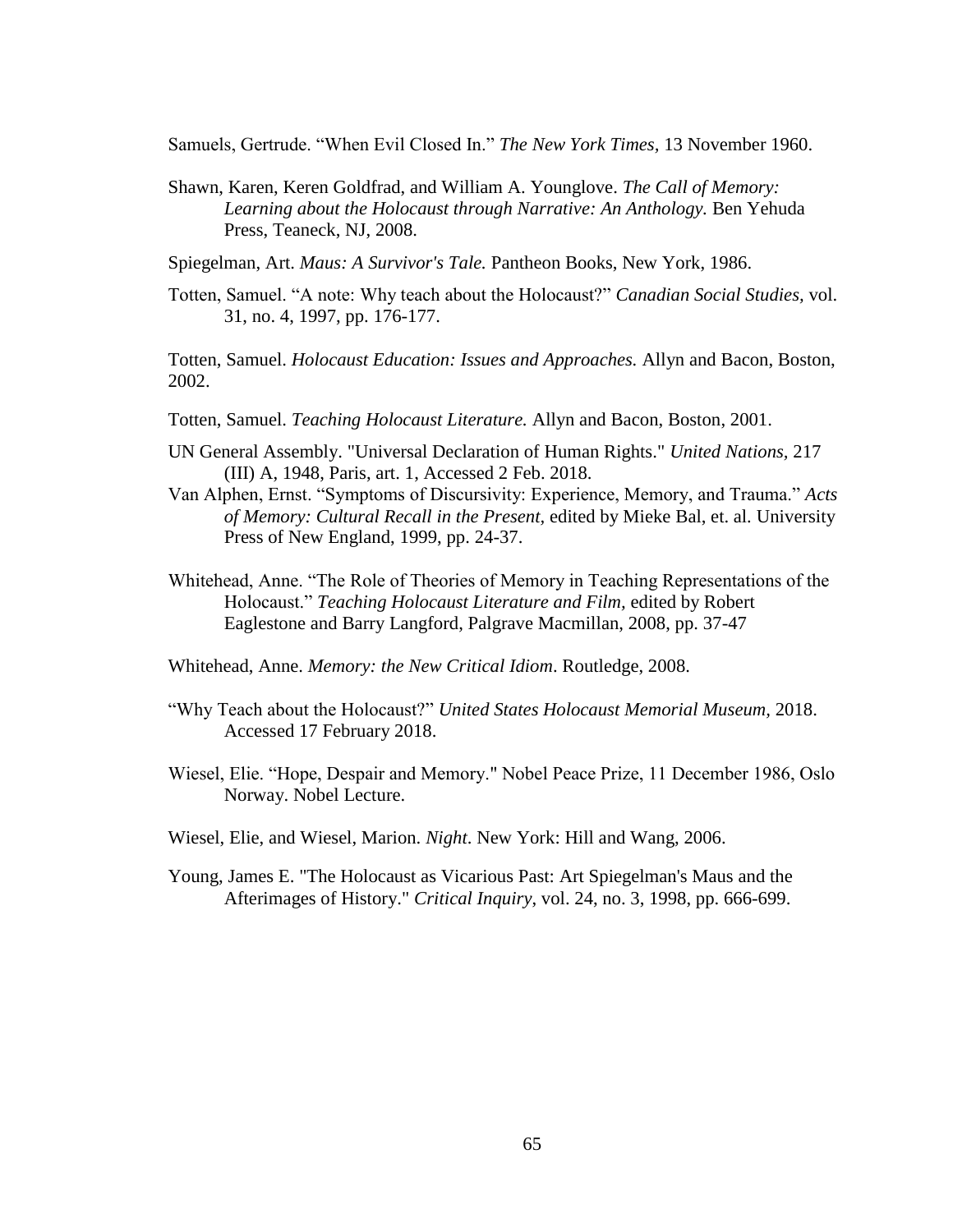### APPENDIX

The criteria in the Appendix are taken directly from the two sources listed. While the criteria from *The Call of Memory* was used to select stories for the anthology, *Teaching Holocaust Literature* contains criteria that are specifically linked to choosing texts for the classroom. The criteria points themselves correlate in surprisingly close ways, and are addressed more in-depth in the chapters where *Night*, *Maus,* and *The Boy in the Striped Pajamas* are analyzed.

### From *Teaching Holocaust Literature*

- 1. The work should be historically accurate, and not convey misconceptions about the history or the people involved.
- 2. Teachers need to evaluate the readability of the piece.
- 3. The work must be engaging and thought-provoking to the students.
- 4. Literary works should be selected that are not so long or so complex that they almost automatically result in there not being adequate time for ample discussion of the work.
- 5. Literary pieces that romanticize the history of the Holocaust should be avoided.
- 6. The literary work should present "true-to-life" characters, as opposed to caricatures or stereotypes.
- 7. In light of the fact that many of the literary works on the Holocaust includes ghastly and horrifying image, scenes, incidents, and events, a teacher must use the soundest judgment possible when selecting and employing such works in class.
- 8. Literature of the Holocaust should "offer sufficient stimulus for readers to draw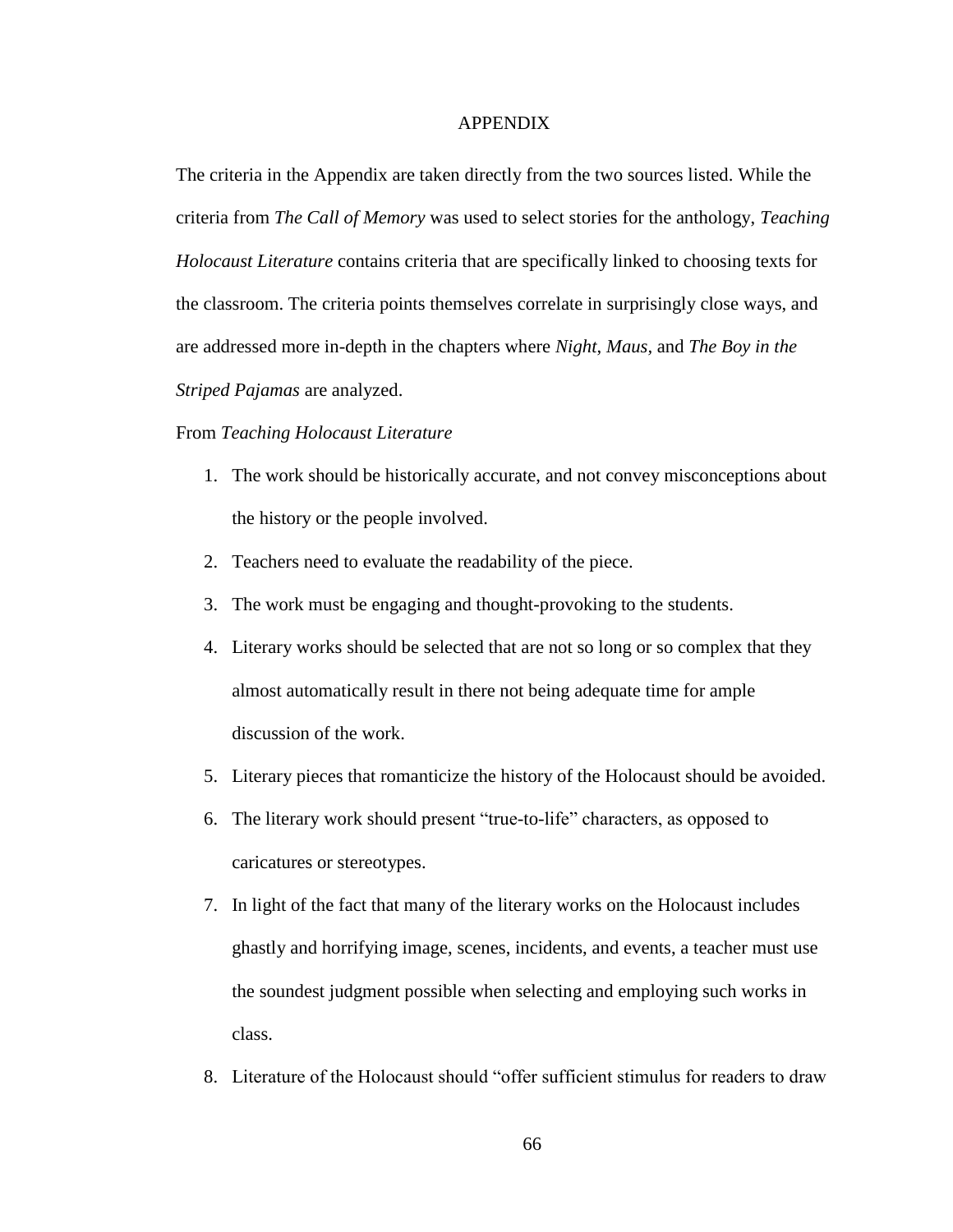their own conclusions and avoid didactic sermonizing" (Rudman & Rosenberg, 1991, p. 163 qtd. in Totten).

- 9. The literature should be capable of challenging students to examine their own lived lives and world.
- 10. Works should be chosen that "enlighten students [and] encourage further study of the Holocaust, thus helping to ensure remembrance" (Shawn, 1994, p. G4 qtd. in Totten).

# From *The Call of Memory: Learning About the Holocaust Through Narrative*

- 1. Stories [should] help those who were not there enter both imaginatively and vicariously the experiences of those who were.
- 2. [Literature must be] developmentally appropriate, presenting the truth without undue traumatization.
- 3. [Literature should be] rooted in historical context and reflect historical reality.
- 4. [Literature should] personalize the statistics and foster compassion and involvement.
- 5. Prioritize stories that feature, rather than marginalize, the Jewish experience during the Holocaust. The predominant focus on Jews *as they lived* rather than as they died.
- 6. Motivate students to examine their own lives and behavior and effect change where possible, "to make [the] emotions" evoked by these readings "useful in their present lives" (Baum, 1996, p. 2 qtd. in Totten).